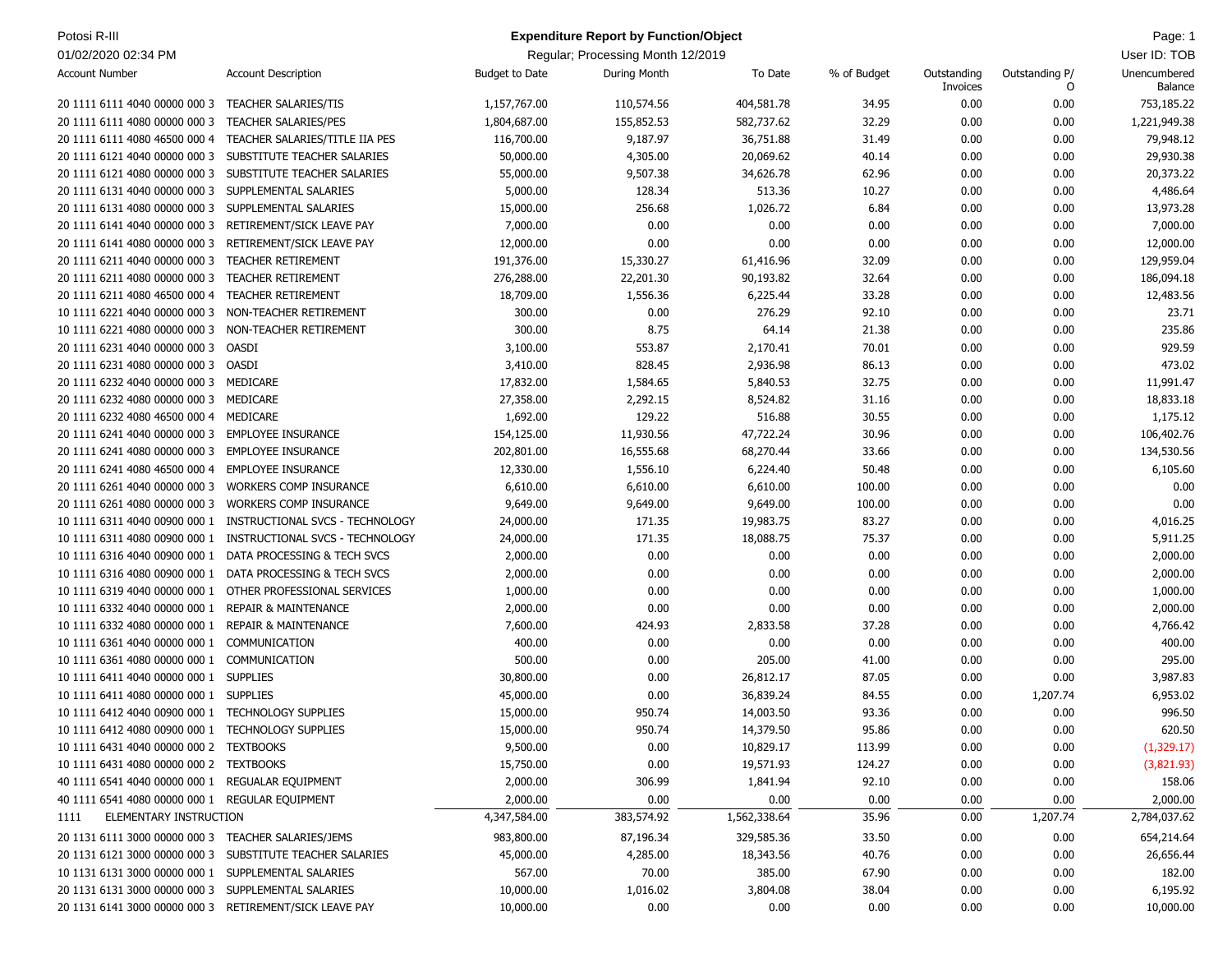| Potosi R-III<br><b>Expenditure Report by Function/Object</b> |                                                               |                       |                                   |            |             |                         | Page: 2             |                         |
|--------------------------------------------------------------|---------------------------------------------------------------|-----------------------|-----------------------------------|------------|-------------|-------------------------|---------------------|-------------------------|
| 01/02/2020 02:34 PM                                          |                                                               |                       | Regular; Processing Month 12/2019 |            |             |                         |                     | User ID: TOB            |
| <b>Account Number</b>                                        | <b>Account Description</b>                                    | <b>Budget to Date</b> | During Month                      | To Date    | % of Budget | Outstanding<br>Invoices | Outstanding P/<br>O | Unencumbered<br>Balance |
| 20 1131 6211 3000 00000 000 3                                | <b>TEACHER RETIREMENT</b>                                     | 172,169.00            | 13,371.30                         | 53,464.91  | 31.05       | 0.00                    | 0.00                | 118,704.09              |
| 10 1131 6221 3000 00000 000 1                                | NON-TEACHER RETIREMENT                                        | 0.00                  | 4.80                              | 26.41      | 0.00        | 0.00                    | 0.00                | (26.41)                 |
| 10 1131 6221 3000 00000 000 3                                | NON-TEACHER RETIREMENT                                        | 0.00                  | 6.86                              | 6.86       | 0.00        | 0.00                    | 0.00                | (6.86)                  |
| 10 1131 6231 3000 00000 000 1                                | OASDI                                                         | 234.36                | 4.34                              | 23.87      | 10.19       | 0.00                    | 0.00                | 210.49                  |
| 20 1131 6231 3000 00000 000 3                                | OASDI                                                         | 2,555.64              | 271.86                            | 1,154.63   | 45.18       | 0.00                    | 0.00                | 1,401.01                |
| 10 1131 6232 3000 00000 000 1 MEDICARE                       |                                                               | 54.84                 | 1.01                              | 5.58       | 10.18       | 0.00                    | 0.00                | 49.26                   |
| 20 1131 6232 3000 00000 000 3                                | MEDICARE                                                      | 15,153.16             | 1,288.05                          | 4,887.00   | 32.25       | 0.00                    | 0.00                | 10,266.16               |
| 20 1131 6241 3000 00000 000 3                                | <b>EMPLOYEE INSURANCE</b>                                     | 123,300.00            | 11,179.11                         | 44,716.44  | 36.27       | 0.00                    | 0.00                | 78,583.56               |
| 20 1131 6261 3000 00000 000 3                                | <b>WORKERS COMP INSURANCE</b>                                 | 6,023.00              | 6,023.00                          | 6,023.00   | 100.00      | 0.00                    | 0.00                | 0.00                    |
| 10 1131 6311 3000 00900 000 1                                | INSTRUCTIONAL SVCS - TECHNOLOGY                               | 23,000.00             | 171.35                            | 18,088.75  | 78.65       | 0.00                    | 0.00                | 4,911.25                |
| 10 1131 6313 3000 00000 000 1                                | PUPIL SERVICES                                                | 200.00                | 0.00                              | 0.00       | 0.00        | 0.00                    | 0.00                | 200.00                  |
| 10 1131 6316 3000 00900 000 1                                | DATA PROCESSING & TECH SVCS                                   | 2,000.00              | 0.00                              | 0.00       | 0.00        | 0.00                    | 0.00                | 2,000.00                |
| 10 1131 6332 3000 00000 000 1                                | <b>REPAIR &amp; MAINTENANCE</b>                               | 5,000.00              | 138.66                            | 2,831.96   | 56.64       | 0.00                    | 0.00                | 2,168.04                |
| 10 1131 6343 3000 00000 000 1                                | <b>TRAVEL</b>                                                 | 250.00                | 0.00                              | 0.00       | 0.00        | 0.00                    | 0.00                | 250.00                  |
| 10 1131 6361 3000 00000 000 1 COMMUNICATION                  |                                                               | 1,000.00              | 0.00                              | 542.21     | 54.22       | 0.00                    | 0.00                | 457.79                  |
| 10 1131 6371 3000 00000 000 1                                | <b>DUES &amp; MEMBERSHIPS</b>                                 | 800.00                | 0.00                              | 0.00       | 0.00        | 0.00                    | 0.00                | 800.00                  |
| 10 1131 6411 3000 00000 000 1                                | <b>SUPPLIES</b>                                               | 25,600.00             | 221.13                            | 23,631.73  | 95.06       | 0.00                    | 704.01              | 1,264.26                |
| 10 1131 6412 3000 00900 000 1                                | <b>TECHNOLOGY SUPPLIES</b>                                    | 13,000.00             | 175.74                            | 13,228.50  | 101.76      | 0.00                    | 0.00                | (228.50)                |
| 10 1131 6431 3000 00000 000 2                                | <b>TEXTBOOKS</b>                                              | 8,000.00              | 0.00                              | 7,794.06   | 97.43       | 0.00                    | 0.00                | 205.94                  |
| 40 1131 6541 3000 00000 000 1                                | REGULAR EQUIPMENT                                             | 2,000.00              | 0.00                              | 0.00       | 0.00        | 0.00                    | 0.00                | 2,000.00                |
| MIDDLE SCHOOL INSTRUCTION<br>1131                            |                                                               | 1,449,707.00          | 125,424.57                        | 528,543.91 | 36.51       | 0.00                    | 704.01              | 920,459.08              |
| 20 1151 6111 1050 00000 000 3                                | <b>TEACHER SALARIES/PHS</b>                                   | 1,673,900.00          | 153,056.62                        | 572,356.48 | 34.19       | 0.00                    | 0.00                | 1,101,543.52            |
| 20 1151 6121 1050 00000 000 3                                | SUBSTITUTE TEACHER SALARIES                                   | 50,000.00             | 4,792.50                          | 14,234.95  | 28.47       | 0.00                    | 0.00                | 35,765.05               |
| 10 1151 6131 1050 00000 000 1                                | SUPPLEMENTAL SALARIES                                         | 7,612.00              | 157.55                            | 2,065.20   | 27.13       | 0.00                    | 0.00                | 5,546.80                |
| 20 1151 6131 1050 00000 000 3                                | SUPPLEMENTAL SALARIES                                         | 20,000.00             | 1,837.49                          | 9,109.86   | 45.55       | 0.00                    | 0.00                | 10,890.14               |
| 20 1151 6141 1050 00000 000 3                                | RETIREMENT/SICK LEAVE PAY                                     | 10,000.00             | 0.00                              | 0.00       | 0.00        | 0.00                    | 0.00                | 10,000.00               |
| 20 1151 6152 1050 00000 000 3                                | <b>TEACHERS AIDE/ASST SALARIES</b>                            | 0.00                  | 0.00                              | 0.00       | 0.00        | 0.00                    | 0.00                | 0.00                    |
| 20 1151 6211 1050 00000 000 3                                | <b>TEACHER RETIREMENT</b>                                     | 276,565.00            | 22,970.36                         | 91,865.74  | 33.22       | 0.00                    | 0.00                | 184,699.26              |
| 10 1151 6221 1050 00000 000 1                                | NON-TEACHER RETIREMENT                                        | 40.00                 | 8.41                              | 127.26     | 318.15      | 0.00                    | 0.00                | (87.26)                 |
| 10 1151 6221 1050 00000 000 3                                | NON-TEACHER RETIREMENT                                        | 0.00                  | 4.80                              | 59.20      | 0.00        | 0.00                    | 0.00                | (59.20)                 |
| 10 1151 6231 1050 00000 000 1                                | <b>OASDI</b>                                                  | 638.04                | 9.77                              | 128.05     | 20.07       | 0.00                    | 0.00                | 509.99                  |
| 20 1151 6231 1050 00000 000 3 OASDI                          |                                                               | 2,461.96              | 279.75                            | 922.67     | 37.48       | 0.00                    | 0.00                | 1,539.29                |
| 10 1151 6232 1050 00000 000 1                                | MEDICARE                                                      | 149.28                | 2.29                              | 29.97      | 20.08       | 0.00                    | 0.00                | 119.31                  |
| 20 1151 6232 1050 00000 000 3                                | MEDICARE                                                      | 25,282.72             | 2,429.35                          | 9,106.00   | 36.02       | 0.00                    | 0.00                | 16,176.72               |
| 20 1151 6241 1050 00000 000 3                                | <b>EMPLOYEE INSURANCE</b>                                     | 203,445.00            | 17,124.10                         | 67,466.00  | 33.16       | 0.00                    | 0.00                | 135,979.00              |
| 20 1151 6261 1050 00000 000 3 WORKERS COMP INSURANCE         |                                                               | 10,347.00             | 10,347.00                         | 10,347.00  | 100.00      | 0.00                    | 0.00                | 0.00                    |
| 10 1151 6311 1050 00000 000 1 INSTRUCTIONAL SERVICES         |                                                               | 0.00                  | 0.00                              | 0.00       | 0.00        | 0.00                    | 0.00                | 0.00                    |
|                                                              | 10 1151 6311 1050 00900 000 1 INSTRUCTIONAL SVCS - TECHNOLOGY | 23,000.00             | 171.32                            | 22,063.07  | 95.93       | 0.00                    | 0.00                | 936.93                  |
|                                                              | 10 1151 6312 1050 00000 000 1 INSTR PROG IMPROVEMENT SVCS     | 1,000.00              | 0.00                              | 0.00       | 0.00        | 0.00                    | 0.00                | 1,000.00                |
| 10 1151 6313 1050 00000 000 1 PUPIL SERVICES                 |                                                               | 4,000.00              | 0.00                              | 1,703.75   | 42.59       | 0.00                    | 0.00                | 2,296.25                |
|                                                              | 20 1151 6313 1050 00000 000 1 PROFESSIONAL/TECHNICAL SVCS     | 0.00                  | 0.00                              | (10.00)    | 0.00        | 0.00                    | 0.00                | 10.00                   |
| 10 1151 6316 1050 00900 000 1                                | DATA PROCESSING & TECH SVCS                                   | 5,000.00              | 0.00                              | 2,909.12   | 58.18       | 0.00                    | 0.00                | 2,090.88                |
| 10 1151 6319 1050 00000 000 1 OTHER PROFESSIONAL SVCS        |                                                               | 500.00                | 0.00                              | 0.00       | 0.00        | 0.00                    | 0.00                | 500.00                  |
| 10 1151 6332 1050 00000 000 1                                | <b>REPAIR &amp; MAINTENANCE</b>                               | 1,075.00              | 0.00                              | 0.00       | 0.00        | 0.00                    | 0.00                | 1,075.00                |
| 10 1151 6332 1050 08200 000 1 REPAIR & MAINT - VOC MUSIC     |                                                               | 250.00                | 0.00                              | 221.42     | 88.57       | 0.00                    | 0.00                | 28.58                   |
| 10 1151 6332 1050 11570 000 1 REPAIR & MAINTENANCE A+        |                                                               | 100.00                | 0.00                              | 0.00       | 0.00        | 0.00                    | 0.00                | 100.00                  |
| 10 1151 6343 1050 00000 000 1 TRAVEL                         |                                                               | 1,000.00              | 0.00                              | 39.60      | 3.96        | 0.00                    | 0.00                | 960.40                  |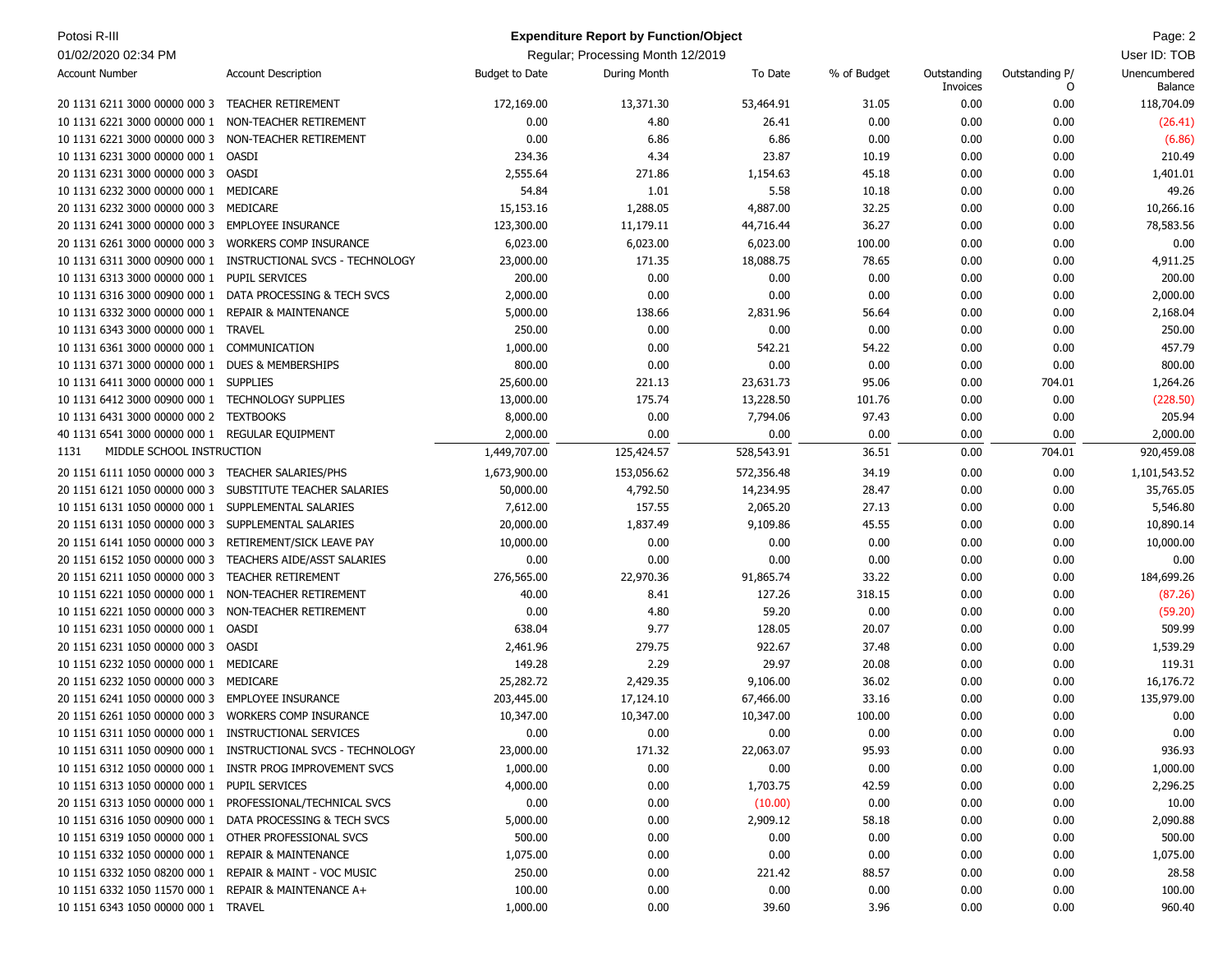| Potosi R-III                                          |                                                    |                       | <b>Expenditure Report by Function/Object</b> |            |             |                         |                     | Page: 3                 |
|-------------------------------------------------------|----------------------------------------------------|-----------------------|----------------------------------------------|------------|-------------|-------------------------|---------------------|-------------------------|
| 01/02/2020 02:34 PM                                   |                                                    |                       | Regular; Processing Month 12/2019            |            |             |                         |                     | User ID: TOB            |
| <b>Account Number</b>                                 | <b>Account Description</b>                         | <b>Budget to Date</b> | During Month                                 | To Date    | % of Budget | Outstanding<br>Invoices | Outstanding P/<br>O | Unencumbered<br>Balance |
| 10 1151 6343 1050 11570 000 1 TRAVEL A+               |                                                    | 130.00                | 0.00                                         | 130.00     | 100.00      | 0.00                    | 0.00                | 0.00                    |
| 10 1151 6361 1050 00000 000 1                         | COMMUNICATION                                      | 4,000.00              | (25.92)                                      | 3,747.58   | 93.69       | 0.00                    | 0.00                | 252.42                  |
| 10 1151 6361 1050 11570 000 1 COMMUMICATION A+        |                                                    | 100.00                | 0.00                                         | 0.00       | 0.00        | 0.00                    | 0.00                | 100.00                  |
| 10 1151 6371 1050 00000 000 1                         | <b>DUES &amp; MEMBERSHIPS</b>                      | 500.00                | 0.00                                         | 0.00       | 0.00        | 0.00                    | 0.00                | 500.00                  |
| 10 1151 6411 1050 00000 000 1 SUPPLIES                |                                                    | 9,800.00              | 0.00                                         | 6,036.67   | 61.60       | 0.00                    | 0.00                | 3,763.33                |
| 10 1151 6411 1050 00500 000 1 SUPPLIES-HEALTH         |                                                    | 200.00                | 0.00                                         | 87.36      | 43.68       | 0.00                    | 0.00                | 112.64                  |
| 10 1151 6411 1050 00600 000 1                         | SUPPLIES-INST MUSIC                                | 500.00                | 0.00                                         | 0.00       | 0.00        | 0.00                    | 0.00                | 500.00                  |
| 10 1151 6411 1050 00800 000 1                         | SUPPLIES-SOC STUDIES                               | 900.00                | 395.25                                       | 1,845.16   | 205.02      | 0.00                    | 0.00                | (945.16)                |
| 10 1151 6411 1050 00900 000 1                         | SUPPLIES-TECHNOLOGY                                | 3,400.00              | 0.00                                         | 2,105.15   | 63.35       | 0.00                    | 48.65               | 1,246.20                |
| 10 1151 6411 1050 01100 000 1                         | SUPPLIES - STUDENT INCENTIVES                      | 1,000.00              | 0.00                                         | 262.35     | 26.24       | 0.00                    | 0.00                | 737.65                  |
| 10 1151 6411 1050 03000 000 1 SUPPLIES-PE             |                                                    | 500.00                | 0.00                                         | 553.05     | 110.61      | 0.00                    | 0.00                | (53.05)                 |
| 10 1151 6411 1050 03800 000 1                         | SUPPLIES-BUSINESS                                  | 2,500.00              | 0.00                                         | 3,090.54   | 123.62      | 0.00                    | 0.00                | (590.54)                |
| 10 1151 6411 1050 03900 000 1 SUPPLIES-READING        |                                                    | 1,800.00              | 0.00                                         | 284.95     | 15.83       | 0.00                    | 0.00                | 1,515.05                |
| 10 1151 6411 1050 04300 000 1 SUPPLIES-ENGLISH        |                                                    | 1,900.00              | 0.00                                         | 2,173.73   | 114.41      | 0.00                    | 0.00                | (273.73)                |
| 10 1151 6411 1050 04900 000 1 SUPPLIES-ART            |                                                    | 1,900.00              | 0.00                                         | 1,438.53   | 75.71       | 0.00                    | 0.00                | 461.47                  |
| 10 1151 6411 1050 05400 000 1 SUPPLIES-MATH           |                                                    | 900.00                | 0.00                                         | 371.88     | 41.32       | 0.00                    | 0.00                | 528.12                  |
| 10 1151 6411 1050 07600 000 1                         | SUPPLIES-FACS                                      | 1,000.00              | 8.07                                         | 899.69     | 89.97       | 0.00                    | 0.00                | 100.31                  |
| 10 1151 6411 1050 07900 000 1 SUPPLIES-FOREIGN LANG   |                                                    | 400.00                | 0.00                                         | 0.00       | 0.00        | 0.00                    | 0.00                | 400.00                  |
| 10 1151 6411 1050 08200 000 1                         | SUPPLIES-VOCAL MUSIC                               | 2,400.00              | 0.00                                         | 1,081.67   | 69.16       | 0.00                    | 578.23              | 740.10                  |
| 10 1151 6411 1050 08600 000 1                         | SUPPLIES-SCIENCE                                   | 5,000.00              | 0.00                                         | 2,277.06   | 45.54       | 0.00                    | 0.00                | 2,722.94                |
| 10 1151 6411 1050 09100 000 1                         | SUPPLIES-SPEECH                                    | 400.00                | 0.00                                         | 501.28     | 125.32      | 0.00                    | 0.00                | (101.28)                |
| 10 1151 6411 1050 09300 000 1 SUPPLIES-YEARBOOK       |                                                    | 1,800.00              | 0.00                                         | 98.52      | 55.56       | 0.00                    | 901.48              | 800.00                  |
| 10 1151 6411 1050 09500 000 1                         | SUPPLIES-MISCELLANEOUS                             | 2,500.00              | 0.00                                         | 732.00     | 29.28       | 0.00                    | 0.00                | 1,768.00                |
| 10 1151 6411 1050 11570 000 1 SUPPLIES A+             |                                                    | 6,500.00              | 0.00                                         | 4,203.98   | 64.68       | 0.00                    | 0.00                | 2,296.02                |
| 10 1151 6411 1050 12210 000 1 SUPPLIES-SPEC ED        |                                                    | 0.00                  | 0.00                                         | 923.34     | 0.00        | 0.00                    | 0.00                | (923.34)                |
| 10 1151 6411 1050 13010 000 1 SUPPLIES                |                                                    | 0.00                  | 0.00                                         | 0.00       | 0.00        | 0.00                    | 0.00                | 0.00                    |
| 10 1151 6412 1050 00900 000 1 TECHNOLOGY SUPPLIES     |                                                    | 10,000.00             | (6,324.27)                                   | 6,756.28   | 142.56      | 0.00                    | 7,500.00            | (4,256.28)              |
| 10 1151 6431 1050 04300 000 1                         | <b>TEXTBOOKS-ENGLISH</b>                           | 0.00                  | 0.00                                         | 230.79     | 0.00        | 0.00                    | 109.80              | (340.59)                |
| 40 1151 6541 1050 00000 000 1 REGULAR EQUIPMENT       |                                                    | 2,500.00              | 315.08                                       | 1,890.48   | 75.62       | 0.00                    | 0.00                | 609.52                  |
| HIGH SCHOOL INSTRUCTION<br>1151                       |                                                    | 2,378,896.00          | 207,559.52                                   | 846,467.38 | 35.97       | 0.00                    | 9,138.16            | 1,523,290.46            |
| 20 1191 6111 1050 99900 000 3                         | TEACHER SALARIES/SUMMER SCHOOL                     | 30,000.00             | 0.00                                         | 750.00     | 2.50        | 0.00                    | 0.00                | 29,250.00               |
| 20 1191 6111 3000 99900 000 3                         | TEACHER SALARIES/SUMMER SCHOOL                     | 10,000.00             | 0.00                                         | 0.00       | 0.00        | 0.00                    | 0.00                | 10,000.00               |
| 20 1191 6111 4040 99900 000 3                         | TEACHER SALARIES/SUMMER SCHOOL                     | 10,000.00             | 0.00                                         | 0.00       | 0.00        | 0.00                    | 0.00                | 10,000.00               |
| 20 1191 6111 4080 99900 000 3                         | TEACHER SALARIES/SUMMER SCHOOL                     | 30,000.00             | 0.00                                         | 0.00       | 0.00        | 0.00                    | 0.00                | 30,000.00               |
| 10 1191 6152 4080 99900 000 1                         | <b>TEACHERS AIDE/ASST SALARIES</b><br>SUMMER SCHOO | 1,000.00              | 0.00                                         | 0.00       | 0.00        | 0.00                    | 0.00                | 1,000.00                |
| 20 1191 6211 1050 99900 000 3 TEACHER RETIREMENT      |                                                    | 4,350.00              | 0.00                                         | 108.75     | 2.50        | 0.00                    | 0.00                | 4,241.25                |
| 20 1191 6211 3000 99900 000 3                         | TEACHER RETIREMENT                                 | 1,450.00              | 0.00                                         | 0.00       | 0.00        | 0.00                    | 0.00                | 1,450.00                |
| 20 1191 6211 4040 99900 000 3 TEACHER RETIREMENT      |                                                    | 1,450.00              | 0.00                                         | 0.00       | 0.00        | 0.00                    | 0.00                | 1,450.00                |
| 20 1191 6211 4080 99900 000 3 TEACHER RETIREMENT      |                                                    | 4,350.00              | 0.00                                         | 0.00       | 0.00        | 0.00                    | 0.00                | 4,350.00                |
| 10 1191 6221 4080 99900 000 1 NON-TEACHER RETIREMENT  |                                                    | 549.00                | 0.00                                         | 0.00       | 0.00        | 0.00                    | 0.00                | 549.00                  |
| 10 1191 6231 4080 99900 000 1 OASDI                   |                                                    | 62.00                 | 0.00                                         | 0.00       | 0.00        | 0.00                    | 0.00                | 62.00                   |
| 20 1191 6232 1050 99900 000 3 MEDICARE                |                                                    | 435.00                | 0.00                                         | 10.88      | 2.50        | 0.00                    | 0.00                | 424.12                  |
| 20 1191 6232 3000 99900 000 3 MEDICARE                |                                                    | 145.00                | 0.00                                         | 0.00       | 0.00        | 0.00                    | 0.00                | 145.00                  |
| 20 1191 6232 4040 99900 000 3 MEDICARE                |                                                    | 145.00                | 0.00                                         | 0.00       | 0.00        | 0.00                    | 0.00                | 145.00                  |
| 10 1191 6232 4080 99900 000 1 MEDICARE - NONCERTIFIED |                                                    | 15.00                 | 0.00                                         | 0.00       | 0.00        | 0.00                    | 0.00                | 15.00                   |
| 20 1191 6232 4080 99900 000 3 MEDICARE                |                                                    | 435.00                | 0.00                                         | 0.00       | 0.00        | 0.00                    | 0.00                | 435.00                  |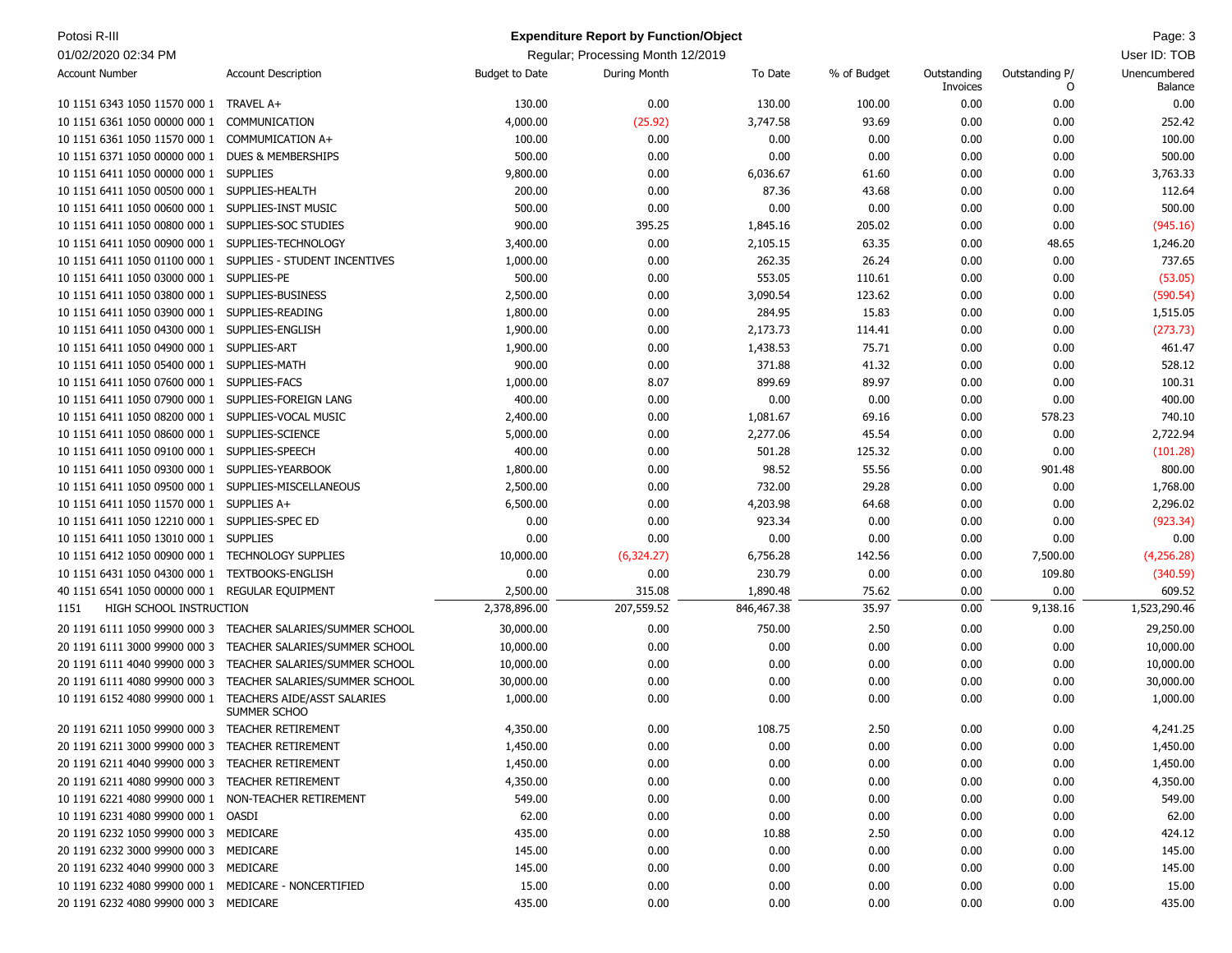| Potosi R-III                                          |                                                                                |                       | <b>Expenditure Report by Function/Object</b> |           |             |                         |                     | Page: 4                        |
|-------------------------------------------------------|--------------------------------------------------------------------------------|-----------------------|----------------------------------------------|-----------|-------------|-------------------------|---------------------|--------------------------------|
| 01/02/2020 02:34 PM                                   |                                                                                |                       | Regular; Processing Month 12/2019            |           |             |                         |                     | User ID: TOB                   |
| <b>Account Number</b>                                 | <b>Account Description</b>                                                     | <b>Budget to Date</b> | During Month                                 | To Date   | % of Budget | Outstanding<br>Invoices | Outstanding P/<br>0 | Unencumbered<br><b>Balance</b> |
| 10 1191 6343 1050 99900 000 1 TRAVEL                  |                                                                                | 250.00                | 0.00                                         | 0.00      | 0.00        | 0.00                    | 0.00                | 250.00                         |
| 10 1191 6343 3000 99900 000 1                         | <b>TRAVEL</b>                                                                  | 250.00                | 0.00                                         | 0.00      | 0.00        | 0.00                    | 0.00                | 250.00                         |
| 10 1191 6343 4040 99900 000 1 TRAVEL                  |                                                                                | 250.00                | 0.00                                         | 0.00      | 0.00        | 0.00                    | 0.00                | 250.00                         |
| 10 1191 6343 4080 99900 000 1                         | <b>TRAVEL</b>                                                                  | 250.00                | 0.00                                         | 0.00      | 0.00        | 0.00                    | 0.00                | 250.00                         |
| 10 1191 6411 1050 99900 000 1 SUPPLIES                |                                                                                | 250.00                | 0.00                                         | 1,500.00  | 600.00      | 0.00                    | 0.00                | (1,250.00)                     |
| 10 1191 6411 3000 99900 000 1 SUPPLIES                |                                                                                | 250.00                | 0.00                                         | 0.00      | 0.00        | 0.00                    | 0.00                | 250.00                         |
| 10 1191 6411 4040 99900 000 1 SUPPLIES                |                                                                                | 250.00                | 0.00                                         | 0.00      | 0.00        | 0.00                    | 0.00                | 250.00                         |
| 10 1191 6411 4080 99900 000 1 SUPPLIES                |                                                                                | 250.00                | 0.00                                         | 1,831.32  | 732.53      | 0.00                    | 0.00                | (1,581.32)                     |
| REGULAR SUMMER SCHOOL<br>1191                         |                                                                                | 96,386.00             | 0.00                                         | 4,200.95  | 4.36        | 0.00                    | 0.00                | 92,185.05                      |
|                                                       | 20 1193 6111 1050 00000 000 3 TEACHER SALARIES/ALT SCHOOL                      | 51,100.00             | 4,258.33                                     | 17,033.32 | 33.33       | 0.00                    | 0.00                | 34,066.68                      |
| 20 1193 6111 1050 12210 000 3                         | TEACHER SALARIES/ALT SCHOOL/SPED                                               | 51,700.00             | 4,308.33                                     | 17,233.32 | 33.33       | 0.00                    | 0.00                | 34,466.68                      |
| 20 1193 6211 1050 00000 000 3                         | <b>TEACHER RETIREMENT</b>                                                      | 4,152.00              | 692.16                                       | 2,768.64  | 66.68       | 0.00                    | 0.00                | 1,383.36                       |
| 20 1193 6211 1050 12210 000 3                         | <b>TEACHER RETIREMENT</b>                                                      | 4,152.00              | 699.41                                       | 2,797.64  | 67.38       | 0.00                    | 0.00                | 1,354.36                       |
| 20 1193 6232 1050 00000 000 3                         | MEDICARE                                                                       | 370.50                | 59.52                                        | 238.64    | 64.41       | 0.00                    | 0.00                | 131.86                         |
| 20 1193 6232 1050 12210 000 3 MEDICARE                |                                                                                | 274.50                | 60.63                                        | 242.52    | 88.35       | 0.00                    | 0.00                | 31.98                          |
| 20 1193 6241 1050 00000 000 3 EMPLOYEE INSURANCE      |                                                                                | 6,165.00              | 518.70                                       | 2,074.80  | 33.65       | 0.00                    | 0.00                | 4,090.20                       |
| 20 1193 6241 1050 12210 000 3 EMPLOYEE INSURANCE      |                                                                                | 6,165.00              | 518.70                                       | 2,074.80  | 33.65       | 0.00                    | 0.00                | 4,090.20                       |
| 10 1193 6411 1050 00000 000 1 ALT SCHOOL SUPPLIES     |                                                                                | 0.00                  | 0.00                                         | 99.00     | 0.00        | 0.00                    | 0.00                | (99.00)                        |
| <b>ALTERNATIVE PROGRAMS</b><br>1193                   |                                                                                | 124,079.00            | 11,115.78                                    | 44,562.68 | 35.91       | 0.00                    | 0.00                | 79,516.32                      |
|                                                       | 20 1194 6111 1050 00000 000 3 TEACHER SALARIES/RESIDENTIAL HOME                | 39,100.00             | 3,958.33                                     | 13,733.32 | 35.12       | 0.00                    | 0.00                | 25,366.68                      |
| 20 1194 6111 1050 12210 000 3                         | TEACHER SALARIES/RESIDENTIAL HOME                                              | 39,700.00             | 3,308.33                                     | 13,233.32 | 33.33       | 0.00                    | 0.00                | 26,466.68                      |
| 20 1194 6211 1050 00000 000 3                         | <b>TEACHER RETIREMENT</b>                                                      | 6,566.00              | 547.16                                       | 2,188.64  | 33.33       | 0.00                    | 0.00                | 4,377.36                       |
| 20 1194 6211 1050 12210 000 3 TEACHER RETIREMENT      |                                                                                | 6,648.00              | 554.41                                       | 2,217.64  | 33.36       | 0.00                    | 0.00                | 4,430.36                       |
| 20 1194 6232 1050 00000 000 3                         | MEDICARE                                                                       | 579.00                | 56.68                                        | 196.24    | 33.89       | 0.00                    | 0.00                | 382.76                         |
| 20 1194 6232 1050 12210 000 3                         | MEDICARE                                                                       | 564.00                | 46.94                                        | 187.76    | 33.29       | 0.00                    | 0.00                | 376.24                         |
| 20 1194 6241 1050 00000 000 3 EMPLOYEE INSURANCE      |                                                                                | 6,224.00              | 518.70                                       | 2,074.80  | 33.34       | 0.00                    | 0.00                | 4,149.20                       |
| 20 1194 6241 1050 12210 000 3 EMPLOYEE INSURANCE      |                                                                                | 6,106.00              | 518.70                                       | 2,074.80  | 33.98       | 0.00                    | 0.00                | 4,031.20                       |
|                                                       | 10 1194 6311 1050 00000 000 3 PURCHASED INSTRUCTIONAL SVCS -<br><b>TUITION</b> | 3,000.00              | 0.00                                         | 0.00      | 0.00        | 0.00                    | 0.00                | 3,000.00                       |
| 10 1194 6335 1050 00000 000 3                         | <b>WATER AND SEWER</b>                                                         | 500.00                | 42.01                                        | 250.06    | 50.01       | 0.00                    | 0.00                | 249.94                         |
| 10 1194 6411 1050 00000 000 3                         | <b>SUPPLIES</b>                                                                | 0.00                  | 0.00                                         | 466.83    | 0.00        | 0.00                    | 0.00                | (466.83)                       |
| 10 1194 6411 1050 45100 000 4 SUPPLIES TITLE I        | NEGLECTED/RESIDENTIAL                                                          | 14,823.00             | 9,877.55                                     | 9,877.55  | 76.03       | 0.00                    | 1,391.67            | 3,553.78                       |
| 10 1194 6481 1050 00000 000 3 ELECTRIC                |                                                                                | 3,000.00              | 223.68                                       | 971.89    | 32.40       | 0.00                    | 0.00                | 2,028.11                       |
| RESIDENTIAL<br>1194                                   |                                                                                | 126,810.00            | 19,652.49                                    | 47,472.85 | 38.53       | 0.00                    | 1,391.67            | 77,945.48                      |
| 20 1211 6111 1050 00000 000 3 TEACHER SALARIES/GIFTED |                                                                                | 12,696.00             | 1,233,00                                     | 4,407.00  | 34.71       | 0.00                    | 0.00                | 8,289.00                       |
| 20 1211 6111 3000 00000 000 3 TEACHER SALARIES/GIFTED |                                                                                | 29,624.00             | 2,643.66                                     | 10,049.64 | 33.92       | 0.00                    | 0.00                | 19,574.36                      |
| 20 1211 6111 4040 00000 000 3 TEACHER SALARIES/GIFTED |                                                                                | 22,885.00             | 2,082.09                                     | 7,803.36  | 34.10       | 0.00                    | 0.00                | 15,081.64                      |
| 20 1211 6111 4080 00000 000 3 TEACHER SALARIES/GIFTED |                                                                                | 41,195.00             | 3,607.91                                     | 13,906.64 | 33.76       | 0.00                    | 0.00                | 27,288.36                      |
| 20 1211 6211 1050 00000 000 3 TEACHER RETIREMENT      |                                                                                | 1,841.00              | 153.41                                       | 613.64    | 33.33       | 0.00                    | 0.00                | 1,227.36                       |
| 20 1211 6211 3000 00000 000 3 TEACHER RETIREMENT      |                                                                                | 4,294.00              | 357.96                                       | 1,431.84  | 33.35       | 0.00                    | 0.00                | 2,862.16                       |
| 20 1211 6211 4040 00000 000 3 TEACHER RETIREMENT      |                                                                                | 3,524.00              | 293.71                                       | 1,174.84  | 33.34       | 0.00                    | 0.00                | 2,349.16                       |
| 20 1211 6211 4080 00000 000 3 TEACHER RETIREMENT      |                                                                                | 6,663.00              | 555.29                                       | 2,221.16  | 33.34       | 0.00                    | 0.00                | 4,441.84                       |
| 20 1211 6232 1050 00000 000 3 MEDICARE                |                                                                                | 185.00                | 17.88                                        | 63.90     | 34.54       | 0.00                    | 0.00                | 121.10                         |
| 20 1211 6232 3000 00000 000 3 MEDICARE                |                                                                                | 429.00                | 38.34                                        | 145.74    | 33.97       | 0.00                    | 0.00                | 283.26                         |
| 20 1211 6232 4040 00000 000 3 MEDICARE                |                                                                                | 304.00                | 27.84                                        | 103.74    | 34.13       | 0.00                    | 0.00                | 200.26                         |
| 20 1211 6232 4080 00000 000 3 MEDICARE                |                                                                                | 506.00                | 44.46                                        | 170.22    | 33.64       | 0.00                    | 0.00                | 335.78                         |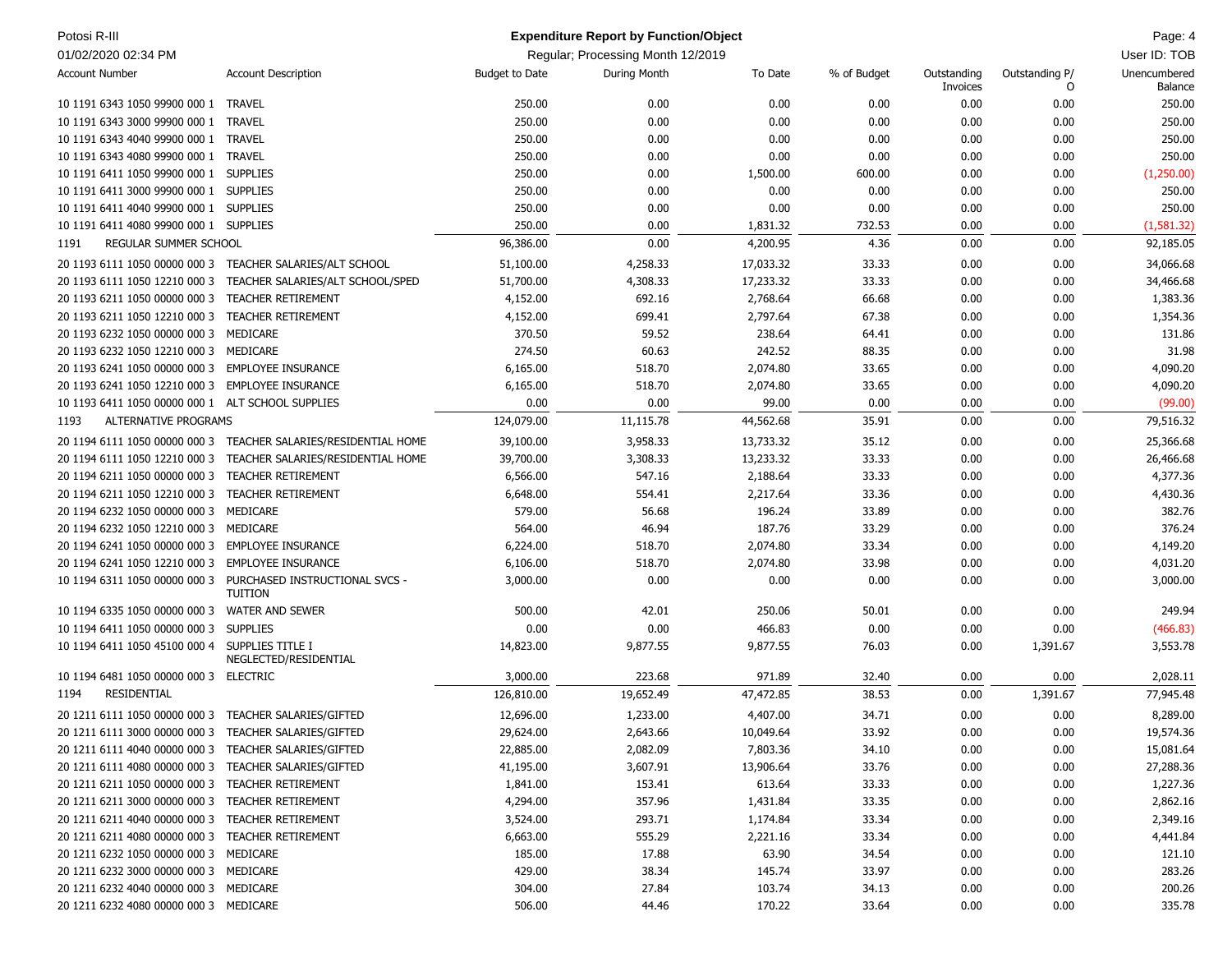| Potosi R-III                                         |                               |                       | <b>Expenditure Report by Function/Object</b> |           |             |                         |                     | Page: 5                 |
|------------------------------------------------------|-------------------------------|-----------------------|----------------------------------------------|-----------|-------------|-------------------------|---------------------|-------------------------|
| 01/02/2020 02:34 PM                                  |                               |                       | Regular; Processing Month 12/2019            |           |             |                         |                     | User ID: TOB            |
| <b>Account Number</b>                                | <b>Account Description</b>    | <b>Budget to Date</b> | During Month                                 | To Date   | % of Budget | Outstanding<br>Invoices | Outstanding P/<br>O | Unencumbered<br>Balance |
| 20 1211 6241 1050 00000 000 3 EMPLOYEE INSURANCE     |                               | 10.00                 | 0.84                                         | 3.36      | 33.60       | 0.00                    | 0.00                | 6.64                    |
| 20 1211 6241 3000 00000 000 3                        | <b>EMPLOYEE INSURANCE</b>     | 24.00                 | 1.96                                         | 7.84      | 32.67       | 0.00                    | 0.00                | 16.16                   |
| 20 1211 6241 4040 00000 000 3 EMPLOYEE INSURANCE     |                               | 1,372.00              | 120.01                                       | 480.04    | 34.99       | 0.00                    | 0.00                | 891.96                  |
| 20 1211 6241 4080 00000 000 3                        | <b>EMPLOYEE INSURANCE</b>     | 4,793.00              | 399.39                                       | 1,597.56  | 33.33       | 0.00                    | 0.00                | 3,195.44                |
| 20 1211 6261 1050 00000 000 3                        | <b>WORKERS COMP INSURANCE</b> | 299.00                | 0.00                                         | 0.00      | 0.00        | 0.00                    | 0.00                | 299.00                  |
| 20 1211 6261 4080 00000 000 3                        | <b>WORKERS COMP INSURANCE</b> | 303.00                | 0.00                                         | 0.00      | 0.00        | 0.00                    | 0.00                | 303.00                  |
| 10 1211 6343 4080 00000 000 1                        | <b>TRAVEL</b>                 | 450.00                | 0.00                                         | 0.00      | 0.00        | 0.00                    | 0.00                | 450.00                  |
| 10 1211 6411 1050 00000 000 1 SUPPLIES               |                               | 900.00                | 0.00                                         | 661.50    | 73.50       | 0.00                    | 0.00                | 238.50                  |
| 10 1211 6411 3000 00000 000 1                        | <b>SUPPLIES</b>               | 900.00                | 180.00                                       | 1,030.00  | 114.44      | 0.00                    | 0.00                | (130.00)                |
| 10 1211 6411 4040 00000 000 1 SUPPLIES               |                               | 1,000.00              | 0.00                                         | 0.00      | 0.00        | 0.00                    | 0.00                | 1,000.00                |
| 10 1211 6411 4080 00000 000 1 SUPPLIES               |                               | 1,000.00              | 33.00                                        | 272.78    | 49.60       | 0.00                    | 223.25              | 503.97                  |
| <b>GIFTED AND TALENTED</b><br>1211                   |                               | 135,197.00            | 11,790.75                                    | 46,144.80 | 34.30       | 0.00                    | 223.25              | 88,828.95               |
| 20 1221 6111 1050 12210 000 1                        | TEACHER SALARIES/SPED HS      | 114,800.00            | 11,666.66                                    | 40,366.64 | 35.16       | 0.00                    | 0.00                | 74,433.36               |
| 20 1221 6111 1050 44100 000 4                        | TEACHER SALARIES/SPED HS      | 181,000.00            | 15,083.32                                    | 60,333.28 | 33.33       | 0.00                    | 0.00                | 120,666.72              |
| 20 1221 6111 3000 12210 000 1                        | TEACHER SALARIES/SPED MS      | 103,100.00            | 9,991.66                                     | 35,766.64 | 34.69       | 0.00                    | 0.00                | 67,333.36               |
| 20 1221 6111 3000 44100 000 4                        | TEACHER SALARIES/SPED MS      | 92,000.00             | 7,666.66                                     | 30,666.64 | 33.33       | 0.00                    | 0.00                | 61,333.36               |
| 20 1221 6111 4040 12210 000 1                        | TEACHER SALARIES/SPED TIS     | 248,000.00            | 20,950.25                                    | 81,753.11 | 32.96       | 0.00                    | 0.00                | 166,246.89              |
| 20 1221 6111 4040 44100 000 4                        | TEACHER SALARIES/SPED TIS     | 165,400.00            | 13,604.36                                    | 54,417.44 | 32.90       | 0.00                    | 0.00                | 110,982.56              |
| 20 1221 6111 4080 12210 000 1                        | TEACHER SALARIES/SPED PES     | 298,532.00            | 22,947.82                                    | 82,866.28 | 27.76       | 0.00                    | 0.00                | 215,665.72              |
| 20 1221 6111 4080 44100 000 4                        | TEACHER SALARIES/SPED PES     | 39,100.00             | 3,258.33                                     | 13,033.32 | 33.33       | 0.00                    | 0.00                | 26,066.68               |
| 20 1221 6111 4080 44203 000 4                        | CERTIFICATED TEACHER SALARIES | 40,300.00             | 3,358.33                                     | 13,433.32 | 33.33       | 0.00                    | 0.00                | 26,866.68               |
| 20 1221 6111 4080 44204 000 4                        | CERTIFICATED TEACHER SALARIES | 23,368.00             | 1,948.00                                     | 7,792.00  | 33.34       | 0.00                    | 0.00                | 15,576.00               |
| 20 1221 6121 1050 12210 000 1                        | SUBSTITUTE TEACHER SALARIES   | 10,000.00             | 9,037.04                                     | 15,871.78 | 158.72      | 0.00                    | 0.00                | (5,871.78)              |
| 20 1221 6121 3000 12210 000 1                        | SUBSTITUTE TEACHER SALARIES   | 10,000.00             | 1,018.26                                     | 1,678.15  | 16.78       | 0.00                    | 0.00                | 8,321.85                |
| 20 1221 6121 4040 12210 000 1                        | SUBSTITUTE TEACHER SALARIES   | 17,000.00             | 101.75                                       | 406.99    | 2.39        | 0.00                    | 0.00                | 16,593.01               |
| 20 1221 6121 4080 12210 000 1                        | SUBSTITUTE TEACHER SALARIES   | 18,000.00             | 436.14                                       | 1,042.16  | 5.79        | 0.00                    | 0.00                | 16,957.84               |
| 10 1221 6152 1050 12210 000 1                        | TEACHERS AIDE/ASST SALARIES   | 80,479.00             | 8,106.65                                     | 28,526.60 | 35.45       | 0.00                    | 0.00                | 51,952.40               |
| 10 1221 6152 3000 12210 000 1                        | TEACHERS AIDE/ASST SALARIES   | 12,637.00             | 1,581.53                                     | 1,581.53  | 12.52       | 0.00                    | 0.00                | 11,055.47               |
| 20 1221 6152 3000 12210 000 1                        | TEACHERS AIDE/ASST SALARIES   | 0.00                  | 0.00                                         | 0.00      | 0.00        | 0.00                    | 0.00                | 0.00                    |
| 10 1221 6152 4040 12210 000 1                        | TEACHERS AIDE/ASST SALARIES   | 55,232.00             | 5,629.33                                     | 19,367.32 | 35.07       | 0.00                    | 0.00                | 35,864.68               |
| 20 1221 6152 4040 12210 000 1                        | INSTRUCTIONAL AIDE SALARIES   | 12,357.00             | 1,379.75                                     | 4,469.00  | 36.17       | 0.00                    | 0.00                | 7,888.00                |
| 10 1221 6152 4080 12210 000 1                        | TEACHERS AIDE/ASST SALARIES   | 88,865.00             | 10,810.99                                    | 35,938.39 | 40.44       | 0.00                    | 0.00                | 52,926.61               |
| 20 1221 6211 1050 12210 000 1                        | <b>TEACHER RETIREMENT</b>     | 47,361.00             | 5,087.39                                     | 17,577.07 | 37.11       | 0.00                    | 0.00                | 29,783.93               |
| 20 1221 6211 1050 44100 000 4                        | <b>TEACHER RETIREMENT</b>     | 0.00                  | 0.00                                         | 0.00      | 0.00        | 0.00                    | 0.00                | 0.00                    |
| 20 1221 6211 3000 12210 000 1                        | <b>TEACHER RETIREMENT</b>     | 31,865.00             | 2,794.60                                     | 10,817.51 | 33.95       | 0.00                    | 0.00                | 21,047.49               |
| 20 1221 6211 3000 44100 000 4 TEACHER RETIREMENT     |                               | 0.00                  | 0.00                                         | 0.00      | 0.00        | 0.00                    | 0.00                | 0.00                    |
| 20 1221 6211 4040 12210 000 1 TEACHER RETIREMENT     |                               | 67,094.00             | 4,990.76                                     | 19,963.04 | 29.75       | 0.00                    | 0.00                | 47,130.96               |
| 20 1221 6211 4040 44100 000 4 TEACHER RETIREMENT     |                               | 0.00                  | 0.00                                         | 0.00      | 0.00        | 0.00                    | 0.00                | 0.00                    |
| 20 1221 6211 4080 12210 000 1 TEACHER RETIREMENT     |                               | 63,105.00             | 4,559.24                                     | 18,221.30 | 28.87       | 0.00                    | 0.00                | 44,883.70               |
| 20 1221 6211 4080 44100 000 4 TEACHER RETIREMENT     |                               | 0.00                  | 0.00                                         | 0.00      | 0.00        | 0.00                    | 0.00                | 0.00                    |
| 20 1221 6211 4080 44203 000 4 TEACHER RETIREMENT     |                               | 0.00                  | 0.00                                         | 0.00      | 0.00        | 0.00                    | 0.00                | 0.00                    |
| 20 1221 6211 4080 44204 000 4 TEACHER RETIREMENT     |                               | 0.00                  | 0.00                                         | 0.00      | 0.00        | 0.00                    | 0.00                | 0.00                    |
| 10 1221 6221 1050 12210 000 1 NON-TEACHER RETIREMENT |                               | 8,349.00              | 566.09                                       | 2,264.36  | 27.12       | 0.00                    | 0.00                | 6,084.64                |
| 10 1221 6221 3000 12210 000 1 NON-TEACHER RETIREMENT |                               | 867.00                | 95.81                                        | 95.81     | 11.05       | 0.00                    | 0.00                | 771.19                  |
| 10 1221 6221 4040 12210 000 1 NON-TEACHER RETIREMENT |                               | 6,328.00              | 640.17                                       | 2,636.28  | 41.66       | 0.00                    | 0.00                | 3,691.72                |
| 10 1221 6221 4080 12210 000 1 NON-TEACHER RETIREMENT |                               | 7,088.00              | 749.83                                       | 3,002.36  | 42.36       | 0.00                    | 0.00                | 4,085.64                |
| 10 1221 6231 1050 12210 000 1 OASDI                  |                               | 5,252.00              | 484.65                                       | 1,696.80  | 32.31       | 0.00                    | 0.00                | 3,555.20                |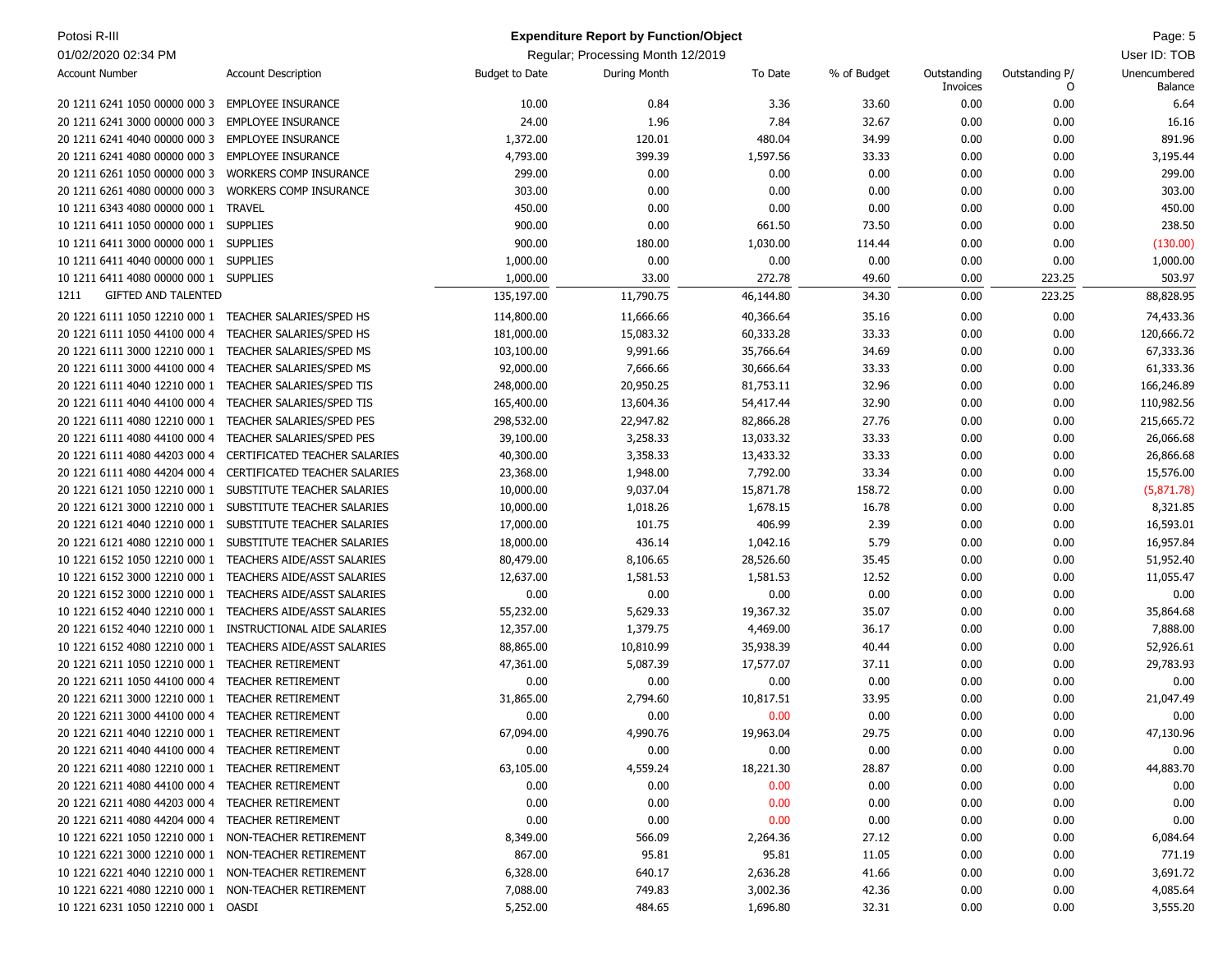| Potosi R-III                                          |                                                              |                       | <b>Expenditure Report by Function/Object</b> |           |             |                         |                     | Page: 6                 |
|-------------------------------------------------------|--------------------------------------------------------------|-----------------------|----------------------------------------------|-----------|-------------|-------------------------|---------------------|-------------------------|
| 01/02/2020 02:34 PM                                   |                                                              |                       | Regular; Processing Month 12/2019            |           |             |                         |                     | User ID: TOB            |
| <b>Account Number</b>                                 | <b>Account Description</b>                                   | <b>Budget to Date</b> | <b>During Month</b>                          | To Date   | % of Budget | Outstanding<br>Invoices | Outstanding P/<br>O | Unencumbered<br>Balance |
| 20 1221 6231 1050 12210 000 1                         | OASDI                                                        | 620.00                | 72.60                                        | 218.74    | 35.28       | 0.00                    | 0.00                | 401.26                  |
| 10 1221 6231 3000 12210 000 1                         | OASDI                                                        | 783.00                | 94.96                                        | 94.96     | 12.13       | 0.00                    | 0.00                | 688.04                  |
| 20 1221 6231 3000 12210 000 1 OASDI                   |                                                              | 620.00                | 3.98                                         | 22.57     | 3.64        | 0.00                    | 0.00                | 597.43                  |
| 10 1221 6231 4040 12210 000 1                         | OASDI                                                        | 4,191.00              | 340.63                                       | 1,157.20  | 27.61       | 0.00                    | 0.00                | 3,033.80                |
| 20 1221 6231 4040 12210 000 1                         | OASDI                                                        | 1,116.00              | 86.30                                        | 280.09    | 25.10       | 0.00                    | 0.00                | 835.91                  |
| 10 1221 6231 4080 12210 000 1                         | OASDI                                                        | 4,495.00              | 600.50                                       | 1,947.49  | 43.33       | 0.00                    | 0.00                | 2,547.51                |
| 20 1221 6231 4080 12210 000 1                         | OASDI                                                        | 1,116.00              | 22.58                                        | 53.46     | 4.79        | 0.00                    | 0.00                | 1,062.54                |
| 10 1221 6232 1050 12210 000 1 MEDICARE - NONCERTIFIED |                                                              | 1,228.00              | 113.35                                       | 396.79    | 32.31       | 0.00                    | 0.00                | 831.21                  |
| 20 1221 6232 1050 12210 000 1                         | MEDICARE                                                     | 4,445.00              | 918.37                                       | 1,417.92  | 31.90       | 0.00                    | 0.00                | 3,027.08                |
| 20 1221 6232 1050 12210 000 3                         | MEDICARE                                                     | 0.00                  | (415.58)                                     | 207.79    | 0.00        | 0.00                    | 0.00                | (207.79)                |
| 20 1221 6232 1050 44100 000 4                         | MEDICARE                                                     | 0.00                  | 0.00                                         | 0.00      | 0.00        | 0.00                    | 0.00                | 0.00                    |
| 10 1221 6232 3000 12210 000 1 MEDICARE - NONCERTIFIED |                                                              | 196.00                | 22.22                                        | 22.22     | 11.34       | 0.00                    | 0.00                | 173.78                  |
| 20 1221 6232 3000 12210 000 1                         | MEDICARE                                                     | 3,091.00              | 480.63                                       | 851.33    | 27.54       | 0.00                    | 0.00                | 2,239.67                |
| 20 1221 6232 3000 12210 000 3                         | MEDICARE                                                     | 0.00                  | (216.78)                                     | 108.39    | 0.00        | 0.00                    | 0.00                | (108.39)                |
| 20 1221 6232 3000 44100 000 4                         | MEDICARE                                                     | 0.00                  | 0.00                                         | 0.00      | 0.00        | 0.00                    | 0.00                | 0.00                    |
| 10 1221 6232 4040 12210 000 1 MEDICARE - NONCERTIFIED |                                                              | 980.00                | 79.67                                        | 270.62    | 27.61       | 0.00                    | 0.00                | 709.38                  |
| 20 1221 6232 4040 12210 000 1 MEDICARE                |                                                              | 6,241.00              | 885.47                                       | 1,764.10  | 28.27       | 0.00                    | 0.00                | 4,476.90                |
| 20 1221 6232 4040 12210 000 3                         | MEDICARE                                                     | 0.00                  | (382.77)                                     | 194.46    | 0.00        | 0.00                    | 0.00                | (194.46)                |
| 20 1221 6232 4040 44100 000 4                         | MEDICARE                                                     | 0.00                  | 0.00                                         | 0.00      | 0.00        | 0.00                    | 0.00                | 0.00                    |
| 10 1221 6232 4080 12210 000 1 MEDICARE - NONCERTIFIED |                                                              | 1,051.00              | 140.48                                       | 455.51    | 43.34       | 0.00                    | 0.00                | 595.49                  |
| 20 1221 6232 4080 12210 000 1                         | MEDICARE                                                     | 6,080.00              | 537.62                                       | 1,594.79  | 26.23       | 0.00                    | 0.00                | 4,485.21                |
| 20 1221 6232 4080 12210 000 3                         | MEDICARE                                                     | 0.00                  | (92.44)                                      | 46.22     | 0.00        | 0.00                    | 0.00                | (46.22)                 |
| 20 1221 6232 4080 44100 000 4                         | MEDICARE                                                     | 0.00                  | 0.00                                         | 0.00      | 0.00        | 0.00                    | 0.00                | 0.00                    |
| 20 1221 6232 4080 44203 000 4                         | MEDICARE                                                     | 0.00                  | 0.00                                         | 0.00      | 0.00        | 0.00                    | 0.00                | 0.00                    |
| 20 1221 6232 4080 44204 000 4                         | MEDICARE                                                     | 0.00                  | 0.00                                         | 0.00      | 0.00        | 0.00                    | 0.00                | 0.00                    |
| 10 1221 6241 1050 12210 000 1                         | <b>EMPLOYEE INSURANCE</b>                                    | 36,990.00             | 1,566.60                                     | 6,266.40  | 16.94       | 0.00                    | 0.00                | 30,723.60               |
| 20 1221 6241 1050 12210 000 1                         | <b>EMPLOYEE INSURANCE</b>                                    | 30,825.00             | 2,590.46                                     | 10,361.84 | 33.62       | 0.00                    | 0.00                | 20,463.16               |
| 20 1221 6241 1050 44100 000 4                         | <b>EMPLOYEE INSURANCE</b>                                    | 0.00                  | 0.00                                         | 0.00      | 0.00        | 0.00                    | 0.00                | 0.00                    |
| 10 1221 6241 3000 12210 000 1                         | <b>EMPLOYEE INSURANCE</b>                                    | 0.00                  | 518.70                                       | 518.70    | 0.00        | 0.00                    | 0.00                | (518.70)                |
| 20 1221 6241 3000 12210 000 1                         | <b>EMPLOYEE INSURANCE</b>                                    | 24,660.00             | 2,074.80                                     | 8,312.28  | 33.71       | 0.00                    | 0.00                | 16,347.72               |
| 20 1221 6241 3000 44100 000 4                         | <b>EMPLOYEE INSURANCE</b>                                    | 0.00                  | 0.00                                         | 0.00      | 0.00        | 0.00                    | 0.00                | 0.00                    |
| 10 1221 6241 4040 12210 000 1                         | <b>EMPLOYEE INSURANCE</b>                                    | 24,660.00             | 1,556.10                                     | 6,224.40  | 25.24       | 0.00                    | 0.00                | 18,435.60               |
| 20 1221 6241 4040 12210 000 1                         | <b>EMPLOYEE INSURANCE</b>                                    | 49,320.00             | 3,641.40                                     | 14,565.60 | 29.53       | 0.00                    | 0.00                | 34,754.40               |
| 20 1221 6241 4040 44100 000 4                         | <b>EMPLOYEE INSURANCE</b>                                    | 0.00                  | 0.00                                         | 0.00      | 0.00        | 0.00                    | 0.00                | 0.00                    |
| 10 1221 6241 4080 12210 000 1                         | <b>EMPLOYEE INSURANCE</b>                                    | 30,825.00             | 2,590.46                                     | 10,361.84 | 33.62       | 0.00                    | 0.00                | 20,463.16               |
| 20 1221 6241 4080 12210 000 1                         | <b>EMPLOYEE INSURANCE</b>                                    | 33,908.00             | 2,859.85                                     | 11,439.40 | 33.74       | 0.00                    | 0.00                | 22,468.60               |
| 20 1221 6241 4080 44100 000 4 EMPLOYEE INSURANCE      |                                                              | 0.00                  | 0.00                                         | 0.00      | 0.00        | 0.00                    | 0.00                | 0.00                    |
| 20 1221 6241 4080 44203 000 4 EMPLOYEE INSURANCE      |                                                              | 0.00                  | 0.00                                         | 0.00      | 0.00        | 0.00                    | 0.00                | 0.00                    |
| 20 1221 6241 4080 44204 000 4 EMPLOYEE INSURANCE      |                                                              | 0.00                  | 0.00                                         | 0.00      | 0.00        | 0.00                    | 0.00                | 0.00                    |
| 10 1221 6261 4080 12210 000 1 WORKERS COMP INSURANCE  |                                                              | 8,749.00              | 8,749.00                                     | 8,749.00  | 100.00      | 0.00                    | 0.00                | 0.00                    |
| 20 1221 6311 8410 12210 000 1 OT/PT SERVICES          |                                                              | 0.00                  | 0.00                                         | 0.00      | 0.00        | 0.00                    | 0.00                | 0.00                    |
|                                                       | 10 1221 6312 4080 12210 000 1 INSTR PROGRAM IMPROVEMENT SVCS | 2,200.00              | 0.00                                         | 201.68    | 9.17        | 0.00                    | 0.00                | 1,998.32                |
| 10 1221 6319 1050 12210 000 1 OTHER PROFESSIONAL SVCS |                                                              | 1,450.00              | 0.00                                         | 989.00    | 68.21       | 0.00                    | 0.00                | 461.00                  |
| 10 1221 6319 3000 12210 000 1 OTHER PROFESSIONAL SVCS |                                                              | 1,450.00              | 0.00                                         | 0.00      | 0.00        | 0.00                    | 0.00                | 1,450.00                |
| 10 1221 6319 4040 12210 000 1 OTHER PROFESSIONAL SVCS |                                                              | 1,450.00              | 0.00                                         | 346.96    | 23.93       | 0.00                    | 0.00                | 1,103.04                |
| 10 1221 6319 4080 12210 000 1 OTHER PROFESSIONAL SVCS |                                                              | 1,450.00              | 0.00                                         | 0.00      | 0.00        | 0.00                    | 0.00                | 1,450.00                |
| 10 1221 6343 1050 12210 000 1 TRAVEL                  |                                                              | 1,000.00              | 639.22                                       | 1,084.90  | 108.49      | 0.00                    | 0.00                | (84.90)                 |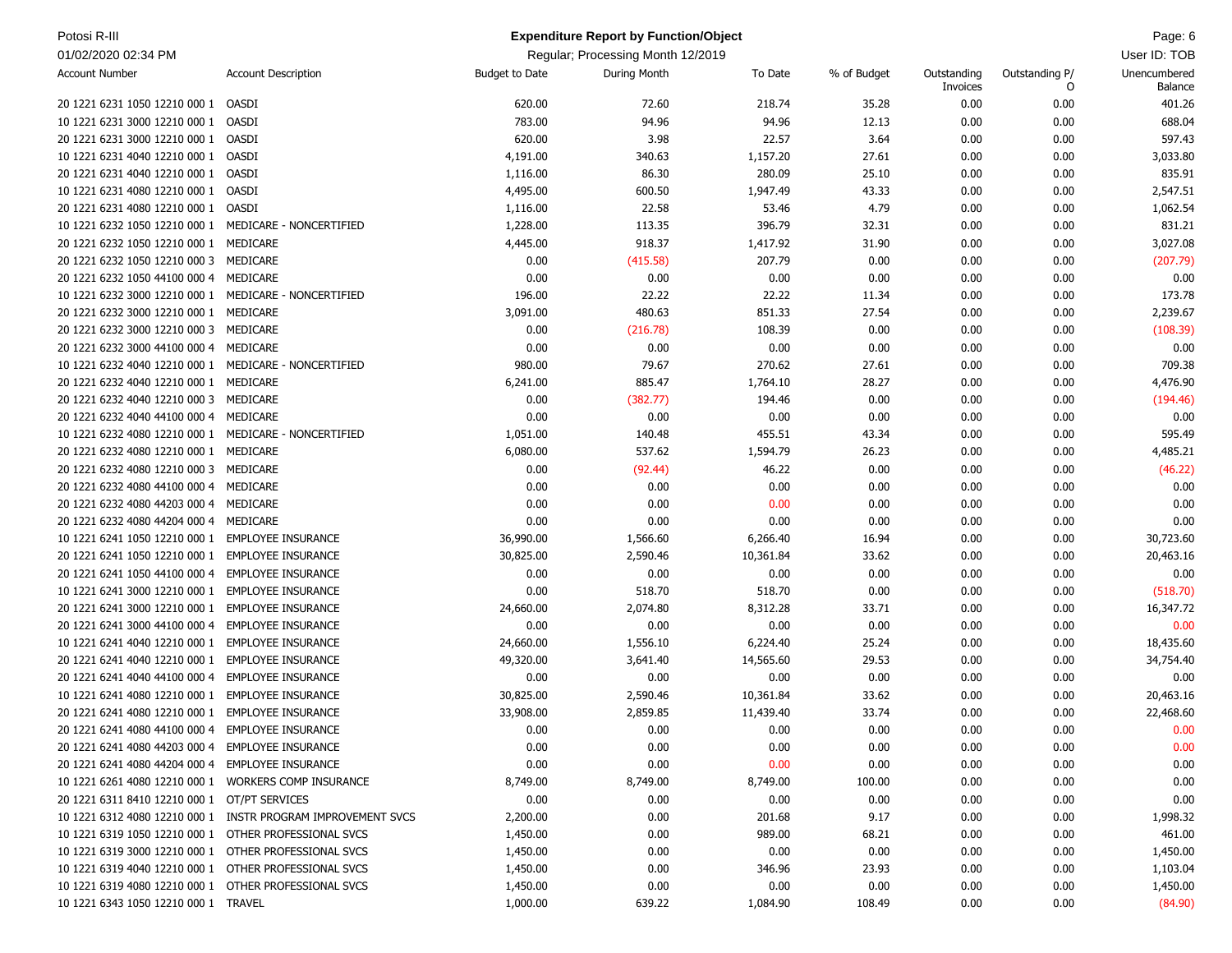| Potosi R-III                                                   |                                                           |                | <b>Expenditure Report by Function/Object</b> |            |             |             |                | Page: 7      |
|----------------------------------------------------------------|-----------------------------------------------------------|----------------|----------------------------------------------|------------|-------------|-------------|----------------|--------------|
| 01/02/2020 02:34 PM                                            |                                                           |                | Regular; Processing Month 12/2019            |            |             |             |                | User ID: TOB |
| <b>Account Number</b>                                          | <b>Account Description</b>                                | Budget to Date | During Month                                 | To Date    | % of Budget | Outstanding | Outstanding P/ | Unencumbered |
|                                                                |                                                           |                |                                              |            |             | Invoices    | 0              | Balance      |
| 10 1221 6343 3000 12210 000 1 TRAVEL                           |                                                           | 1,000.00       | 35.71                                        | 46.25      | 4.63        | 0.00        | 0.00           | 953.75       |
| 10 1221 6343 4040 12210 000 1                                  | <b>TRAVEL</b>                                             | 1,000.00       | 2.34                                         | 14.20      | 1.42        | 0.00        | 0.00           | 985.80       |
| 10 1221 6343 4080 12210 000 1                                  | <b>TRAVEL</b>                                             | 1,000.00       | 18.23                                        | 1,209.73   | 120.97      | 0.00        | 0.00           | (209.73)     |
| 10 1221 6411 1050 12210 000 1 SUPPLIES                         |                                                           | 2,000.00       | 0.00                                         | 24.30      | 1.22        | 0.00        | 0.00           | 1,975.70     |
| 10 1221 6411 3000 12210 000 1 SUPPLIES                         |                                                           | 1,000.00       | 0.00                                         | 0.00       | 0.00        | 0.00        | 0.00           | 1,000.00     |
| 10 1221 6411 4040 12210 000 1 SUPPLIES                         |                                                           | 1,000.00       | 0.00                                         | 0.00       | 0.00        | 0.00        | 0.00           | 1,000.00     |
| 10 1221 6411 4080 12210 000 1 SUPPLIES                         |                                                           | 2,000.00       | 0.00                                         | 0.00       | 0.00        | 0.00        | 0.00           | 2,000.00     |
| 10 1221 6412 1050 12210 000 1 TECHNOLOGY SUPPLIES              |                                                           | 0.00           | 0.00                                         | 887.50     | 0.00        | 0.00        | 0.00           | (887.50)     |
| 10 1221 6412 3000 12210 000 1                                  | <b>TECHNOLOGY SUPPLIES</b>                                | 0.00           | 0.00                                         | 887.50     | 0.00        | 0.00        | 0.00           | (887.50)     |
| 10 1221 6412 4040 12210 000 1                                  | <b>TECHNOLOGY SUPPLIES</b>                                | 0.00           | 0.00                                         | 887.50     | 0.00        | 0.00        | 0.00           | (887.50)     |
| 10 1221 6412 4080 12210 000 1 TECHNOLOGY SUPPLIES              |                                                           | 0.00           | 0.00                                         | 887.50     | 0.00        | 0.00        | 0.00           | (887.50)     |
| 40 1221 6541 4080 12210 000 1 REGULAR EQUIPMENT                |                                                           | 0.00           | 0.00                                         | 0.00       | 0.00        | 0.00        | 0.00           | 0.00         |
| SPECIAL EDUCATION AND RELATED SERVICES<br>1221                 |                                                           | 2,141,669.00   | 198,680.03                                   | 700,956.25 | 32.73       | 0.00        | 0.00           | 1,440,712.75 |
| 20 1251 6111 4040 45100 000 4 TEACHER SALARIES/TITLE I         |                                                           | 218,500.00     | 18,208.32                                    | 72,833.28  | 33.33       | 0.00        | 0.00           | 145,666.72   |
| 20 1251 6111 4080 45100 000 4                                  | TEACHER SALARIES/TITLE I                                  | 324,007.00     | 21,391.65                                    | 85,566.60  | 26.41       | 0.00        | 0.00           | 238,440.40   |
|                                                                | ADMINISTRATOR SALARIES                                    |                | 2,061.81                                     | 12,370.86  | 50.00       | 0.00        | 0.00           | 12,371.14    |
| 20 1251 6112 4080 45100 000 4                                  |                                                           | 24,742.00      | 2,939.02                                     | 11,756.08  | 32.77       |             |                |              |
| 20 1251 6211 4040 45100 000 4<br>20 1251 6211 4080 45100 000 4 | <b>TEACHER RETIREMENT</b>                                 | 35,872.00      |                                              |            |             | 0.00        | 0.00           | 24,115.92    |
|                                                                | <b>TEACHER RETIREMENT</b>                                 | 45,502.00      | 3,792.94                                     | 15,819.72  | 34.77       | 0.00        | 0.00           | 29,682.28    |
| 20 1251 6232 4040 45100 000 4                                  | MEDICARE                                                  | 3,230.00       | 258.77                                       | 1,035.08   | 32.05       | 0.00        | 0.00           | 2,194.92     |
| 20 1251 6232 4080 45100 000 4                                  | MEDICARE                                                  | 4,081.00       | 316.07                                       | 1,323.22   | 32.42       | 0.00        | 0.00           | 2,757.78     |
| 20 1251 6241 1000 45100 000 4                                  | <b>EMPLOYEE INSURANCE</b>                                 | 1,500.00       | 0.00                                         | 0.00       | 0.00        | 0.00        | 0.00           | 1,500.00     |
| 20 1251 6241 4040 45100 000 4                                  | <b>EMPLOYEE INSURANCE</b>                                 | 24,660.00      | 2,074.80                                     | 8,299.20   | 33.65       | 0.00        | 0.00           | 16,360.80    |
| 20 1251 6241 4080 45100 000 4                                  | <b>EMPLOYEE INSURANCE</b>                                 | 32,366.00      | 2,723.17                                     | 11,239.46  | 34.73       | 0.00        | 0.00           | 21,126.54    |
| 20 1251 6261 4040 45100 000 4                                  | <b>WORKERS COMP INSURANCE</b>                             | 1,261.00       | 1,261.00                                     | 1,261.00   | 100.00      | 0.00        | 0.00           | 0.00         |
| 20 1251 6261 4080 45100 000 4                                  | <b>WORKERS COMP INSURANCE</b>                             | 1,593.00       | 1,593.00                                     | 1,593.00   | 100.00      | 0.00        | 0.00           | 0.00         |
| 10 1251 6311 4040 45100 000 4                                  | INSTRUCTIONAL SERVICES                                    | 0.00           | 0.00                                         | 0.00       | 0.00        | 0.00        | 0.00           | 0.00         |
| 10 1251 6411 1050 49201 000 4                                  | SUPPLIES - TITLE V.B                                      | 2,000.00       | 0.00                                         | 1,088.00   | 54.40       | 0.00        | 0.00           | 912.00       |
| 10 1251 6411 4040 45100 000 4                                  | <b>SUPPLIES</b>                                           | 18,000.00      | 924.06                                       | 4,595.73   | 25.92       | 0.00        | 70.70          | 13,333.57    |
| 10 1251 6411 4040 49201 000 4                                  | SUPPLIES - TITLE V.B                                      | 7,846.00       | 0.00                                         | 0.00       | 0.00        | 0.00        | 0.00           | 7,846.00     |
| 10 1251 6411 4080 45100 000 4                                  | <b>SUPPLIES</b>                                           | 27,000.00      | 0.00                                         | 5,444.18   | 20.91       | 0.00        | 200.41         | 21,355.41    |
| 10 1251 6411 4080 49201 000 4 SUPPLIES - TITLE V.B             |                                                           | 14,770.00      | 0.00                                         | 0.00       | 0.00        | 0.00        | 0.00           | 14,770.00    |
| SUPPLEMENTAL INSTRUCTION<br>1251                               |                                                           | 786,930.00     | 57,544.61                                    | 234,225.41 | 29.80       | 0.00        | 271.11         | 552,433.48   |
| 20 1281 6111 4080 12810 000 3                                  | <b>TEACHER SALARIES/ECSE</b>                              | 38,500.00      | 3,558.33                                     | 13,183.32  | 34.24       | 0.00        | 0.00           | 25,316.68    |
| 10 1281 6151 4080 12810 000 3                                  | JANITOR/MAINTENANCE SALARIES                              | 0.00           | 0.00                                         | 0.00       | 0.00        | 0.00        | 0.00           | 0.00         |
| 10 1281 6152 4080 12810 000 3                                  | <b>TEACHERS AIDE/ASST SALARIES</b>                        | 25,274.00      | 2,332.39                                     | 8,072.08   | 31.94       | 0.00        | 0.00           | 17,201.92    |
| 20 1281 6211 4080 12810 000 3 TEACHER RETIREMENT               |                                                           | 3,064.00       | 465.21                                       | 1,860.84   | 60.73       | 0.00        | 0.00           | 1,203.16     |
| 10 1281 6221 4080 12810 000 3 NON-TEACHER RETIREMENT           |                                                           | 4,016.00       | 70.24                                        | 280.96     | 7.00        | 0.00        | 0.00           | 3,735.04     |
| 10 1281 6231 4080 12810 000 3                                  | OASDI                                                     | 783.00         | 144.61                                       | 500.46     | 63.92       | 0.00        | 0.00           | 282.54       |
| 20 1281 6231 4080 12810 000 3 OASDI                            |                                                           | 0.00           | 21.70                                        | 21.70      | 0.00        | 0.00        | 0.00           | (21.70)      |
| 10 1281 6232 4080 12810 000 3 MEDICARE - NONCERTIFIED          |                                                           | 366.00         | 33.83                                        | 117.06     | 31.98       | 0.00        | 0.00           | 248.94       |
| 20 1281 6232 4080 12810 000 3 MEDICARE                         |                                                           | 762.00         | 56.68                                        | 196.24     | 25.75       | 0.00        | 0.00           | 565.76       |
| 10 1281 6241 4080 12810 000 3 EMPLOYEE INSURANCE               |                                                           | 12,330.00      | 7.00                                         | 28.00      | 0.23        | 0.00        | 0.00           | 12,302.00    |
| 20 1281 6241 4080 12810 000 3 EMPLOYEE INSURANCE               |                                                           | 6,165.00       | 3.50                                         | 14.00      | 0.23        | 0.00        | 0.00           | 6,151.00     |
| 20 1281 6261 4080 12810 000 3 WORKERS COMP INSURANCE           |                                                           | 218.00         | 0.00                                         | 0.00       | 0.00        | 0.00        | 0.00           | 218.00       |
| 10 1281 6311 4080 12810 000 3 INSTRUCTIONAL SERVICES           |                                                           | 2,000.00       | 0.00                                         | 0.00       | 0.00        | 0.00        | 0.00           | 2,000.00     |
|                                                                | 10 1281 6312 4080 12810 000 3 INSTR PROG IMPROVEMENT SVCS | 500.00         | 0.00                                         | 0.00       | 0.00        | 0.00        | 0.00           | 500.00       |
| 10 1281 6335 4080 12810 000 3 WATER AND SEWER                  |                                                           | 1,000.00       | 0.00                                         | 0.00       | 0.00        | 0.00        | 0.00           | 1,000.00     |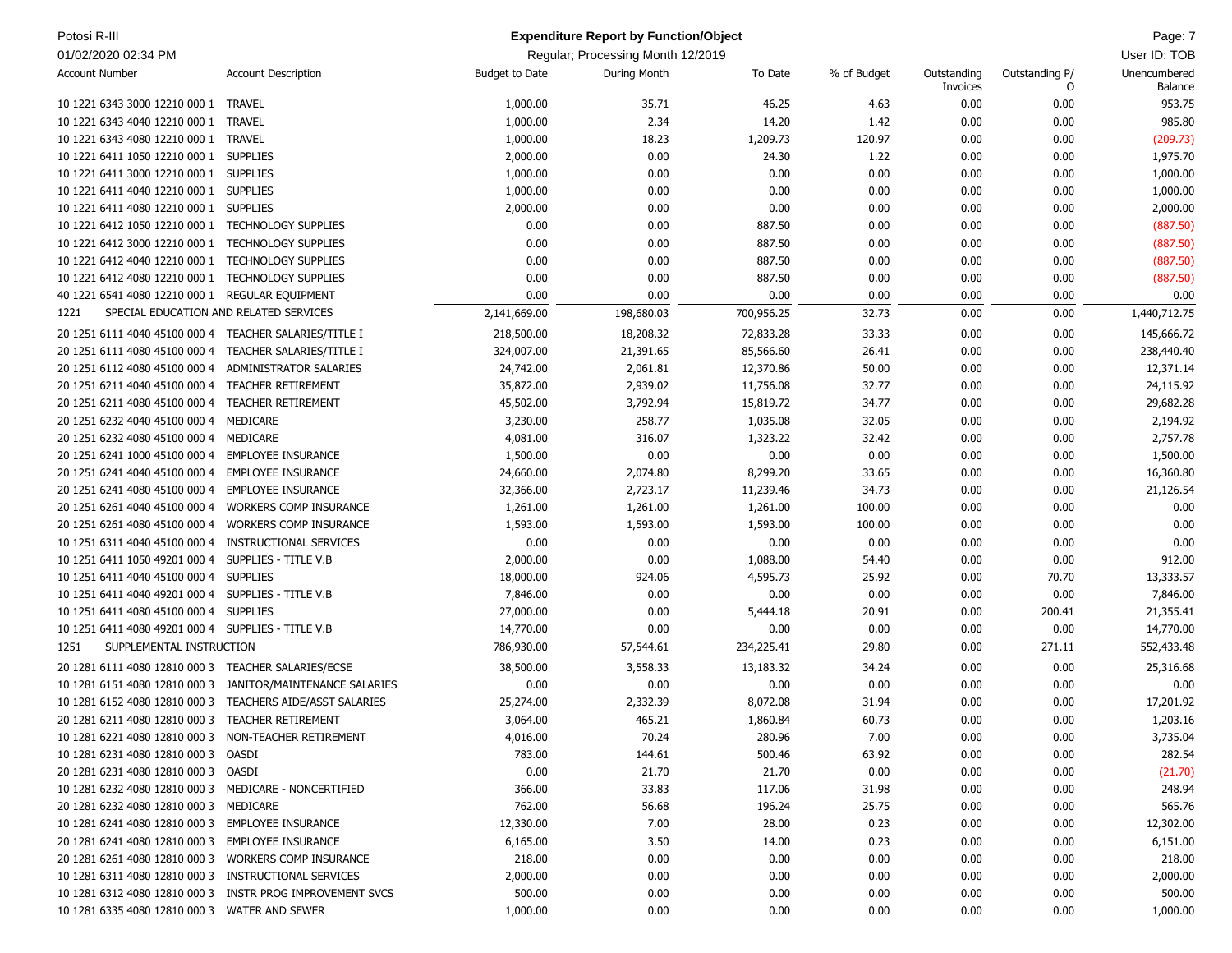| Potosi R-III                                          |                                                           |                       | <b>Expenditure Report by Function/Object</b> |           |             |                         |                     | Page: 8                 |
|-------------------------------------------------------|-----------------------------------------------------------|-----------------------|----------------------------------------------|-----------|-------------|-------------------------|---------------------|-------------------------|
| 01/02/2020 02:34 PM                                   |                                                           |                       | Regular; Processing Month 12/2019            |           |             |                         |                     | User ID: TOB            |
| <b>Account Number</b>                                 | <b>Account Description</b>                                | <b>Budget to Date</b> | During Month                                 | To Date   | % of Budget | Outstanding<br>Invoices | Outstanding P/<br>0 | Unencumbered<br>Balance |
| 10 1281 6343 4080 12810 000 3                         | <b>TRAVEL</b>                                             | 275.00                | 0.00                                         | 0.00      | 0.00        | 0.00                    | 0.00                | 275.00                  |
| 10 1281 6411 4080 12810 000 3                         | <b>SUPPLIES</b>                                           | 1,700.00              | 200.93                                       | 529.61    | 31.15       | 0.00                    | 0.00                | 1,170.39                |
| 10 1281 6481 4080 12810 000 3 ELECTRIC                |                                                           | 6,000.00              | 0.00                                         | 0.00      | 0.00        | 0.00                    | 0.00                | 6,000.00                |
| 10 1281 6482 4080 12810 000 3 NATURAL GAS             |                                                           | 600.00                | 0.00                                         | 0.00      | 0.00        | 0.00                    | 0.00                | 600.00                  |
| EARLY CHILDHOOL SPECIAL ED<br>1281                    |                                                           | 103,553.00            | 6,894.42                                     | 24,804.27 | 23.95       | 0.00                    | 0.00                | 78,748.73               |
| 20 1311 6111 1050 00000 000 3                         | TEACHER SALARIES/AG ED                                    | 52,518.00             | 4,132.91                                     | 15,481.64 | 29.48       | 0.00                    | 0.00                | 37,036.36               |
| 20 1311 6131 1050 00000 000 3                         | SUPPLEMENTAL SALARIES                                     | 7,123.00              | 593.59                                       | 2,374.36  | 33.33       | 0.00                    | 0.00                | 4,748.64                |
| 20 1311 6211 1050 00000 000 3                         | <b>TEACHER RETIREMENT</b>                                 | 8,509.00              | 709.30                                       | 2,837.19  | 33.34       | 0.00                    | 0.00                | 5,671.81                |
| 20 1311 6232 1050 00000 000 3                         | MEDICARE                                                  | 762.00                | 65.60                                        | 247.16    | 32.44       | 0.00                    | 0.00                | 514.84                  |
| 20 1311 6241 1050 00000 000 3                         | <b>EMPLOYEE INSURANCE</b>                                 | 6,165.00              | 518.70                                       | 2,074.80  | 33.65       | 0.00                    | 0.00                | 4,090.20                |
| 20 1311 6261 1050 00000 000 3                         | <b>WORKERS COMP INSURANCE</b>                             | 297.00                | 0.00                                         | 0.00      | 0.00        | 0.00                    | 0.00                | 297.00                  |
| 10 1311 6343 1050 00000 000 1                         | <b>TRAVEL</b>                                             | 1,000.00              | 0.00                                         | 230.00    | 23.00       | 0.00                    | 0.00                | 770.00                  |
| 10 1311 6411 1050 00000 000 1 SUPPLIES (AG ED)        |                                                           | 1,000.00              | 0.00                                         | 0.00      | 0.00        | 0.00                    | 0.00                | 1,000.00                |
| 10 1311 6411 1050 07600 000 1 SUPPLIES (FACS)         |                                                           | 1,000.00              | 359.75                                       | 446.06    | 100.00      | 0.00                    | 553.94              | 0.00                    |
| 10 1311 6411 1050 33202 000 3 SUPPLIES                |                                                           | 9,635.00              | 0.00                                         | 5,310.00  | 55.11       | 0.00                    | 0.00                | 4,325.00                |
| AGRICULTURAL EDUCATION<br>1311                        |                                                           | 88,009.00             | 6,379.85                                     | 29,001.21 | 33.58       | 0.00                    | 553.94              | 58,453.85               |
|                                                       | 10 1371 6412 1050 00000 000 1 TECHNOLOGY GRANT SUPPLIES   | 25,198.00             | 0.00                                         | 0.00      | 0.00        | 0.00                    | 0.00                | 25,198.00               |
| 1371<br><b>TECHNOLOGY GRANT</b>                       |                                                           | 25,198.00             | 0.00                                         | 0.00      | 0.00        | 0.00                    | 0.00                | 25,198.00               |
|                                                       | 10 1411 6152 4080 00000 027 1 TEACHERS AIDE/ASST SALARIES | 0.00                  | 144.36                                       | 724.81    | 0.00        | 0.00                    | 0.00                | (724.81)                |
| 10 1411 6221 4080 00000 027 1 NON-TEACHER RETIREMENT  |                                                           | 0.00                  | 9.90                                         | 49.72     | 0.00        | 0.00                    | 0.00                | (49.72)                 |
| 10 1411 6231 4080 00000 027 1 OASDI                   |                                                           | 0.00                  | 8.95                                         | 44.55     | 0.00        | 0.00                    | 0.00                | (44.55)                 |
| 10 1411 6232 4080 00000 027 1 MEDICARE - NONCERTIFIED |                                                           | 0.00                  | 2.09                                         | 10.41     | 0.00        | 0.00                    | 0.00                | (10.41)                 |
| 10 1411 6411 0000 00000 025 1                         | TROJAN FUND                                               | 0.00                  | 0.00                                         | 0.00      | 0.00        | 0.00                    | 0.00                | 0.00                    |
| 10 1411 6411 0000 00000 088 1                         | <b>SODA MACHINES</b>                                      | 0.00                  | 0.00                                         | (151.77)  | 0.00        | 0.00                    | 0.00                | 151.77                  |
| 10 1411 6411 1050 00000 000 1 SUPPLIES                |                                                           | 148,000.00            | 0.00                                         | 0.00      | 0.00        | 0.00                    | 0.00                | 148,000.00              |
| 10 1411 6411 1050 00000 010 1                         | <b>COMPASS TEST</b>                                       | 0.00                  | 95.00                                        | 1,215.00  | 0.00        | 0.00                    | 60.00               | (1,275.00)              |
| 10 1411 6411 1050 00000 011 1 STUDENT INCENTIVES      |                                                           | 0.00                  | 0.00                                         | 200.00    | 0.00        | 0.00                    | 0.00                | (200.00)                |
| 10 1411 6411 1050 00000 023 1                         | SOFTBALL CONCESSIONS                                      | 0.00                  | 0.00                                         | 890.27    | 0.00        | 0.00                    | 293.88              | (1, 184.15)             |
| 10 1411 6411 1050 00000 031 1                         | BASEBALL                                                  | 0.00                  | 740.25                                       | 928.25    | 0.00        | 0.00                    | 2,368.21            | (3,296.46)              |
| 10 1411 6411 1050 00000 033 1                         | PEER CLUB                                                 | 0.00                  | 0.00                                         | 0.00      | 0.00        | 0.00                    | 0.00                | 0.00                    |
| 10 1411 6411 1050 00000 034 1                         | POMMIES                                                   | 0.00                  | 0.00                                         | 282.08    | 0.00        | 0.00                    | 0.00                | (282.08)                |
| 10 1411 6411 1050 00000 035 1                         | <b>TENNIS</b>                                             | 0.00                  | 0.00                                         | 1,886.00  | 0.00        | 0.00                    | 0.00                | (1,886.00)              |
| 10 1411 6411 1050 00000 040 1                         | <b>CHEERLEADER BOYS BASKETBALL</b>                        | 0.00                  | 0.00                                         | 0.00      | 0.00        | 0.00                    | 0.00                | 0.00                    |
| 10 1411 6411 1050 00000 043 1                         | <b>CONCESSION BASKETBALL</b>                              | 0.00                  | 0.00                                         | 72.00     | 0.00        | 0.00                    | 0.00                | (72.00)                 |
| 10 1411 6411 1050 00000 044 1 CONCESSION VOLLEYBALL   |                                                           | 0.00                  | 1,452.59                                     | 1,087.59  | 0.00        | 0.00                    | 0.00                | (1,087.59)              |
| 10 1411 6411 1050 00000 045 1 HELP CLUB               |                                                           | 0.00                  | 437.76                                       | 437.76    | 0.00        | 0.00                    | 0.00                | (437.76)                |
| 10 1411 6411 1050 00000 047 1 MISCELLANEOUS           |                                                           | 0.00                  | 0.00                                         | 2,722.36  | 0.00        | 0.00                    | 0.00                | (2,722.36)              |
| 10 1411 6411 1050 00000 048 1 PROJECT GRADUATION      |                                                           | 0.00                  | 0.00                                         | (493.95)  | 0.00        | 0.00                    | 0.00                | 493.95                  |
| 10 1411 6411 1050 00000 049 1 ART RESALE              |                                                           | 0.00                  | 217.56                                       | 1,919.23  | 0.00        | 0.00                    | 0.00                | (1,919.23)              |
| 10 1411 6411 1050 00000 063 1 FOOTBALL RESALE         |                                                           | 0.00                  | 0.00                                         | 32.70     | 0.00        | 0.00                    | 0.00                | (32.70)                 |
| 10 1411 6411 1050 00000 066 1 FFA                     |                                                           | 0.00                  | 1,067.67                                     | 13,103.62 | 0.00        | 0.00                    | 367.45              | (13, 471.07)            |
| 10 1411 6411 1050 00000 067 1 VOLLEYBALL RESALE       |                                                           | 0.00                  | 0.00                                         | 2,881.95  | 0.00        | 0.00                    | 0.00                | (2,881.95)              |
| 10 1411 6411 1050 00000 070 1 CROSS COUNTRY SUPPLIES  |                                                           | 0.00                  | 0.00                                         | 384.84    | 0.00        | 0.00                    | 0.00                | (384.84)                |
| 10 1411 6411 1050 00000 072 1 CHEERLEADER FOOTBALL    |                                                           | 0.00                  | 0.00                                         | 0.00      | 0.00        | 0.00                    | 0.00                | 0.00                    |
| 10 1411 6411 1050 00000 073 1 CONCESSION FOOTBALL     |                                                           | 0.00                  | (61.98)                                      | 5,151.73  | 0.00        | 0.00                    | 355.61              | (5,507.34)              |
| 10 1411 6411 1050 00000 074 1 CLASS OF 2017           |                                                           | 0.00                  | 0.00                                         | 1,034.68  | 0.00        | 0.00                    | 0.00                | (1,034.68)              |
| 10 1411 6411 1050 00000 075 1 FBLA                    |                                                           | 0.00                  | 702.58                                       | 702.58    | 0.00        | 0.00                    | 0.00                | (702.58)                |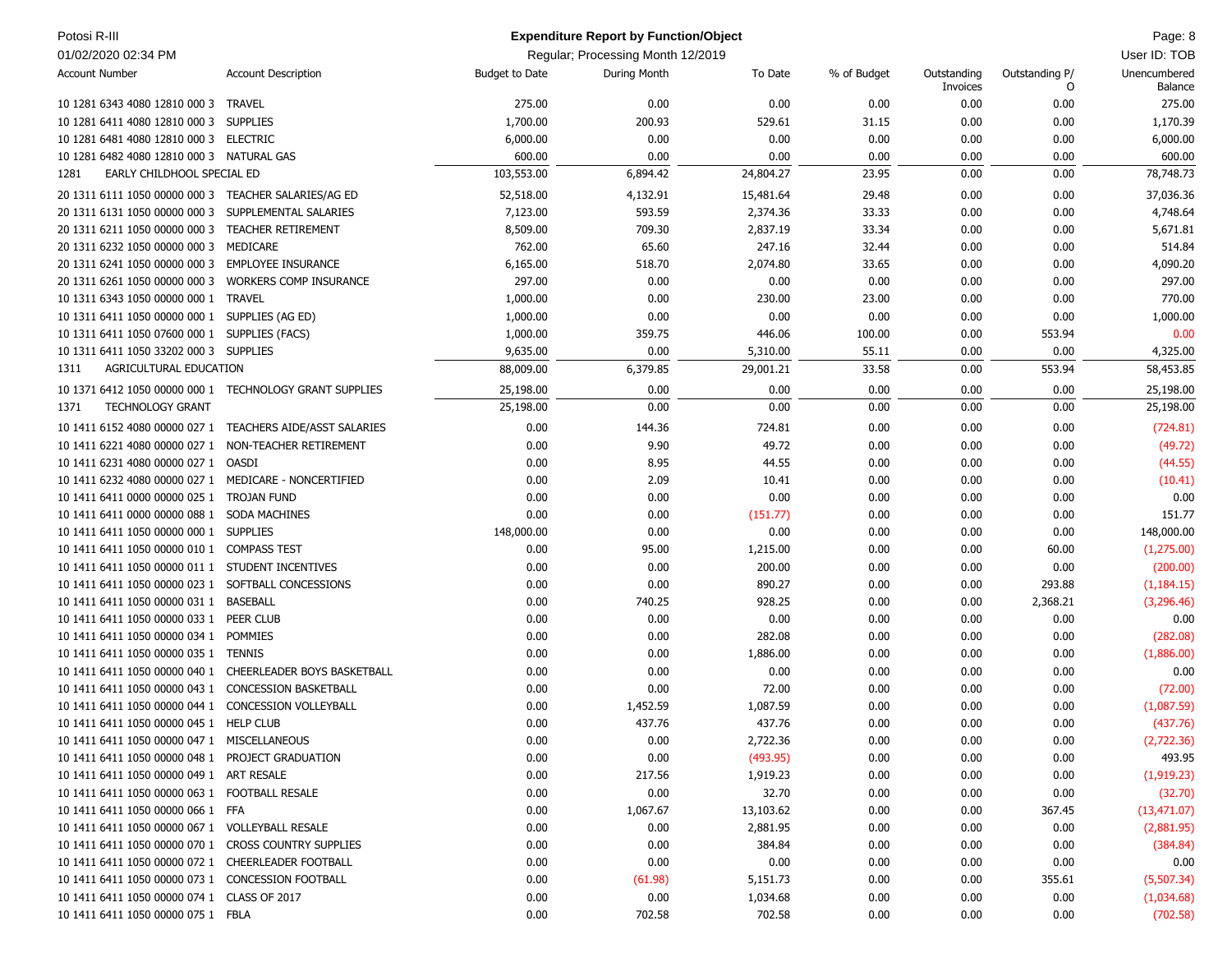| Potosi R-III                                            |                            |                       | <b>Expenditure Report by Function/Object</b> |            |             |                         |                     | Page: 9                 |
|---------------------------------------------------------|----------------------------|-----------------------|----------------------------------------------|------------|-------------|-------------------------|---------------------|-------------------------|
| 01/02/2020 02:34 PM                                     |                            |                       | Regular; Processing Month 12/2019            |            |             |                         |                     | User ID: TOB            |
| <b>Account Number</b>                                   | <b>Account Description</b> | <b>Budget to Date</b> | During Month                                 | To Date    | % of Budget | Outstanding<br>Invoices | Outstanding P/<br>0 | Unencumbered<br>Balance |
| 10 1411 6411 1050 00000 076 1 FCCLA                     |                            | 0.00                  | 282.96                                       | 814.48     | 0.00        | 0.00                    | 0.00                | (814.48)                |
| 10 1411 6411 1050 00000 077 1 FHCC                      |                            | 0.00                  | 590.00                                       | 590.00     | 0.00        | 0.00                    | 0.00                | (590.00)                |
| 10 1411 6411 1050 00000 078 1 FTA                       |                            | 0.00                  | 0.00                                         | 500.00     | 0.00        | 0.00                    | 0.00                | (500.00)                |
| 10 1411 6411 1050 00000 081 1 CLASS OF 2015             |                            | 0.00                  | 822.90                                       | 2,189.78   | 0.00        | 0.00                    | 0.00                | (2, 189.78)             |
| 10 1411 6411 1050 00000 082 1                           | MUSIC - VOCAL              | 0.00                  | 0.00                                         | 3,020.00   | 0.00        | 0.00                    | 3,102.00            | (6, 122.00)             |
| 10 1411 6411 1050 00000 087 1 CLASS OF 2018             |                            | 0.00                  | 0.00                                         | 166.55     | 0.00        | 0.00                    | 0.00                | (166.55)                |
| 10 1411 6411 1050 00000 088 1 SODA MACHINES             |                            | 0.00                  | 0.00                                         | 2,500.00   | 0.00        | 0.00                    | 12.32               | (2, 512.32)             |
| 10 1411 6411 1050 00000 089 1 CLASS OF 2016             |                            | 0.00                  | 0.00                                         | 482.20     | 0.00        | 0.00                    | 0.00                | (482.20)                |
| 10 1411 6411 1050 00000 090 1 STUDENT COUNCIL           |                            | 0.00                  | 350.00                                       | 730.00     | 0.00        | 0.00                    | 650.00              | (1,380.00)              |
| 10 1411 6411 1050 00000 091 1                           | <b>GOLDEN MASK SOCIETY</b> | 0.00                  | 96.21                                        | 3,867.24   | 0.00        | 0.00                    | 3,102.00            | (6,969.24)              |
| 10 1411 6411 1050 00000 093 1 YEARBOOK & PUBLICATIONS   |                            | 0.00                  | (180.00)                                     | 8,715.85   | 0.00        | 0.00                    | 0.00                | (8,715.85)              |
| 10 1411 6411 1050 00000 095 1 MISCELLANEOUS ATHLETIC    |                            | 0.00                  | 633.00                                       | 7,538.58   | 0.00        | 0.00                    | 78.00               | (7,616.58)              |
| 10 1411 6411 1050 00000 096 1 INSTR MUSIC               |                            | 0.00                  | 0.00                                         | 0.00       | 0.00        | 0.00                    | 0.00                | 0.00                    |
| 10 1411 6411 1050 00000 097 1 INDUST ARTS               |                            | 0.00                  | 478.39                                       | 1,027.73   | 0.00        | 0.00                    | 0.00                | (1,027.73)              |
| 10 1411 6411 1050 00000 100 1 CHESTER BAKER SCHOLARSHIP |                            | 0.00                  | 1,000.00                                     | 11,250.00  | 0.00        | 0.00                    | 0.00                | (11,250.00)             |
| 10 1411 6411 1050 00000 101 1 STUDENT AMBASSADORS       |                            | 0.00                  | 0.00                                         | 566.00     | 0.00        | 0.00                    | 0.00                | (566.00)                |
| 10 1411 6411 1050 00000 104 1                           | ROBOTICS SUPPLIES          | 0.00                  | 0.00                                         | 222.69     | 0.00        | 0.00                    | 161.87              | (384.56)                |
| 10 1411 6411 3000 00000 000 1                           | <b>SUPPLIES</b>            | 83,500.00             | 0.00                                         | 0.00       | 0.00        | 0.00                    | 0.00                | 83,500.00               |
| 10 1411 6411 3000 00000 021 1                           | <b>SUPPLIES</b>            | 0.00                  | 0.00                                         | 0.00       | 0.00        | 0.00                    | 201.98              | (201.98)                |
| 10 1411 6411 3000 00000 030 1 PHYSICAL EDUCATION        |                            | 0.00                  | 0.00                                         | 0.00       | 0.00        | 0.00                    | 0.00                | 0.00                    |
| 10 1411 6411 3000 00000 064 1                           | <b>TRACK/CROSS COUNTRY</b> | 0.00                  | 0.00                                         | 128.59     | 0.00        | 0.00                    | 0.00                | (128.59)                |
| 10 1411 6411 3000 00000 084 1 PRINCIPALS MISC           |                            | 0.00                  | 1,636.99                                     | 8,799.60   | 0.00        | 0.00                    | 420.00              | (9,219.60)              |
| 10 1411 6411 3000 00000 088 1                           | <b>SODA MACHINES</b>       | 0.00                  | 0.00                                         | 289.80     | 0.00        | 0.00                    | 0.00                | (289.80)                |
| 10 1411 6411 3000 00000 090 1 STUDENT COUNCIL           |                            | 0.00                  | 1,017.07                                     | 1,047.05   | 0.00        | 0.00                    | 0.00                | (1,047.05)              |
| 10 1411 6411 3000 00000 093 1                           | YEARBOOK & PUBLICATIONS    | 0.00                  | 0.00                                         | 523.30     | 0.00        | 0.00                    | 0.00                | (523.30)                |
| 10 1411 6411 3000 00000 095 1                           | MISCELLANEOUS              | 0.00                  | 326.65                                       | 1,624.18   | 0.00        | 0.00                    | 829.68              | (2,453.86)              |
| 10 1411 6411 3000 00000 096 1 INSTR MUSIC               |                            | 0.00                  | 2,324.97                                     | 2,324.97   | 0.00        | 0.00                    | 90.95               | (2,415.92)              |
| 10 1411 6411 3000 00000 097 1 INDUST ARTS               |                            | 0.00                  | 0.00                                         | 59.00      | 0.00        | 0.00                    | 0.00                | (59.00)                 |
| 10 1411 6411 4040 00000 000 1 SUPPLIES                  |                            | 2,930.00              | 0.00                                         | 0.00       | 0.00        | 0.00                    | 0.00                | 2,930.00                |
| 10 1411 6411 4040 00000 004 1 OUTDOOR ED YMCA           |                            | 0.00                  | 0.00                                         | 100.00     | 0.00        | 0.00                    | 0.00                | (100.00)                |
| 10 1411 6411 4040 00000 005 1 SUPPLIES                  |                            | 0.00                  | 0.00                                         | 1,860.00   | 0.00        | 0.00                    | 0.00                | (1,860.00)              |
| 10 1411 6411 4040 00000 011 1 STUDENT INCENTIVES        |                            | 0.00                  | 0.00                                         | 1,142.58   | 0.00        | 0.00                    | 224.00              | (1,366.58)              |
| 10 1411 6411 4040 00000 020 1                           | <b>BOOK FAIR</b>           | 0.00                  | 0.00                                         | 4,995.43   | 0.00        | 0.00                    | 0.00                | (4,995.43)              |
| 10 1411 6411 4040 00000 082 1 MUSIC - VOCAL             |                            | 0.00                  | 0.00                                         | 807.31     | 0.00        | 0.00                    | 0.00                | (807.31)                |
| 10 1411 6411 4040 00000 088 1 SODA MACHINES             |                            | 0.00                  | 0.00                                         | 559.50     | 0.00        | 0.00                    | 0.00                | (559.50)                |
| 10 1411 6411 4040 00000 106 1 SUPPLIES                  |                            | 0.00                  | 0.00                                         | 7,172.36   | 0.00        | 0.00                    | 0.00                | (7, 172.36)             |
| 10 1411 6411 4080 00000 000 1 SUPPLIES                  |                            | 22,700.00             | 0.00                                         | 406.99     | 1.79        | 0.00                    | 0.00                | 22,293.01               |
| 10 1411 6411 4080 00000 011 1 STUDENT INCENTIVES        |                            | 0.00                  | 18.57                                        | 1,902.19   | 0.00        | 0.00                    | 102.52              | (2,004.71)              |
| 10 1411 6411 4080 00000 020 1 BOOK FAIR                 |                            | 0.00                  | 0.00                                         | 7,441.96   | 0.00        | 0.00                    | 0.00                | (7,441.96)              |
| 10 1411 6411 4080 00000 027 1 PRESCHOOL                 |                            | 0.00                  | 0.00                                         | 247.21     | 0.00        | 0.00                    | 0.00                | (247.21)                |
| 10 1411 6411 4080 00000 037 1 SUPPLIES                  |                            | 0.00                  | 0.00                                         | 0.00       | 0.00        | 0.00                    | 0.00                | 0.00                    |
| 10 1411 6411 4080 00000 060 1 PENCIL & PAPER FUND       |                            | 0.00                  | 0.00                                         | 0.00       | 0.00        | 0.00                    | 176.00              | (176.00)                |
| 10 1411 6411 4080 00000 088 1 SODA MACHINES             |                            | 0.00                  | 56.00                                        | 99.94      | 0.00        | 0.00                    | 0.00                | (99.94)                 |
| 10 1411 6411 4080 00000 095 1 MISCELLANEOUS             |                            | 0.00                  | 0.00                                         | 613.18     | 0.00        | 0.00                    | 152.96              | (766.14)                |
| STUDENT ACTIVITIES<br>1411                              |                            | 257,130.00            | 14,270.44                                    | 121,442.65 | 52.19       | 0.00                    | 12,749.43           | 122,937.92              |
| 10 1421 6131 1050 14200 000 1 SUPPLEMENTAL SALARIES     |                            | 578.00                | 405.88                                       | 405.88     | 70.22       | 0.00                    | 0.00                | 172.12                  |
| 20 1421 6131 1050 14200 000 3 SUPPLEMENTAL SALARIES     |                            | 169,194.00            | 12,006.22                                    | 49,657.74  | 29.35       | 0.00                    | 0.00                | 119,536.26              |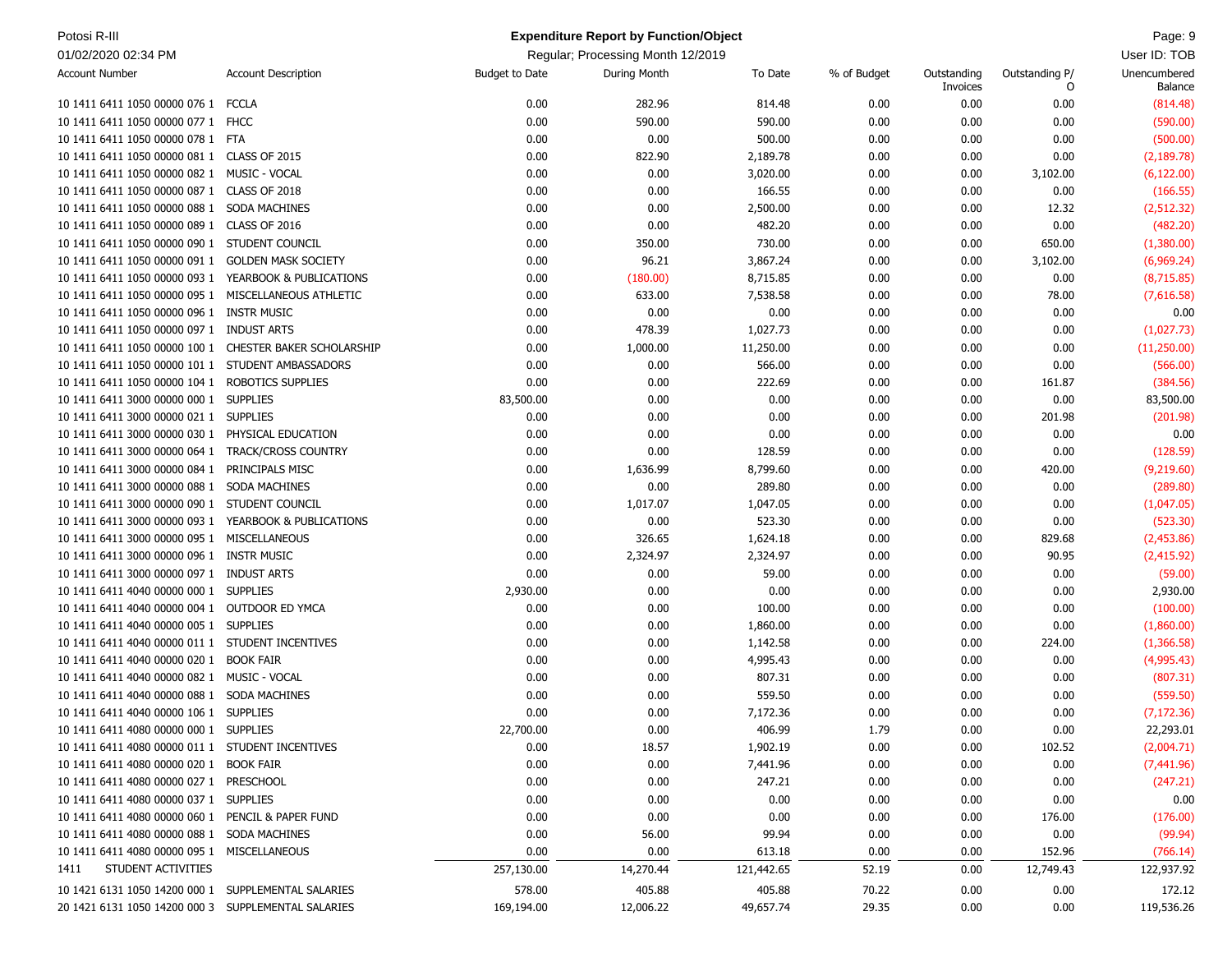| Potosi R-III<br><b>Expenditure Report by Function/Object</b> |                                                               |                       |                                   |           |             |                         | Page: 10            |                         |
|--------------------------------------------------------------|---------------------------------------------------------------|-----------------------|-----------------------------------|-----------|-------------|-------------------------|---------------------|-------------------------|
| 01/02/2020 02:34 PM                                          |                                                               |                       | Regular; Processing Month 12/2019 |           |             |                         |                     | User ID: TOB            |
| <b>Account Number</b>                                        | <b>Account Description</b>                                    | <b>Budget to Date</b> | During Month                      | To Date   | % of Budget | Outstanding<br>Invoices | Outstanding P/<br>O | Unencumbered<br>Balance |
| 10 1421 6131 3000 14200 000 1                                | SUPPLEMENTAL SALARIES                                         | 4,235.04              | 352.92                            | 1,411.68  | 33.33       | 0.00                    | 0.00                | 2,823.36                |
| 20 1421 6131 3000 14200 000 3                                | SUPPLEMENTAL SALARIES                                         | 92,439.96             | 6,756.60                          | 27,097.80 | 29.31       | 0.00                    | 0.00                | 65,342.16               |
| 20 1421 6131 4040 14200 000 3                                | SUPPLEMENTAL SALARIES                                         | 10,010.00             | 64.17                             | 256.68    | 2.56        | 0.00                    | 0.00                | 9,753.32                |
| 20 1421 6131 4080 14200 000 3                                | SUPPLEMENTAL SALARIES                                         | 15,015.00             | 0.00                              | 50.00     | 0.33        | 0.00                    | 0.00                | 14,965.00               |
| 20 1421 6211 1050 14200 000 3                                | <b>TEACHER RETIREMENT</b>                                     | 24,533.00             | 1,740.96                          | 7,200.63  | 29.35       | 0.00                    | 0.00                | 17,332.37               |
| 20 1421 6211 3000 14200 000 3                                | TEACHER RETIREMENT                                            | 14,018.00             | 975.06                            | 3,910.59  | 27.90       | 0.00                    | 0.00                | 10,107.41               |
| 20 1421 6211 4040 14200 000 3                                | <b>TEACHER RETIREMENT</b>                                     | 1,451.00              | 9.31                              | 37.24     | 2.57        | 0.00                    | 0.00                | 1,413.76                |
| 10 1421 6221 1050 14200 000 1                                | NON-TEACHER RETIREMENT                                        | 0.00                  | 27.85                             | 27.85     | 0.00        | 0.00                    | 0.00                | (27.85)                 |
| 10 1421 6221 1050 14200 000 3                                | NON-TEACHER RETIREMENT                                        | 40.00                 | 0.00                              | 0.00      | 0.00        | 0.00                    | 0.00                | 40.00                   |
| 10 1421 6221 3000 14200 000 1                                | NON-TEACHER RETIREMENT                                        | 0.00                  | 24.21                             | 96.84     | 0.00        | 0.00                    | 0.00                | (96.84)                 |
| 10 1421 6231 1050 14200 000 1                                | OASDI                                                         | 36.00                 | 25.16                             | 25.16     | 69.89       | 0.00                    | 0.00                | 10.84                   |
| 10 1421 6231 3000 14200 000 1                                | OASDI                                                         | 0.00                  | 21.88                             | 87.52     | 0.00        | 0.00                    | 0.00                | (87.52)                 |
| 20 1421 6231 3000 14200 000 3                                | OASDI                                                         | 0.00                  | 5.95                              | 23.80     | 0.00        | 0.00                    | 0.00                | (23.80)                 |
| 10 1421 6232 1050 14200 000 1                                | MEDICARE                                                      | 8.00                  | 5.88                              | 5.88      | 73.50       | 0.00                    | 0.00                | 2.12                    |
| 20 1421 6232 1050 14200 000 3                                | MEDICARE                                                      | 2,453.00              | 173.24                            | 716.61    | 29.21       | 0.00                    | 0.00                | 1,736.39                |
| 10 1421 6232 3000 14200 000 1                                | MEDICARE                                                      | 61.44                 | 5.12                              | 20.48     | 33.33       | 0.00                    | 0.00                | 40.96                   |
| 20 1421 6232 3000 14200 000 3                                | MEDICARE                                                      | 1,340.56              | 97.27                             | 390.15    | 29.10       | 0.00                    | 0.00                | 950.41                  |
| 20 1421 6232 4040 14200 000 3                                | MEDICARE                                                      | 145.00                | 0.92                              | 3.68      | 2.54        | 0.00                    | 0.00                | 141.32                  |
| 20 1421 6232 4080 14200 000 3                                | MEDICARE                                                      | 218.00                | 0.00                              | 0.72      | 0.33        | 0.00                    | 0.00                | 217.28                  |
| 10 1421 6313 1050 14200 000 1                                | PUPIL SERVICES (ATHLETIC MISC)                                | 2,500.00              | 0.00                              | 620.00    | 24.80       | 0.00                    | 0.00                | 1,880.00                |
| 10 1421 6313 1050 14210 000 1                                | PUPIL SERVICES (BASEBALL)                                     | 3,500.00              | 0.00                              | 60.00     | 1.71        | 0.00                    | 0.00                | 3,440.00                |
| 10 1421 6313 1050 14220 000 1                                | PUPIL SERVICES (BASKETBALL)                                   | 6,000.00              | 0.00                              | 5,649.00  | 94.15       | 0.00                    | 0.00                | 351.00                  |
| 10 1421 6313 1050 14230 000 1                                | PUPIL SERVICES (FOOTBALL)                                     | 6,500.00              | (265.00)                          | 5,690.00  | 87.54       | 0.00                    | 0.00                | 810.00                  |
| 10 1421 6313 1050 14240 000 1                                | PUPIL SERVICES (TRACK/CC)                                     | 8,000.00              | 350.00                            | 3,960.00  | 65.75       | 0.00                    | 1,300.00            | 2,740.00                |
| 10 1421 6313 1050 14250 000 1                                | PUPIL SERVICES (VOLLEYBALL)                                   | 5,000.00              | 0.00                              | 3,470.09  | 69.40       | 0.00                    | 0.00                | 1,529.91                |
| 10 1421 6313 1050 14270 000 1                                | PUPIL SERVICES (CHEER)                                        | 250.00                | 0.00                              | 0.00      | 0.00        | 0.00                    | 0.00                | 250.00                  |
| 10 1421 6313 1050 14280 000 1                                | PUPIL SERVICES (THEATER)                                      | 1,000.00              | 0.00                              | 263.14    | 77.31       | 0.00                    | 510.00              | 226.86                  |
| 10 1421 6313 1050 14300 000 1                                | PUPIL SERVICES (GOLF)                                         | 4,200.00              | 0.00                              | 0.00      | 0.00        | 0.00                    | 0.00                | 4,200.00                |
| 10 1421 6313 1050 14310 000 1                                | PUPIL SERVICES (BAND)                                         | 3,500.00              | 0.00                              | 1,690.99  | 48.31       | 0.00                    | 0.00                | 1,809.01                |
| 10 1421 6313 1050 14320 000 1                                | PUPIL SERVICES (VOCAL MUSIC)                                  | 300.00                | 0.00                              | 0.00      | 170.00      | 0.00                    | 510.00              | (210.00)                |
| 10 1421 6313 1050 14330 000 1                                | PUPIL SERVICES (ACADEMIC TEAM)                                | 300.00                | 0.00                              | 0.00      | 0.00        | 0.00                    | 0.00                | 300.00                  |
| 10 1421 6313 1050 14340 000 1                                | PUPIL SERVICES (SOFTBALL)                                     | 4,000.00              | 200.00                            | 200.00    | 5.00        | 0.00                    | 0.00                | 3,800.00                |
| 10 1421 6313 1050 14360 000 1                                | PUPIL SERVICES (WRESTLING)                                    | 1,500.00              | 688.61                            | 892.96    | 59.53       | 0.00                    | 0.00                | 607.04                  |
| 10 1421 6313 3000 14210 000 1                                | PUPIL SERVICES (BASEBALL)                                     | 1,000.00              | 0.00                              | 0.00      | 0.00        | 0.00                    | 0.00                | 1,000.00                |
| 10 1421 6313 3000 14220 000 1                                | PUPIL SERVICES (BASKETBALL)                                   | 1,500.00              | 390.00                            | 390.00    | 69.33       | 0.00                    | 650.00              | 460.00                  |
| 10 1421 6313 3000 14230 000 1 PUPIL SERVICES (FOOTBALL)      |                                                               | 1,600.00              | 0.00                              | 1,560.00  | 97.50       | 0.00                    | 0.00                | 40.00                   |
| 10 1421 6313 3000 14240 000 1 PUPIL SERVICES (TRACK/CC)      |                                                               | 3,000.00              | 0.00                              | 150.00    | 48.33       | 0.00                    | 1,300.00            | 1,550.00                |
| 10 1421 6313 3000 14250 000 1 PUPIL SERVICES (VOLLEYBALL)    |                                                               | 2,000.00              | 0.00                              | 1,850.00  | 92.50       | 0.00                    | 0.00                | 150.00                  |
|                                                              | 10 1421 6313 3000 14330 000 1 PUPIL SERVICES (ACADEMIC TEAM)  | 200.00                | 0.00                              | 0.00      | 0.00        | 0.00                    | 0.00                | 200.00                  |
| 10 1421 6313 3000 14360 000 1 PUPIL SERVICES (WRESTLING)     |                                                               | 750.00                | 100.00                            | 100.00    | 13.33       | 0.00                    | 0.00                | 650.00                  |
|                                                              | 10 1421 6332 1050 14230 000 1 REPAIR & MAINTENANCE (FOOTBALL) | 4,000.00              | 0.00                              | 3,285.20  | 82.13       | 0.00                    | 0.00                | 714.80                  |
|                                                              | 10 1421 6332 3000 14230 000 1 REPAIR & MAINTENANCE (FOOTBALL) | 1,500.00              | 0.00                              | 0.00      | 0.00        | 0.00                    | 0.00                | 1,500.00                |
| 10 1421 6343 1050 14200 000 1 TRAVEL (ATHLETIC MISC)         |                                                               | 2,000.00              | 38.40                             | 457.00    | 22.85       | 0.00                    | 0.00                | 1,543.00                |
| 10 1421 6343 1050 14210 000 1 TRAVEL (BASEBALL)              |                                                               | 800.00                | 0.00                              | 0.00      | 0.00        | 0.00                    | 0.00                | 800.00                  |
| 10 1421 6343 1050 14220 000 1 TRAVEL (BASKETBALL)            |                                                               | 900.00                | 11.70                             | 11.70     | 1.30        | 0.00                    | 0.00                | 888.30                  |
| 10 1421 6343 1050 14230 000 1 TRAVEL (FOOTBALL)              |                                                               | 1,000.00              | 538.07                            | 1,295.53  | 129.55      | 0.00                    | 0.00                | (295.53)                |
| 10 1421 6343 1050 14240 000 1 TRAVEL (TRACK/CC)              |                                                               | 1,000.00              | 0.00                              | 387.00    | 38.70       | 0.00                    | 0.00                | 613.00                  |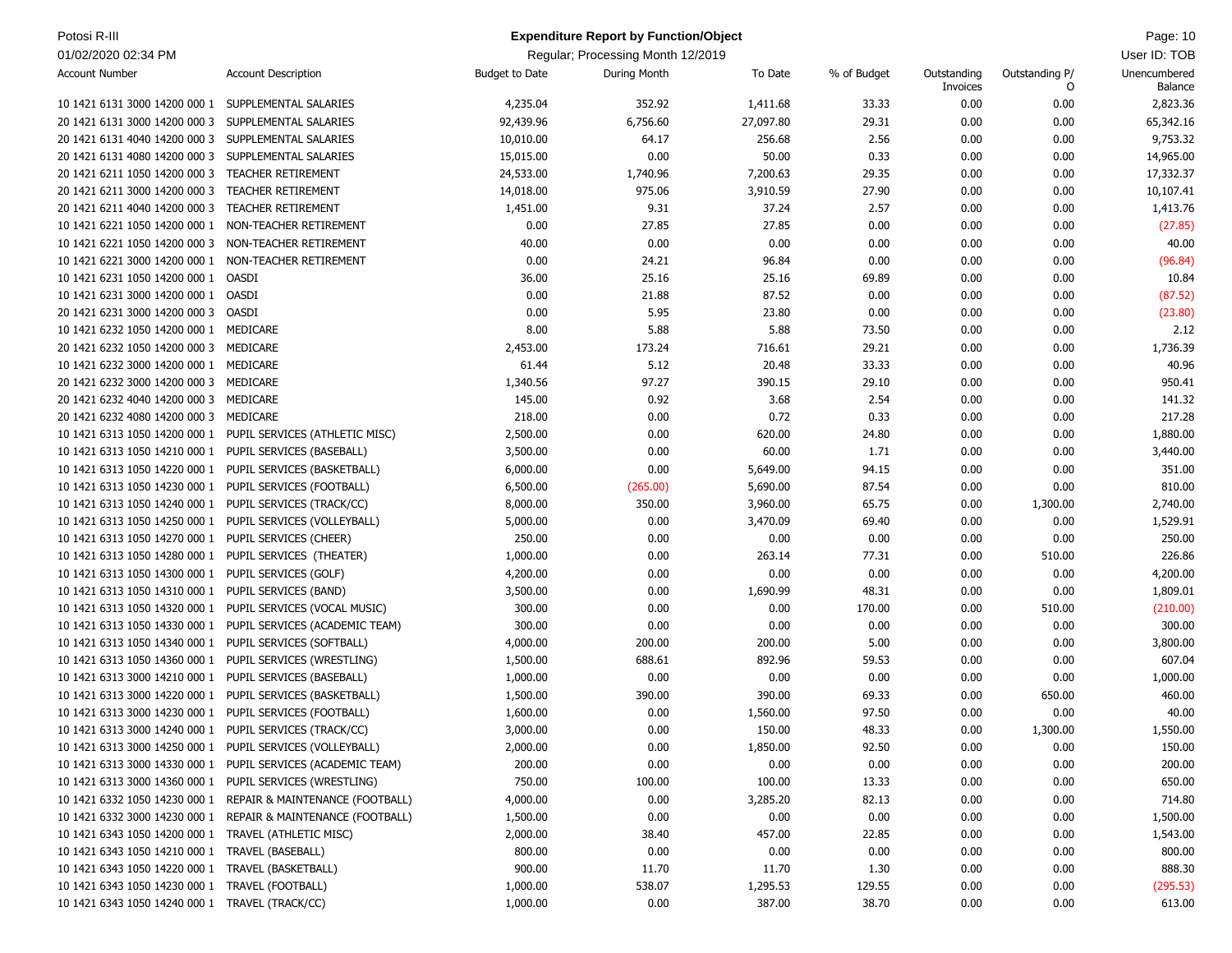| Potosi R-III                                            |                                                               |                       | <b>Expenditure Report by Function/Object</b> |            |             |                         |                     | Page: 11                       |
|---------------------------------------------------------|---------------------------------------------------------------|-----------------------|----------------------------------------------|------------|-------------|-------------------------|---------------------|--------------------------------|
| 01/02/2020 02:34 PM                                     |                                                               |                       | Regular; Processing Month 12/2019            |            |             |                         |                     | User ID: TOB                   |
| <b>Account Number</b>                                   | <b>Account Description</b>                                    | <b>Budget to Date</b> | During Month                                 | To Date    | % of Budget | Outstanding<br>Invoices | Outstanding P/<br>O | Unencumbered<br><b>Balance</b> |
| 10 1421 6343 1050 14250 000 1 TRAVEL (VOLLEYBALL)       |                                                               | 600.00                | 461.84                                       | 496.04     | 82.67       | 0.00                    | 0.00                | 103.96                         |
| 10 1421 6343 1050 14260 000 1                           | <b>TRAVEL (TENNIS)</b>                                        | 200.00                | 0.00                                         | 123.75     | 61.88       | 0.00                    | 0.00                | 76.25                          |
| 10 1421 6343 1050 14270 000 1                           | TRAVEL (CHEER)                                                | 400.00                | 0.00                                         | 95.85      | 23.96       | 0.00                    | 0.00                | 304.15                         |
| 10 1421 6343 1050 14300 000 1                           | TRAVEL (GOLF)                                                 | 500.00                | 0.00                                         | 0.00       | 0.00        | 0.00                    | 0.00                | 500.00                         |
| 10 1421 6343 1050 14340 000 1                           | TRAVEL (SOFTBALL)                                             | 500.00                | 0.00                                         | 0.00       | 0.00        | 0.00                    | 0.00                | 500.00                         |
| 10 1421 6343 1050 14360 000 1                           | TRAVEL (WRESTLING)                                            | 1,000.00              | 0.00                                         | 0.00       | 0.00        | 0.00                    | 0.00                | 1,000.00                       |
| 10 1421 6343 3000 14220 000 1                           | TRAVEL (BASKETBALL)                                           | 250.00                | 0.00                                         | 0.00       | 0.00        | 0.00                    | 0.00                | 250.00                         |
| 10 1421 6343 3000 14230 000 1                           | TRAVEL (FOOTBALL)                                             | 250.00                | 0.00                                         | 0.00       | 0.00        | 0.00                    | 0.00                | 250.00                         |
| 10 1421 6343 3000 14250 000 1                           | TRAVEL (VOLLEYBALL)                                           | 200.00                | 0.00                                         | 100.00     | 50.00       | 0.00                    | 0.00                | 100.00                         |
|                                                         | TRAVEL (WRESTLING)                                            | 500.00                | 0.00                                         | 0.00       | 0.00        | 0.00                    | 0.00                | 500.00                         |
| 10 1421 6343 3000 14360 000 1                           | DUES & MEMBERSHIPS (ATHL MISC)                                | 3,500.00              | 0.00                                         | 4,686.18   | 133.89      | 0.00                    | 0.00                | (1, 186.18)                    |
| 10 1421 6371 1050 14200 000 1                           |                                                               |                       |                                              |            |             |                         |                     |                                |
|                                                         | 10 1421 6371 1050 14230 000 1 DUES & MEMBERSHIPS (FOOTBALL)   | 250.00                | 0.00                                         | 150.00     | 60.00       | 0.00                    | 0.00                | 100.00                         |
| 10 1421 6371 3000 14200 000 1                           | DUES & MEMBERSHIPS (ATHLETIC<br>MISC)                         | 1,500.00              | 0.00                                         | 0.00       | 0.00        | 0.00                    | 0.00                | 1,500.00                       |
| 10 1421 6411 1050 14200 000 1 SUPPLIES (ATHL MISC)      |                                                               | 15,000.00             | 600.00                                       | 15,145.71  | 110.50      | 0.00                    | 1,429.00            | (1, 574.71)                    |
| 10 1421 6411 1050 14210 000 1 SUPPLIES (BASEBALL)       |                                                               | 3,100.00              | 0.00                                         | 0.00       | 95.52       | 0.00                    | 2,961.00            | 139.00                         |
| 10 1421 6411 1050 14220 000 1 SUPPLIES (BASKETBALL)     |                                                               | 4,500.00              | 1,107.68                                     | 1,107.68   | 90.19       | 0.00                    | 2,951.00            | 441.32                         |
| 10 1421 6411 1050 14230 000 1 SUPPLIES (FOOTBALL)       |                                                               | 16,000.00             | 600.00                                       | 17,270.57  | 107.94      | 0.00                    | 0.00                | (1, 270.57)                    |
| 10 1421 6411 1050 14240 000 1 SUPPLIES (TRACK/CC)       |                                                               | 8,800.00              | 0.00                                         | 13,658.81  | 155.21      | 0.00                    | 0.00                | (4,858.81)                     |
| 10 1421 6411 1050 14250 000 1 SUPPLIES (VOLLEYBALL)     |                                                               | 3,200.00              | 0.00                                         | 1,585.74   | 49.55       | 0.00                    | 0.00                | 1,614.26                       |
| 10 1421 6411 1050 14260 000 1 SUPPLIES (TENNIS)         |                                                               | 600.00                | 0.00                                         | 195.92     | 32.65       | 0.00                    | 0.00                | 404.08                         |
| 10 1421 6411 1050 14270 000 1 SUPPLIES (CHEER)          |                                                               | 1,500.00              | 0.00                                         | 0.00       | 0.00        | 0.00                    | 0.00                | 1,500.00                       |
| 10 1421 6411 1050 14280 000 1 SUPPLIES (THEATER)        |                                                               | 750.00                | 0.00                                         | 735.50     | 100.00      | 0.00                    | 14.50               | 0.00                           |
| 10 1421 6411 1050 14290 000 1 SUPPLIES (POMMIES)        |                                                               | 1,000.00              | 428.02                                       | 839.02     | 90.02       | 0.00                    | 61.20               | 99.78                          |
| 10 1421 6411 1050 14300 000 1 SUPPLIES (GOLF)           |                                                               | 1,500.00              | 0.00                                         | 0.00       | 0.00        | 0.00                    | 0.00                | 1,500.00                       |
| 10 1421 6411 1050 14310 000 1 SUPPLIES (BAND)           |                                                               | 5,000.00              | 269.07                                       | 3,367.85   | 67.36       | 0.00                    | 0.00                | 1,632.15                       |
| 10 1421 6411 1050 14330 000 1 SUPPLIES (ACADEMIC TEAM)  |                                                               | 500.00                | 0.00                                         | 0.00       | 0.00        | 0.00                    | 0.00                | 500.00                         |
| 10 1421 6411 1050 14340 000 1 SUPPLIES (SOFTBALL)       |                                                               | 2,000.00              | 0.00                                         | 49.99      | 2.50        | 0.00                    | 0.00                | 1,950.01                       |
| 10 1421 6411 1050 14350 000 1 SUPPLIES (FLAGS)          |                                                               | 2,000.00              | 0.00                                         | 1,988.27   | 99.41       | 0.00                    | 0.00                | 11.73                          |
| 10 1421 6411 1050 14360 000 1 SUPPLIES (WRESTLING)      |                                                               | 2,000.00              | 1,083.16                                     | 1,212.19   | 96.46       | 0.00                    | 717.00              | 70.81                          |
| 10 1421 6411 3000 00000 000 1 SUPPLIES (BAND)           |                                                               | 0.00                  | 0.00                                         | 508.33     | 0.00        | 0.00                    | 0.00                | (508.33)                       |
| 10 1421 6411 3000 14200 000 1 SUPPLIES (ATHLETIC MISC)  |                                                               | 1,000.00              | 360.00                                       | 840.00     | 84.00       | 0.00                    | 0.00                | 160.00                         |
| 10 1421 6411 3000 14210 000 1 SUPPLIES (BASEBALL)       |                                                               | 1,500.00              | 0.00                                         | 0.00       | 0.00        | 0.00                    | 0.00                | 1,500.00                       |
| 10 1421 6411 3000 14220 000 1 SUPPLIES (BASKETBALL)     |                                                               | 3,200.00              | 285.00                                       | 3,039.00   | 94.97       | 0.00                    | 0.00                | 161.00                         |
| 10 1421 6411 3000 14230 000 1 SUPPLIES (FOOTBALL)       |                                                               | 3,500.00              | 0.00                                         | 5,678.00   | 184.11      | 0.00                    | 766.00              | (2,944.00)                     |
| 10 1421 6411 3000 14240 000 1 SUPPLIES                  |                                                               | 1,700.00              | 0.00                                         | 273.38     | 16.08       | 0.00                    | 0.00                | 1,426.62                       |
| 10 1421 6411 3000 14250 000 1 SUPPLIES (VOLLEYBALL)     |                                                               | 500.00                | 232.00                                       | 479.17     | 95.83       | 0.00                    | 0.00                | 20.83                          |
| 10 1421 6411 3000 14270 000 1 SUPPLIES (CHEER)          |                                                               | 500.00                | 0.00                                         | 0.00       | 95.97       | 0.00                    | 479.84              | 20.16                          |
| 10 1421 6411 3000 14360 000 1 SUPPLIES (WRESTLING)      |                                                               | 1,000.00              | 0.00                                         | 0.00       | 40.00       | 0.00                    | 400.00              | 600.00                         |
| 40 1421 6541 1050 14200 000 1 EQUIPMENT - MISC ATHLETIC |                                                               | 15,000.00             | 0.00                                         | 0.00       | 0.00        | 0.00                    | 0.00                | 15,000.00                      |
| 40 1421 6541 1050 14310 000 1 REGUALR EQUIPMENT (BAND)  |                                                               | 20,000.00             | 5,100.00                                     | 16,100.00  | 80.50       | 0.00                    | 0.00                | 3,900.00                       |
|                                                         |                                                               |                       |                                              |            | 0.00        |                         |                     |                                |
|                                                         | 40 1421 6541 1050 14320 000 1 REGULAR EQUIPMENT (VOCAL MUSIC) | 4,000.00              | 0.00                                         | 0.00       |             | 0.00                    | 0.00                | 4,000.00                       |
| 40 1421 6541 3000 14210 000 1 BASEBALL EQUIPMENT        |                                                               | 1,500.00              | 0.00                                         | 0.00       | 100.07      | 0.00                    | 1,501.00            | (1.00)                         |
| ATHLETICS<br>1421                                       |                                                               | 534,076.00            | 35,277.15                                    | 213,136.49 | 42.82       | 0.00                    | 15,550.54           | 305,388.97                     |
| 10 1621 6411 1050 00000 000 1 SUPPLIES                  |                                                               | 2,000.00              | 0.00                                         | 0.00       | 0.00        | 0.00                    | 0.00                | 2,000.00                       |
| ADVANCED ADULT EDUCATION<br>1621                        |                                                               | 2,000.00              | 0.00                                         | 0.00       | 0.00        | 0.00                    | 0.00                | 2,000.00                       |
| 20 1911 6311 1050 00000 000 3 DFS PLACEMTNTS            |                                                               | 3,750.00              | 0.00                                         | 6,582.03   | 175.52      | 0.00                    | 0.00                | (2,832.03)                     |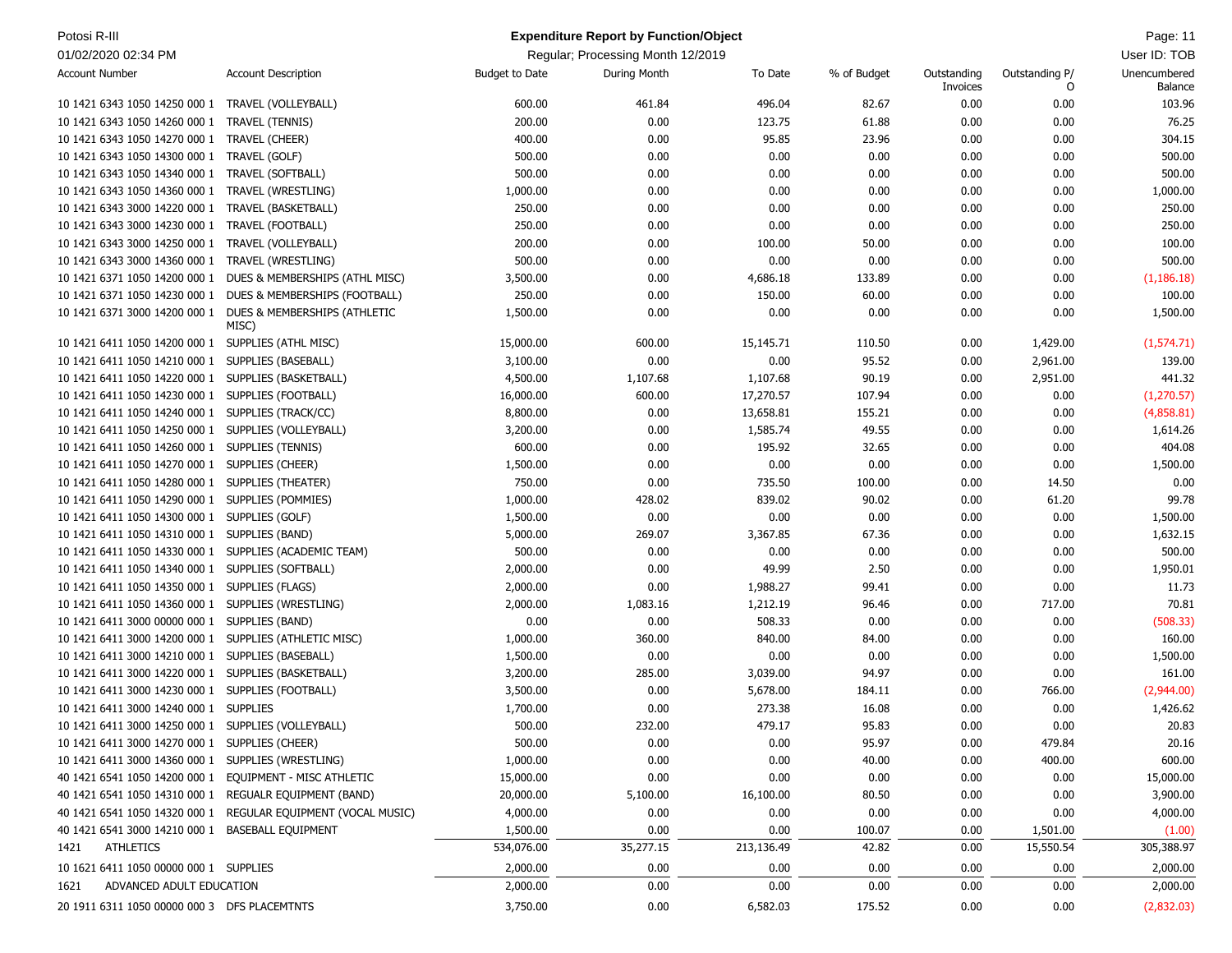| Potosi R-III                                         |                                                           |                       | <b>Expenditure Report by Function/Object</b> |            |             |                         |                     | Page: 12                |
|------------------------------------------------------|-----------------------------------------------------------|-----------------------|----------------------------------------------|------------|-------------|-------------------------|---------------------|-------------------------|
| 01/02/2020 02:34 PM                                  |                                                           |                       | Regular; Processing Month 12/2019            |            |             |                         |                     | User ID: TOB            |
| <b>Account Number</b>                                | <b>Account Description</b>                                | <b>Budget to Date</b> | During Month                                 | To Date    | % of Budget | Outstanding<br>Invoices | Outstanding P/<br>O | Unencumbered<br>Balance |
| 20 1911 6311 3000 00000 000 3 DFS PLACEMTNTS         |                                                           | 3,750.00              | 0.00                                         | 0.00       | 0.00        | 0.00                    | 0.00                | 3,750.00                |
| 20 1911 6311 4040 00000 000 3 DFS PLACEMTNTS         |                                                           | 3,750.00              | 0.00                                         | 3,230.56   | 86.15       | 0.00                    | 0.00                | 519.44                  |
| 20 1911 6311 4080 00000 000 3 DFS PLACEMTNTS         |                                                           | 3,750.00              | 0.00                                         | 2,329.57   | 62.12       | 0.00                    | 0.00                | 1,420.43                |
| TUITION TO OTHER DISTRICTS W/IN STATE<br>1911        |                                                           | 15,000.00             | 0.00                                         | 12,142.16  | 80.95       | 0.00                    | 0.00                | 2,857.84                |
| 20 1921 6311 1050 00000 000 3 UNITEC                 |                                                           | 145,000.00            | 16,705.00                                    | 159,994.00 | 110.34      | 0.00                    | 0.00                | (14,994.00)             |
| 1921<br><b>UNITEC</b>                                |                                                           | 145,000.00            | 16,705.00                                    | 159,994.00 | 110.34      | 0.00                    | 0.00                | (14,994.00)             |
| 20 1931 6311 1050 12210 000 3 STATE SCHOOL TUITION   |                                                           | 50,000.00             | 4,320.00                                     | 23,235.00  | 46.47       | 0.00                    | 0.00                | 26,765.00               |
| 1931<br>TUITION, SPECIAL EDUCATION IN STATE          |                                                           | 50,000.00             | 4,320.00                                     | 23,235.00  | 46.47       | 0.00                    | 0.00                | 26,765.00               |
|                                                      |                                                           |                       |                                              |            |             |                         |                     |                         |
|                                                      | 20 1941 6311 1050 00000 000 3 JUVENILE DETENTION SERVICES | 2,000.00              | 0.00                                         | 0.00       | 0.00        | 0.00                    | 0.00                | 2,000.00                |
| 20 1941 6311 4040 00000 000 3 YMCA OUTDOOR EDUCATION |                                                           | 3,000.00              | 0.00                                         | 0.00       | 0.00        | 0.00                    | 0.00                | 3,000.00                |
| CONTRACTED EDUCATION SERVICES<br>1941                |                                                           | 5,000.00              | 0.00                                         | 0.00       | 0.00        | 0.00                    | 0.00                | 5,000.00                |
| 20 2112 6112 1050 00000 000 3 ADMINISTRATOR SALARIES |                                                           | 43,110.00             | 3,592.46                                     | 17,962.30  | 41.67       | 0.00                    | 0.00                | 25,147.70               |
| 10 2112 6151 1050 00000 000 1                        | SECRETARY SALARIES                                        | 21,277.00             | 2,123.08                                     | 7,442.32   | 34.98       | 0.00                    | 0.00                | 13,834.68               |
| 10 2112 6151 4040 00000 000 1                        | <b>SECRETARY SALARIES</b>                                 | 43,236.00             | 3,603.00                                     | 21,618.00  | 50.00       | 0.00                    | 0.00                | 21,618.00               |
| 10 2112 6151 4080 00000 000 1                        | <b>SECRETARY SALARIES</b>                                 | 22,296.00             | 2,208.00                                     | 7,782.00   | 34.90       | 0.00                    | 0.00                | 14,514.00               |
| 20 2112 6211 1050 00000 000 3                        | <b>TEACHER RETIREMENT</b>                                 | 6,698.00              | 558.26                                       | 2,791.30   | 41.67       | 0.00                    | 0.00                | 3,906.70                |
| 10 2112 6221 1050 00000 000 1                        | NON-TEACHER RETIREMENT                                    | 1,478.00              | 156.98                                       | 627.92     | 42.48       | 0.00                    | 0.00                | 850.08                  |
| 10 2112 6221 4040 00000 000 1                        | NON-TEACHER RETIREMENT                                    | 3,362.00              | 282.51                                       | 1,695.06   | 50.42       | 0.00                    | 0.00                | 1,666.94                |
| 10 2112 6221 4080 00000 000 1                        | NON-TEACHER RETIREMENT                                    | 1,973.00              | 162.80                                       | 651.20     | 33.01       | 0.00                    | 0.00                | 1,321.80                |
| 10 2112 6231 1050 00000 000 1                        | OASDI                                                     | 1,336.00              | 126.08                                       | 439.22     | 32.88       | 0.00                    | 0.00                | 896.78                  |
| 10 2112 6231 4040 00000 000 1                        | OASDI                                                     | 2,656.00              | 178.34                                       | 1,069.66   | 40.27       | 0.00                    | 0.00                | 1,586.34                |
| 10 2112 6231 4080 00000 000 1 OASDI                  |                                                           | 1,401.00              | 132.11                                       | 463.34     | 33.07       | 0.00                    | 0.00                | 937.66                  |
| 10 2112 6232 1050 00000 000 1 MEDICARE               |                                                           | 312.00                | 29.49                                        | 102.72     | 32.92       | 0.00                    | 0.00                | 209.28                  |
| 20 2112 6232 1050 00000 000 3 MEDICARE               |                                                           | 625.00                | 45.85                                        | 229.25     | 36.68       | 0.00                    | 0.00                | 395.75                  |
| 10 2112 6232 4040 00000 000 1 MEDICARE               |                                                           | 621.00                | 41.71                                        | 250.17     | 40.29       | 0.00                    | 0.00                | 370.83                  |
| 10 2112 6232 4080 00000 000 1                        | MEDICARE                                                  | 328.00                | 30.90                                        | 108.36     | 33.04       | 0.00                    | 0.00                | 219.64                  |
| 10 2112 6241 1050 00000 000 1 EMPLOYEE INSURANCE     |                                                           | 0.00                  | 518.70                                       | 2,074.80   | 0.00        | 0.00                    | 0.00                | (2,074.80)              |
| 20 2112 6241 1050 00000 000 3                        | <b>EMPLOYEE INSURANCE</b>                                 | 3,083.00              | 259.35                                       | 1,296.75   | 42.06       | 0.00                    | 0.00                | 1,786.25                |
| 10 2112 6241 4040 00000 000 1 EMPLOYEE INSURANCE     |                                                           | 6,165.00              | 518.70                                       | 3,112.20   | 50.48       | 0.00                    | 0.00                | 3,052.80                |
| 10 2112 6241 4080 00000 000 1                        | <b>EMPLOYEE INSURANCE</b>                                 | 6,165.00              | 518.70                                       | 2,074.80   | 33.65       | 0.00                    | 0.00                | 4,090.20                |
| 20 2112 6261 1050 00000 000 3                        | <b>WORKERS COMP INSURANCE</b>                             | 244.00                | 0.00                                         | 0.00       | 0.00        | 0.00                    | 0.00                | 244.00                  |
| 10 2112 6261 4040 00000 000 1                        | <b>WORKERS COMP INSURANCE</b>                             | 243.00                | 0.00                                         | 0.00       | 0.00        | 0.00                    | 0.00                | 243.00                  |
| <b>ATTENDANCE SERVICES</b><br>2112                   |                                                           | 166,609.00            | 15,087.02                                    | 71,791.37  | 43.09       | 0.00                    | 0.00                | 94,817.63               |
| 10 2113 6151 1050 00000 000 1                        | SOCIAL WORKER SALARIES                                    | 46,300.00             | 4,208.33                                     | 19,641.65  | 42.42       | 0.00                    | 0.00                | 26,658.35               |
| 10 2113 6151 4080 00000 000 1 SOCIAL WORKER SALARIES |                                                           | 45,100.00             | 4,108.33                                     | 19,141.65  | 42.44       | 0.00                    | 0.00                | 25,958.35               |
| 10 2113 6221 1050 00000 000 1 NON-TEACHER RETIREMENT |                                                           | 3,599.00              | 300.02                                       | 1,500.10   | 41.68       | 0.00                    | 0.00                | 2,098.90                |
| 10 2113 6221 4080 00000 000 1 NON-TEACHER RETIREMENT |                                                           | 3,517.00              | 293.16                                       | 1,465.80   | 41.68       | 0.00                    | 0.00                | 2,051.20                |
| 10 2113 6231 1050 00000 000 1 OASDI                  |                                                           | 2,871.00              | 257.81                                       | 1,202.26   | 41.88       | 0.00                    | 0.00                | 1,668.74                |
| 10 2113 6231 4080 00000 000 1 OASDI                  |                                                           | 2,796.00              | 248.86                                       | 1,157.50   | 41.40       | 0.00                    | 0.00                | 1,638.50                |
| 10 2113 6232 1050 00000 000 1 MEDICARE               |                                                           | 671.00                | 60.30                                        | 281.18     | 41.90       | 0.00                    | 0.00                | 389.82                  |
| 10 2113 6232 4080 00000 000 1 MEDICARE               |                                                           | 654.00                | 58.21                                        | 270.73     | 41.40       | 0.00                    | 0.00                | 383.27                  |
| 10 2113 6241 1050 00000 000 1 EMPLOYEE INSURANCE     |                                                           | 6,165.00              | 518.70                                       | 2,593.50   | 42.07       | 0.00                    | 0.00                | 3,571.50                |
| 10 2113 6241 4080 00000 000 1 EMPLOYEE INSURANCE     |                                                           | 6,165.00              | 518.70                                       | 2,593.50   | 42.07       | 0.00                    | 0.00                | 3,571.50                |
| 10 2113 6261 1050 00000 000 1 WORKERS COMP INSURANCE |                                                           | 262.00                | 0.00                                         | 0.00       | 0.00        | 0.00                    | 0.00                | 262.00                  |
| 10 2113 6261 4080 00000 000 1 WORKERS COMP INSURANCE |                                                           | 255.00                | 0.00                                         | 0.00       | 0.00        | 0.00                    | 0.00                | 255.00                  |
| 10 2113 6343 1050 00000 000 1 TRAVEL                 |                                                           | 200.00                | 0.00                                         | 0.00       | 0.00        | 0.00                    | 0.00                | 200.00                  |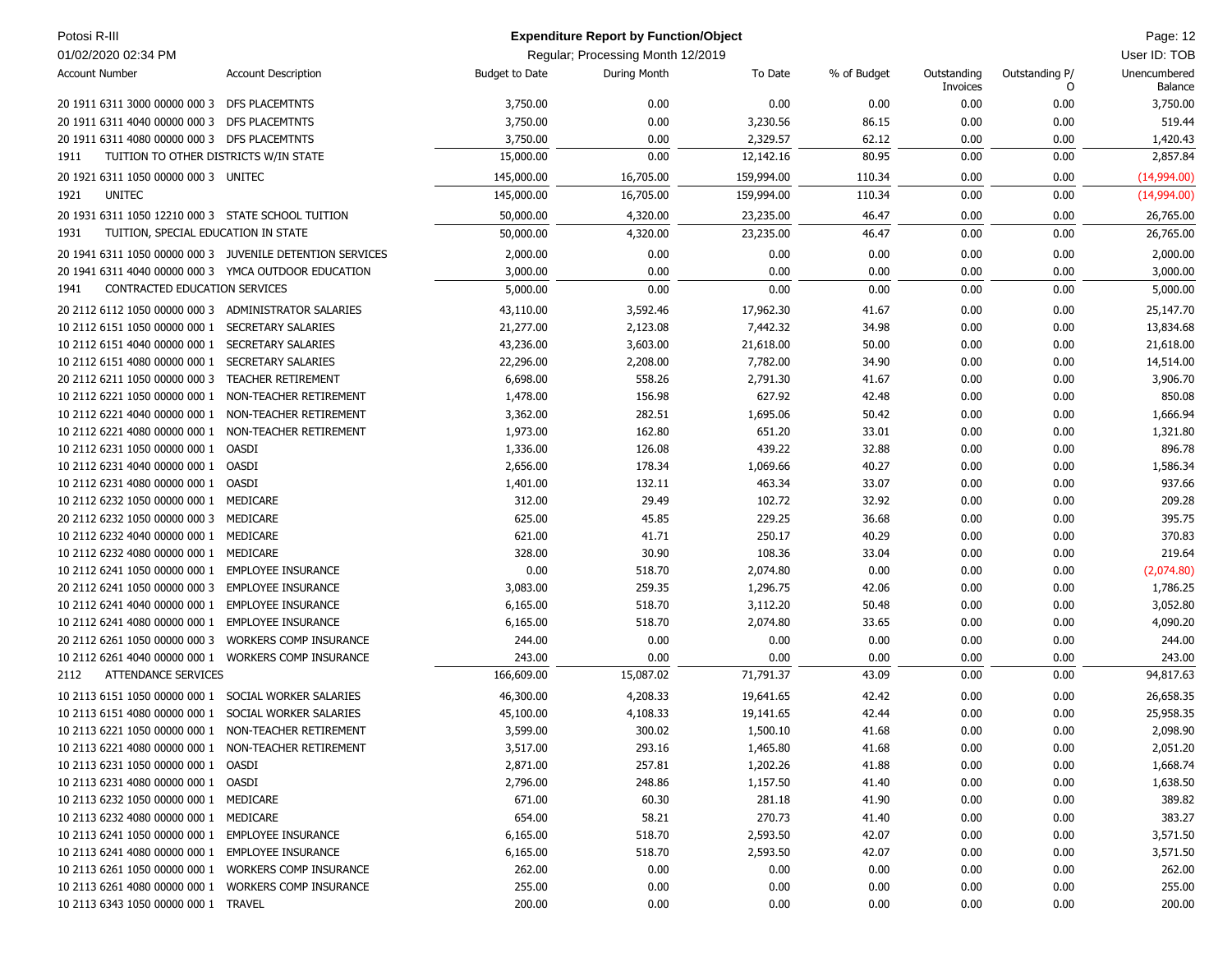| Potosi R-III                                         |                               |                       | <b>Expenditure Report by Function/Object</b> |            |             |                         |                     | Page: 13                |
|------------------------------------------------------|-------------------------------|-----------------------|----------------------------------------------|------------|-------------|-------------------------|---------------------|-------------------------|
| 01/02/2020 02:34 PM                                  |                               |                       | Regular; Processing Month 12/2019            |            |             |                         |                     | User ID: TOB            |
| <b>Account Number</b>                                | <b>Account Description</b>    | <b>Budget to Date</b> | During Month                                 | To Date    | % of Budget | Outstanding<br>Invoices | Outstanding P/<br>O | Unencumbered<br>Balance |
| 10 2113 6343 4080 00000 000 1 TRAVEL                 |                               | 150.00                | 0.00                                         | 0.00       | 0.00        | 0.00                    | 0.00                | 150.00                  |
| 10 2113 6411 1050 00000 000 1                        | <b>SUPPLIES</b>               | 500.00                | 250.00                                       | 500.00     | 100.00      | 0.00                    | 0.00                | 0.00                    |
| 10 2113 6411 4080 00000 000 1 SUPPLIES               |                               | 300.00                | 0.00                                         | 59.04      | 19.68       | 0.00                    | 0.00                | 240.96                  |
| SOCIAL WORK SERVICES<br>2113                         |                               | 119,505.00            | 10,822.42                                    | 50,406.91  | 42.18       | 0.00                    | 0.00                | 69,098.09               |
| 20 2122 6111 1050 00000 000 3                        | COUNSELING SALARIES           | 181,568.96            | 16,180.74                                    | 61,572.96  | 33.91       | 0.00                    | 0.00                | 119,996.00              |
| 20 2122 6111 3000 00000 000 3                        | <b>COUNSELING SALARIES</b>    | 58,559.00             | 5,229.91                                     | 19,869.64  | 33.93       | 0.00                    | 0.00                | 38,689.36               |
| 20 2122 6111 4040 00000 000 3                        | <b>COUNSELING SALARIES</b>    | 54,000.04             | 4,850.00                                     | 18,650.00  | 34.54       | 0.00                    | 0.00                | 35,350.04               |
| 20 2122 6111 4080 00000 000 3                        | <b>COUNSELING SALARIES</b>    | 100,853.00            | 9,104.41                                     | 34,317.64  | 34.03       | 0.00                    | 0.00                | 66,535.36               |
| 20 2122 6211 1050 00000 000 3                        | <b>TEACHER RETIREMENT</b>     | 30,491.00             | 2,403.13                                     | 9,612.52   | 31.53       | 0.00                    | 0.00                | 20,878.48               |
| 20 2122 6211 3000 00000 000 3                        | <b>TEACHER RETIREMENT</b>     | 9,385.00              | 782.29                                       | 3,129.16   | 33.34       | 0.00                    | 0.00                | 6,255.84                |
| 20 2122 6211 4040 00000 000 3                        | <b>TEACHER RETIREMENT</b>     | 7,242.00              | 667.44                                       | 2,669.76   | 36.86       | 0.00                    | 0.00                | 4,572.24                |
| 20 2122 6211 4080 00000 000 3                        | <b>TEACHER RETIREMENT</b>     | 16,411.00             | 1,293.35                                     | 5,173.40   | 31.52       | 0.00                    | 0.00                | 11,237.60               |
| 20 2122 6232 1050 00000 000 3                        | MEDICARE                      | 2,781.00              | 228.93                                       | 865.08     | 31.11       | 0.00                    | 0.00                | 1,915.92                |
| 20 2122 6232 3000 00000 000 3                        | MEDICARE                      | 849.00                | 65.47                                        | 246.64     | 29.05       | 0.00                    | 0.00                | 602.36                  |
| 20 2122 6232 4040 00000 000 3 MEDICARE               |                               | 635.00                | 70.16                                        | 268.52     | 42.29       | 0.00                    | 0.00                | 366.48                  |
| 20 2122 6232 4080 00000 000 3                        | MEDICARE                      | 1,462.00              | 123.12                                       | 462.00     | 31.60       | 0.00                    | 0.00                | 1,000.00                |
| 20 2122 6241 1050 00000 000 3                        | <b>EMPLOYEE INSURANCE</b>     | 18,495.00             | 1,452.36                                     | 5,809.44   | 31.41       | 0.00                    | 0.00                | 12,685.56               |
| 20 2122 6241 3000 00000 000 3                        | <b>EMPLOYEE INSURANCE</b>     | 6,165.00              | 518.70                                       | 2,074.80   | 33.65       | 0.00                    | 0.00                | 4,090.20                |
| 20 2122 6241 4040 00000 000 3                        | <b>EMPLOYEE INSURANCE</b>     | 6,165.00              | 107.24                                       | 428.96     | 6.96        | 0.00                    | 0.00                | 5,736.04                |
| 20 2122 6241 4080 00000 000 3                        | <b>EMPLOYEE INSURANCE</b>     | 12,330.00             | 522.20                                       | 2,088.80   | 16.94       | 0.00                    | 0.00                | 10,241.20               |
| 20 2122 6261 1050 00000 000 3                        | <b>WORKERS COMP INSURANCE</b> | 1,086.00              | 1,086.00                                     | 1,086.00   | 100.00      | 0.00                    | 0.00                | 0.00                    |
| 20 2122 6261 3000 00000 000 3                        | <b>WORKERS COMP INSURANCE</b> | 331.00                | 0.00                                         | 0.00       | 0.00        | 0.00                    | 0.00                | 331.00                  |
| 20 2122 6261 4040 00000 000 3                        | <b>WORKERS COMP INSURANCE</b> | 248.00                | 0.00                                         | 0.00       | 0.00        | 0.00                    | 0.00                | 248.00                  |
| 20 2122 6261 4080 00000 000 3                        | <b>WORKERS COMP INSURANCE</b> | 571.00                | 0.00                                         | 0.00       | 0.00        | 0.00                    | 0.00                | 571.00                  |
| 10 2122 6343 1050 00000 000 1                        | <b>TRAVEL</b>                 | 700.00                | 0.00                                         | 750.95     | 107.28      | 0.00                    | 0.00                | (50.95)                 |
| 10 2122 6343 3000 00000 000 1                        | <b>TRAVEL</b>                 | 200.00                | 0.00                                         | 0.00       | 0.00        | 0.00                    | 0.00                | 200.00                  |
| 10 2122 6343 4040 00000 000 1                        | <b>TRAVEL</b>                 | 100.00                | 0.00                                         | 0.00       | 0.00        | 0.00                    | 0.00                | 100.00                  |
| 10 2122 6343 4080 00000 000 1                        | TRAVEL                        | 300.00                | 0.00                                         | 0.00       | 0.00        | 0.00                    | 0.00                | 300.00                  |
| 10 2122 6411 0000 00000 000 1                        | <b>SUPPLIES</b>               | 1,000.00              | 16.20                                        | 52.52      | 5.25        | 0.00                    | 0.00                | 947.48                  |
| 10 2122 6411 1050 00000 000 1 SUPPLIES               |                               | 1,000.00              | 0.00                                         | 131.87     | 13.19       | 0.00                    | 0.00                | 868.13                  |
| 10 2122 6411 1050 02000 000 1                        | <b>TESTING SUPPLIES</b>       | 10,000.00             | 0.00                                         | 4,109.43   | 41.09       | 0.00                    | 0.00                | 5,890.57                |
| 10 2122 6411 3000 00000 000 1                        | <b>SUPPLIES</b>               | 800.00                | 139.09                                       | 448.82     | 56.10       | 0.00                    | 0.00                | 351.18                  |
| 10 2122 6411 3000 02000 000 1                        | <b>TESTING SUPPLIES</b>       | 2,000.00              | 0.00                                         | 0.00       | 0.00        | 0.00                    | 0.00                | 2,000.00                |
| 10 2122 6411 4040 00000 000 1                        | <b>SUPPLIES</b>               | 800.00                | 0.00                                         | 194.35     | 24.29       | 0.00                    | 0.00                | 605.65                  |
| 10 2122 6411 4040 02000 000 1 TESTING SUPPLIES       |                               | 4,000.00              | 0.00                                         | 0.00       | 0.00        | 0.00                    | 0.00                | 4,000.00                |
| 10 2122 6411 4080 00000 000 1 SUPPLIES               |                               | 400.00                | 163.20                                       | 163.20     | 40.80       | 0.00                    | 0.00                | 236.80                  |
| 10 2122 6411 4080 02000 000 1 TESTING SUPPLIES       |                               | 1,000.00              | 0.00                                         | 462.00     | 46.20       | 0.00                    | 0.00                | 538.00                  |
| COUNSELING SERVICES<br>2122                          |                               | 531,928.00            | 45,003.94                                    | 174,638.46 | 32.83       | 0.00                    | 0.00                | 357,289.54              |
| 10 2131 6311 1050 00000 000 1 INSTRUCTIONAL SERVICES |                               | 4,000.00              | 0.00                                         | 0.00       | 0.00        | 0.00                    | 0.00                | 4,000.00                |
| 10 2131 6343 1050 00000 000 1 TRAVEL                 |                               | 2,000.00              | 0.00                                         | 1,121.54   | 56.08       | 0.00                    | 0.00                | 878.46                  |
| 10 2131 6411 1050 00000 000 1 SUPPLIES               |                               | 13,000.00             | 610.77                                       | 2,651.17   | 20.39       | 0.00                    | 0.00                | 10,348.83               |
| <b>SDAC</b><br>2131                                  |                               |                       |                                              |            |             |                         |                     |                         |
|                                                      |                               | 19,000.00             | 610.77                                       | 3,772.71   | 19.86       | 0.00                    | 0.00                | 15,227.29               |
| 10 2132 6151 1050 00000 000 1 NURSE SALARIES         |                               | 39,627.00             | 3,674.98                                     | 13,940.93  | 35.18       | 0.00                    | 0.00                | 25,686.07               |
| 10 2132 6151 3000 00000 000 1 NURSE SALARIES         |                               | 20,481.00             | 2,056.75                                     | 7,177.00   | 35.04       | 0.00                    | 0.00                | 13,304.00               |
| 10 2132 6151 4040 00000 000 1 NURSE SALARIES         |                               | 39,029.00             | 4,148.51                                     | 13,905.77  | 35.63       | 0.00                    | 0.00                | 25,123.23               |
| 10 2132 6151 4080 00000 000 1 NURSE SALARIES         |                               | 40,745.00             | 4,010.67                                     | 16,404.51  | 40.26       | 0.00                    | 0.00                | 24,340.49               |
| 10 2132 6221 1050 00000 000 1 NON-TEACHER RETIREMENT |                               | 3,141.00              | 262.99                                       | 1,050.40   | 33.44       | 0.00                    | 0.00                | 2,090.60                |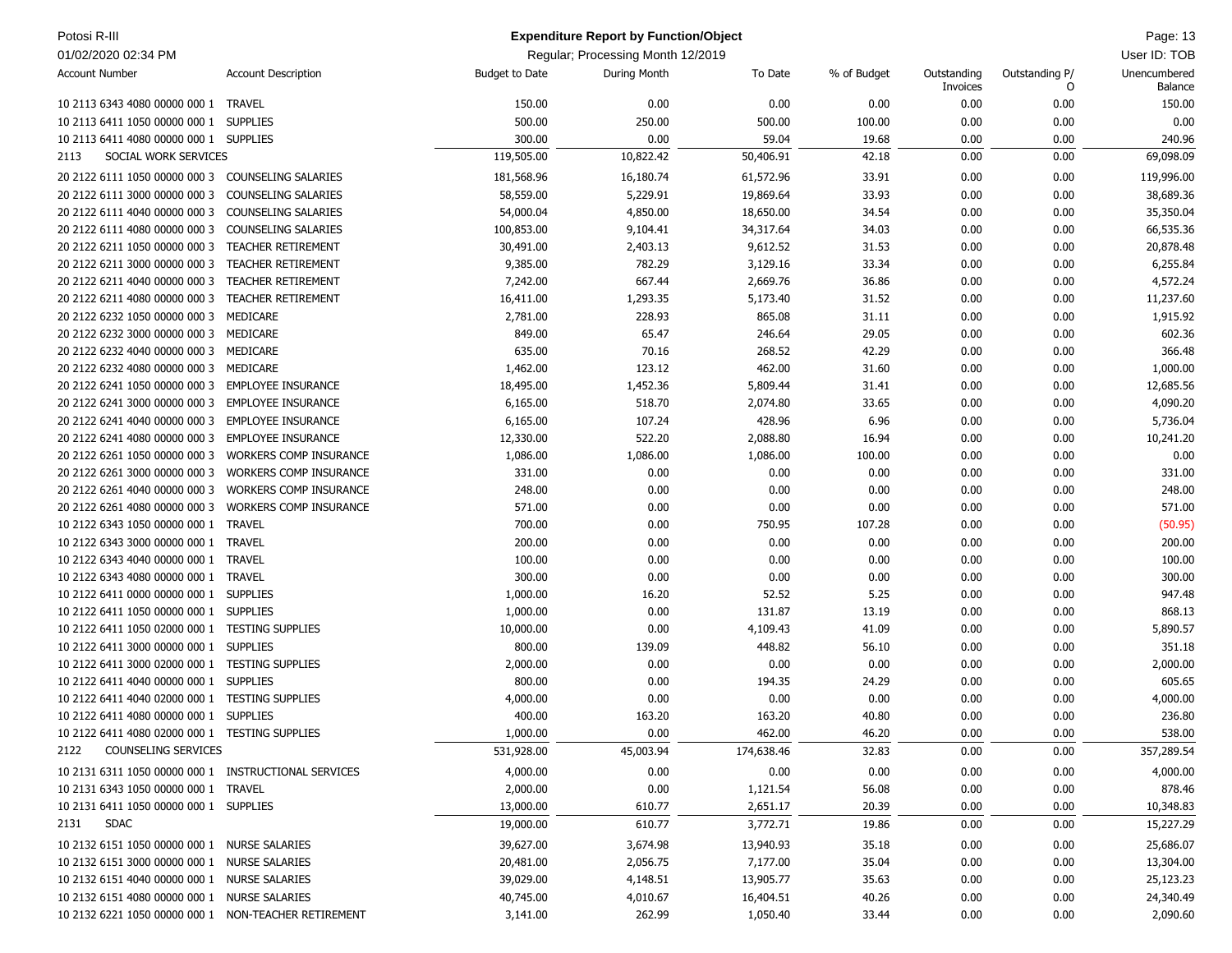| Potosi R-III                                         |                                                                                |                       | <b>Expenditure Report by Function/Object</b> |           |             |                         |                     | Page: 14                |
|------------------------------------------------------|--------------------------------------------------------------------------------|-----------------------|----------------------------------------------|-----------|-------------|-------------------------|---------------------|-------------------------|
| 01/02/2020 02:34 PM                                  |                                                                                |                       | Regular; Processing Month 12/2019            |           |             |                         |                     | User ID: TOB            |
| <b>Account Number</b>                                | <b>Account Description</b>                                                     | <b>Budget to Date</b> | During Month                                 | To Date   | % of Budget | Outstanding<br>Invoices | Outstanding P/<br>0 | Unencumbered<br>Balance |
| 10 2132 6221 3000 00000 000 1                        | NON-TEACHER RETIREMENT                                                         | 1,828.00              | 152.43                                       | 609.72    | 33.35       | 0.00                    | 0.00                | 1,218.28                |
| 10 2132 6221 4040 00000 000 1                        | NON-TEACHER RETIREMENT                                                         | 3,100.00              | 258.46                                       | 1,033.84  | 33.35       | 0.00                    | 0.00                | 2,066.16                |
| 10 2132 6221 4080 00000 000 1                        | NON-TEACHER RETIREMENT                                                         | 3,436.00              | 286.46                                       | 1,145.84  | 33.35       | 0.00                    | 0.00                | 2,290.16                |
| 10 2132 6231 1050 00000 000 1                        | <b>OASDI</b>                                                                   | 2,430.00              | 220.75                                       | 835.95    | 34.40       | 0.00                    | 0.00                | 1,594.05                |
| 10 2132 6231 3000 00000 000 1 OASDI                  |                                                                                | 1,255.00              | 121.97                                       | 422.78    | 33.69       | 0.00                    | 0.00                | 832.22                  |
| 10 2132 6231 4040 00000 000 1                        | OASDI                                                                          | 2,390.00              | 250.61                                       | 835.76    | 34.97       | 0.00                    | 0.00                | 1,554.24                |
| 10 2132 6231 4080 00000 000 1                        | OASDI                                                                          | 2,694.00              | 241.10                                       | 986.83    | 36.63       | 0.00                    | 0.00                | 1,707.17                |
| 10 2132 6232 1050 00000 000 1                        | MEDICARE                                                                       | 568.00                | 51.63                                        | 195.51    | 34.42       | 0.00                    | 0.00                | 372.49                  |
| 10 2132 6232 3000 00000 000 1                        | MEDICARE                                                                       | 293.00                | 28.53                                        | 98.88     | 33.75       | 0.00                    | 0.00                | 194.12                  |
| 10 2132 6232 4040 00000 000 1                        | MEDICARE                                                                       | 559.00                | 58.62                                        | 195.48    | 34.97       | 0.00                    | 0.00                | 363.52                  |
| 10 2132 6232 4080 00000 000 1                        | MEDICARE                                                                       | 630.00                | 56.39                                        | 230.79    | 36.63       | 0.00                    | 0.00                | 399.21                  |
| 10 2132 6241 1050 00000 000 1                        | <b>EMPLOYEE INSURANCE</b>                                                      | 6,165.00              | 512.16                                       | 2,048.64  | 33.23       | 0.00                    | 0.00                | 4,116.36                |
| 10 2132 6241 3000 00000 000 1                        | <b>EMPLOYEE INSURANCE</b>                                                      | 6,165.00              | 518.70                                       | 2,074.80  | 33.65       | 0.00                    | 0.00                | 4,090.20                |
| 10 2132 6241 4040 00000 000 1                        | <b>EMPLOYEE INSURANCE</b>                                                      | 6,165.00              | 518.70                                       | 2,074.80  | 33.65       | 0.00                    | 0.00                | 4,090.20                |
| 10 2132 6241 4080 00000 000 1                        | <b>EMPLOYEE INSURANCE</b>                                                      | 6,165.00              | 518.70                                       | 2,074.80  | 33.65       | 0.00                    | 0.00                | 4,090.20                |
| 10 2132 6261 1050 00000 000 1                        | <b>WORKERS COMP INSURANCE</b>                                                  | 222.00                | 0.00                                         | 0.00      | 0.00        | 0.00                    | 0.00                | 222.00                  |
| 10 2132 6261 3000 00000 000 1                        | <b>WORKERS COMP INSURANCE</b>                                                  | 115.00                | 0.00                                         | 0.00      | 0.00        | 0.00                    | 0.00                | 115.00                  |
| 10 2132 6261 4040 00000 000 1                        | <b>WORKERS COMP INSURANCE</b>                                                  | 218.00                | 0.00                                         | 0.00      | 0.00        | 0.00                    | 0.00                | 218.00                  |
| 10 2132 6261 4080 00000 000 1                        | <b>WORKERS COMP INSURANCE</b>                                                  | 246.00                | 0.00                                         | 0.00      | 0.00        | 0.00                    | 0.00                | 246.00                  |
| 10 2132 6343 1050 00000 000 1                        | <b>TRAVEL</b>                                                                  | 200.00                | 0.00                                         | 0.00      | 0.00        | 0.00                    | 0.00                | 200.00                  |
| 10 2132 6343 3000 00000 000 1                        | <b>TRAVEL</b>                                                                  | 200.00                | 0.00                                         | 0.00      | 0.00        | 0.00                    | 0.00                | 200.00                  |
| 10 2132 6343 4040 00000 000 1                        | <b>TRAVEL</b>                                                                  | 200.00                | 0.00                                         | 165.00    | 82.50       | 0.00                    | 0.00                | 35.00                   |
| 10 2132 6343 4080 00000 000 1                        | <b>TRAVEL</b>                                                                  | 250.00                | 0.00                                         | 0.00      | 0.00        | 0.00                    | 0.00                | 250.00                  |
| 10 2132 6411 1050 00000 000 1                        | <b>SUPPLIES</b>                                                                |                       | 0.00                                         | 595.20    | 59.52       | 0.00                    | 0.00                | 404.80                  |
|                                                      | <b>SUPPLIES</b>                                                                | 1,000.00              | 0.00                                         |           |             |                         |                     |                         |
| 10 2132 6411 3000 00000 000 1                        |                                                                                | 1,000.00              |                                              | 616.44    | 61.64       | 0.00                    | 0.00                | 383.56<br>792.80        |
| 10 2132 6411 4040 00000 000 1                        | <b>SUPPLIES</b>                                                                | 1,400.00              | 0.00                                         | 607.20    | 43.37       | 0.00                    | 0.00                |                         |
| 10 2132 6411 4080 00000 000 1 SUPPLIES               |                                                                                | 1,400.00              | 0.00                                         | 610.19    | 43.59       | 0.00                    | 0.00                | 789.81                  |
| <b>HEALTH SERVICES</b><br>2132                       |                                                                                | 193,317.00            | 17,949.11                                    | 69,937.06 | 36.18       | 0.00                    | 0.00                | 123,379.94              |
| 20 2152 6311 4080 12210 000 3                        | PURCHASED INSTRUCTIONAL SVCS -<br><b>TUITION</b>                               | 10,000.00             | 0.00                                         | 0.00      | 0.00        | 0.00                    | 0.00                | 10,000.00               |
| 2152<br>Speech Pathology & Audiology Serv            |                                                                                | 10,000.00             | 0.00                                         | 0.00      | 0.00        | 0.00                    | 0.00                | 10,000.00               |
|                                                      | 20 2162 6311 4040 12210 000 3 PURCHASED INSTRUCTIONAL SVCS -<br><b>TUITION</b> | 10,000.00             | 299.25                                       | 860.50    | 8.61        | 0.00                    | 0.00                | 9,139.50                |
| 20 2162 6311 4080 12210 000 3                        | PURCHASED INSTRUCTIONAL SVCS -<br><b>TUITION</b>                               | 10,000.00             | 2,197.75                                     | 8,619.25  | 86.19       | 0.00                    | 0.00                | 1,380.75                |
| <b>OCCUPATIONAL THERAPY</b><br>2162                  |                                                                                | 20,000.00             | 2,497.00                                     | 9,479.75  | 47.40       | 0.00                    | 0.00                | 10,520.25               |
|                                                      | 20 2172 6311 4040 12210 000 3 PURCHASED INSTRUCTIONAL SVCS -<br>TUITION        | 5,000.00              | 406.50                                       | 1,887.00  | 37.74       | 0.00                    | 0.00                | 3,113.00                |
| 20 2172 6311 4080 12210 000 3                        | PURCHASED INSTRUCTIONAL SVCS -<br><b>TUITION</b>                               | 5,000.00              | 2,142.00                                     | 6,566.50  | 131.33      | 0.00                    | 0.00                | (1,566.50)              |
| PHYSICAL THERAPY<br>2172                             |                                                                                | 10,000.00             | 2,548.50                                     | 8,453.50  | 84.54       | 0.00                    | 0.00                | 1,546.50                |
| 20 2211 6111 1050 00000 000 3                        | CAREER LADDER SALARIES                                                         | 166,000.00            | 0.00                                         | 0.00      | 0.00        | 0.00                    | 0.00                | 166,000.00              |
| 20 2211 6111 3000 00000 000 3 CAREER LADDER SALARIES |                                                                                | 84,000.00             | 0.00                                         | 0.00      | 0.00        | 0.00                    | 0.00                | 84,000.00               |
| 20 2211 6111 4040 00000 000 3 CAREER LADDER SALARIES |                                                                                | 108,000.00            | 0.00                                         | 0.00      | 0.00        | 0.00                    | 0.00                | 108,000.00              |
| 20 2211 6111 4080 00000 000 3 CAREER LADDER SALARIES |                                                                                | 183,000.00            | 0.00                                         | 0.00      | 0.00        | 0.00                    | 0.00                | 183,000.00              |
| 20 2211 6232 1050 00000 000 3 MEDICARE               |                                                                                | 2,407.00              | 0.00                                         | 0.00      | 0.00        | 0.00                    | 0.00                | 2,407.00                |
| 20 2211 6232 3000 00000 000 3 MEDICARE               |                                                                                | 1,218.00              | 0.00                                         | 0.00      | 0.00        | 0.00                    | 0.00                | 1,218.00                |
| 20 2211 6232 4040 00000 000 3 MEDICARE               |                                                                                | 1,566.00              | 0.00                                         | 0.00      | 0.00        | 0.00                    | 0.00                | 1,566.00                |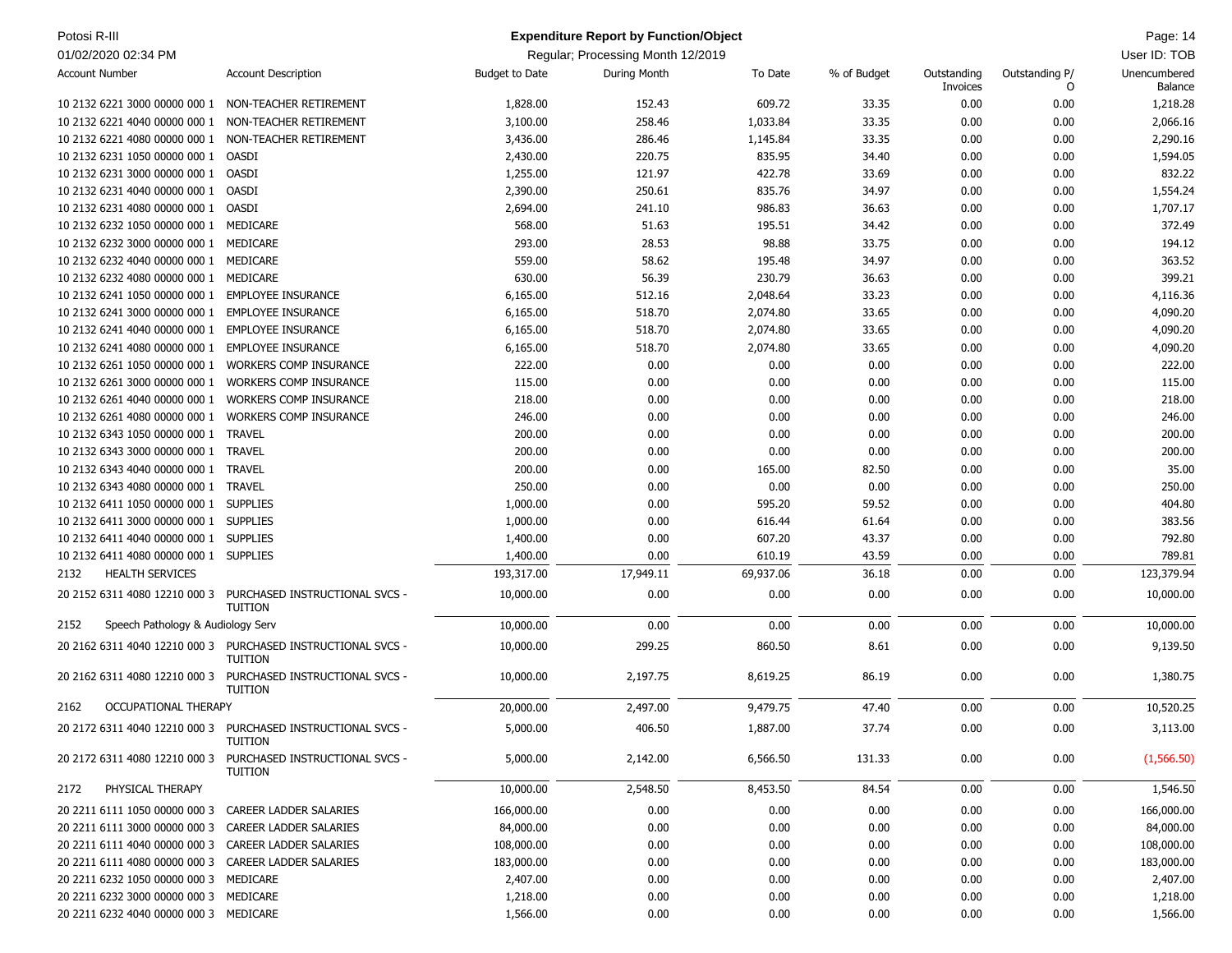| Potosi R-III                                     |                                                           |                | <b>Expenditure Report by Function/Object</b> |           |             |                         |                     | Page: 15                |
|--------------------------------------------------|-----------------------------------------------------------|----------------|----------------------------------------------|-----------|-------------|-------------------------|---------------------|-------------------------|
| 01/02/2020 02:34 PM                              |                                                           |                | Regular; Processing Month 12/2019            |           |             |                         |                     | User ID: TOB            |
| <b>Account Number</b>                            | <b>Account Description</b>                                | Budget to Date | During Month                                 | To Date   | % of Budget | Outstanding<br>Invoices | Outstanding P/<br>0 | Unencumbered<br>Balance |
| 20 2211 6232 4080 00000 000 3 MEDICARE           |                                                           | 2,654.00       | 0.00                                         | 0.00      | 0.00        | 0.00                    | 0.00                | 2,654.00                |
| 10 2211 6312 4040 45100 000 4                    | INSTR PROG IMPROVEMENT SVCS                               | 30,000.00      | 0.00                                         | 2,319.84  | 7.73        | 0.00                    | 0.00                | 27,680.16               |
| 10 2211 6312 4080 45100 000 4                    | INSTR PROG IMPROVEMENT SVCS                               | 45,000.00      | 0.00                                         | 1,900.83  | 4.22        | 0.00                    | 0.00                | 43,099.17               |
| 10 2211 6343 4040 45100 000 4                    | <b>TRAVEL</b>                                             | 0.00           | 200.00                                       | 877.16    | 0.00        | 0.00                    | 0.00                | (877.16)                |
| 10 2211 6343 4080 45100 000 4                    | <b>TRAVEL</b>                                             | 0.00           | 0.00                                         | 0.00      | 0.00        | 0.00                    | 0.00                | 0.00                    |
| 10 2211 6411 4080 45100 000 4 SUPPLIES           |                                                           | 0.00           | 0.00                                         | 0.00      | 0.00        | 0.00                    | 0.00                | 0.00                    |
| IMPROVEMENT OF INSTRUCTION<br>2211               |                                                           | 623,845.00     | 200.00                                       | 5,097.83  | 0.82        | 0.00                    | 0.00                | 618,747.17              |
| 10 2213 6411 8710 46500 000 1 SUPPLIES           |                                                           | 0.00           | 0.00                                         | 0.00      | 0.00        | 0.00                    | 0.00                | 0.00                    |
| TITLE II.A<br>2213                               |                                                           | 0.00           | 0.00                                         | 0.00      | 0.00        | 0.00                    | 0.00                | 0.00                    |
|                                                  | 20 2214 6121 1050 00000 000 3 SUBSTITUTE TEACHER SALARIES | 11,000.00      | 465.00                                       | 2,985.00  | 27.14       | 0.00                    | 0.00                | 8,015.00                |
| 20 2214 6121 3000 00000 000 3                    | SUBSTITUTE TEACHER SALARIES                               | 7,000.00       | 507.50                                       | 1,310.00  | 18.71       | 0.00                    | 0.00                | 5,690.00                |
| 20 2214 6121 4040 00000 000 3                    | SUBSTITUTE TEACHER SALARIES                               | 9,000.00       | 0.00                                         | 2,425.00  | 26.94       | 0.00                    | 0.00                | 6,575.00                |
| 20 2214 6121 4080 00000 000 3                    | SUBSTITUTE TEACHER SALARIES                               | 15,000.00      | 375.00                                       | 4,955.00  | 33.03       | 0.00                    | 0.00                | 10,045.00               |
| 20 2214 6131 1050 00000 000 3                    | SUPPLEMENTAL SALARIES                                     | 0.00           | 0.00                                         | 30.00     | 0.00        | 0.00                    | 0.00                | (30.00)                 |
| 20 2214 6131 4040 00000 000 3                    | SUPPLEMENTAL SALARIES                                     | 0.00           | 0.00                                         | 177.50    | 0.00        | 0.00                    | 0.00                | (177.50)                |
| 20 2214 6131 4080 00000 000 3                    | SUPPLEMENTAL SALARIES                                     | 0.00           | 0.00                                         | 30.00     | 0.00        | 0.00                    | 0.00                | (30.00)                 |
| 20 2214 6211 1050 00000 000 3                    | <b>TEACHER RETIREMENT</b>                                 | 0.00           | 0.00                                         | 4.35      | 0.00        | 0.00                    | 0.00                | (4.35)                  |
| 20 2214 6211 4040 00000 000 3                    | <b>TEACHER RETIREMENT</b>                                 | 0.00           | 0.00                                         | 25.74     | 0.00        | 0.00                    | 0.00                | (25.74)                 |
| 20 2214 6211 4080 00000 000 3                    | <b>TEACHER RETIREMENT</b>                                 | 0.00           | 0.00                                         | 4.35      | 0.00        | 0.00                    | 0.00                | (4.35)                  |
| 20 2214 6231 1050 00000 000 3                    | OASDI                                                     | 682.00         | 28.87                                        | 190.42    | 27.92       | 0.00                    | 0.00                | 491.58                  |
| 20 2214 6231 3000 00000 000 3                    | OASDI                                                     | 434.00         | 31.50                                        | 81.28     | 18.73       | 0.00                    | 0.00                | 352.72                  |
| 20 2214 6231 4040 00000 000 3                    | OASDI                                                     | 558.00         | 0.00                                         | 150.36    | 26.95       | 0.00                    | 0.00                | 407.64                  |
| 20 2214 6231 4080 00000 000 3                    | OASDI                                                     | 930.00         | 23.25                                        | 307.30    | 33.04       | 0.00                    | 0.00                | 622.70                  |
| 20 2214 6232 1050 00000 000 3 MEDICARE           |                                                           | 160.00         | 6.72                                         | 43.71     | 27.32       | 0.00                    | 0.00                | 116.29                  |
| 20 2214 6232 3000 00000 000 3                    | MEDICARE                                                  | 102.00         | 7.33                                         | 18.96     | 18.59       | 0.00                    | 0.00                | 83.04                   |
| 20 2214 6232 4040 00000 000 3                    | MEDICARE                                                  | 131.00         | 0.00                                         | 37.74     | 28.81       | 0.00                    | 0.00                | 93.26                   |
| 20 2214 6232 4080 00000 000 3                    | MEDICARE                                                  | 73.00          | 5.45                                         | 72.31     | 99.05       | 0.00                    | 0.00                | 0.69                    |
| 10 2214 6312 1050 00000 000 3                    | INSTR PROG IMPROVEMENT SVCS                               | 14,000.00      | 0.00                                         | 2,063.75  | 144.38      | 0.00                    | 18,150.00           | (6, 213.75)             |
| 10 2214 6312 3000 00000 000 3                    | INSTR PROG IMPROVEMENT SVCS                               | 8,000.00       | 0.00                                         | 1,530.38  | 63.03       | 0.00                    | 3,512.20            | 2,957.42                |
| 10 2214 6312 4040 00000 000 3                    | INSTR PROG IMPROVEMENT SVCS                               | 8,000.00       | 0.00                                         | 1,313.75  | 208.92      | 0.00                    | 15,400.00           | (8,713.75)              |
| 10 2214 6312 4080 00000 000 3                    | INSTR PROG IMPROVEMENT SVCS                               | 23,250.00      | 0.00                                         | 36,313.75 | 156.19      | 0.00                    | 0.00                | (13,063.75)             |
| 10 2214 6343 1050 00000 000 3                    | <b>TRAVEL</b>                                             | 4,000.00       | 200.00                                       | 466.13    | 16.55       | 0.00                    | 195.70              | 3,338.17                |
| 10 2214 6343 3000 00000 000 3                    | <b>TRAVEL</b>                                             | 3,000.00       | 600.00                                       | 2,972.58  | 99.09       | 0.00                    | 0.00                | 27.42                   |
| 10 2214 6343 4040 00000 000 3                    | <b>TRAVEL</b>                                             | 3,000.00       | 1,061.40                                     | 1,665.44  | 70.62       | 0.00                    | 453.30              | 881.26                  |
| 10 2214 6343 4080 00000 000 3 TRAVEL             |                                                           | 5,000.00       | 1,842.05                                     | 9,256.24  | 199.73      | 0.00                    | 730.40              | (4,986.64)              |
| 10 2214 6411 1050 00000 000 3 SUPPLIES           |                                                           | 800.00         | 0.00                                         | 383.58    | 47.95       | 0.00                    | 0.00                | 416.42                  |
| 10 2214 6411 3000 00000 000 3 SUPPLIES           |                                                           | 800.00         | 0.00                                         | 306.21    | 38.28       | 0.00                    | 0.00                | 493.79                  |
| 10 2214 6411 4040 00000 000 3 SUPPLIES           |                                                           | 800.00         | 0.00                                         | 298.58    | 37.32       | 0.00                    | 0.00                | 501.42                  |
| 10 2214 6411 4080 00000 000 3 SUPPLIES           |                                                           | 800.00         | 0.00                                         | 520.44    | 65.06       | 0.00                    | 0.00                | 279.56                  |
| <b>PDC</b><br>2214                               |                                                           | 116,520.00     | 5,154.07                                     | 69,939.85 | 93.02       | 0.00                    | 38,441.60           | 8,138.55                |
|                                                  | 20 2219 6121 1050 43708 000 4 SUBSTITUTE TEACHER SALARIES | 1,500.00       | 150.00                                       | 545.00    | 36.33       | 0.00                    | 0.00                | 955.00                  |
|                                                  | 20 2219 6121 3000 43708 000 4 SUBSTITURE TEACHER SALARIES | 1,750.00       | 85.00                                        | 1,570.00  | 89.71       | 0.00                    | 0.00                | 180.00                  |
|                                                  | 20 2219 6121 4040 43708 000 4 SUBSTITUTE TEACHER SALARIES | 1,000.00       | 225.00                                       | 375.00    | 37.50       | 0.00                    | 0.00                | 625.00                  |
|                                                  | 20 2219 6121 4080 43708 000 4 SUBSTITUTE TEACHER SALARIES | 2,750.00       | 652.50                                       | 2,410.00  | 87.64       | 0.00                    | 0.00                | 340.00                  |
| 20 2219 6211 4080 43708 000 4 TEACHER RETIREMENT |                                                           | 0.00           | 0.00                                         | 0.00      | 0.00        | 0.00                    | 0.00                | 0.00                    |
| 20 2219 6231 1050 43708 000 4 OASDI              |                                                           | 31.00          | 9.30                                         | 33.78     | 108.97      | 0.00                    | 0.00                | (2.78)                  |
| 20 2219 6231 3000 43708 000 4 OASDI              |                                                           | 46.50          | 5.27                                         | 97.36     | 209.38      | 0.00                    | 0.00                | (50.86)                 |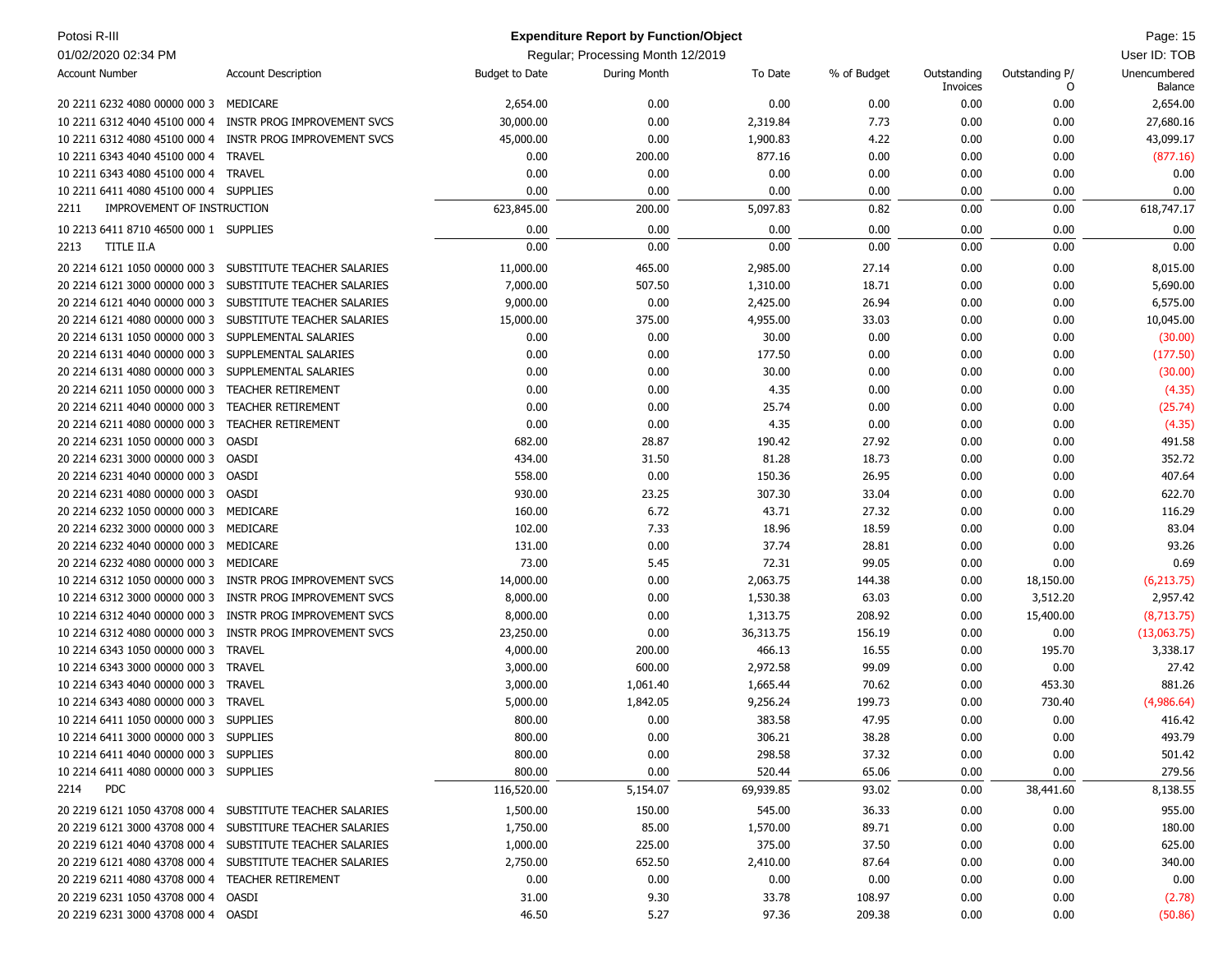| Potosi R-III                                         |                                                           |                       | <b>Expenditure Report by Function/Object</b> |           |             |                         |                     | Page: 16                       |
|------------------------------------------------------|-----------------------------------------------------------|-----------------------|----------------------------------------------|-----------|-------------|-------------------------|---------------------|--------------------------------|
| 01/02/2020 02:34 PM                                  |                                                           |                       | Regular; Processing Month 12/2019            |           |             |                         |                     | User ID: TOB                   |
| <b>Account Number</b>                                | <b>Account Description</b>                                | <b>Budget to Date</b> | During Month                                 | To Date   | % of Budget | Outstanding<br>Invoices | Outstanding P/<br>O | Unencumbered<br><b>Balance</b> |
| 20 2219 6231 4040 43708 000 4                        | <b>OASDI</b>                                              | 0.00                  | 13.95                                        | 23.25     | 0.00        | 0.00                    | 0.00                | (23.25)                        |
| 20 2219 6231 4080 43708 000 4                        | OASDI                                                     | 277.00                | 40.53                                        | 149.57    | 54.00       | 0.00                    | 0.00                | 127.43                         |
| 20 2219 6232 1050 43708 000 4                        | MEDICARE                                                  | 22.00                 | 2.18                                         | 7.92      | 36.00       | 0.00                    | 0.00                | 14.08                          |
| 20 2219 6232 3000 43708 000 4                        | MEDICARE                                                  | 26.00                 | 1.23                                         | 22.77     | 87.58       | 0.00                    | 0.00                | 3.23                           |
| 20 2219 6232 4040 43708 000 4                        | MEDICARE                                                  | 15.00                 | 3.27                                         | 5.45      | 36.33       | 0.00                    | 0.00                | 9.55                           |
| 20 2219 6232 4080 43708 000 4                        | MEDICARE                                                  | 40.00                 | 9.43                                         | 34.88     | 87.20       | 0.00                    | 0.00                | 5.12                           |
| 10 2219 6311 4040 49201 000 4                        | PURCHASED INSTRUCTIONAL SVCS -<br><b>TUITION</b>          | 9,846.00              | 0.00                                         | 0.00      | 0.00        | 0.00                    | 0.00                | 9,846.00                       |
| 10 2219 6311 4080 49201 000 4                        | PURCHASED INSTRUCTIONAL SVCS -<br><b>TUITION</b>          | 14,770.00             | 0.00                                         | 0.00      | 0.00        | 0.00                    | 0.00                | 14,770.00                      |
| 10 2219 6312 1050 43708 000 4                        | <b>INSTR PROG IMPROVEMENT SVCS</b>                        | 2,000.00              | 0.00                                         | 6.84      | 0.34        | 0.00                    | 0.00                | 1,993.16                       |
| 10 2219 6312 3000 43708 000 4                        | INSTR PROG IMPROVEMENT SVCS                               | 4,000.00              | 0.00                                         | 1,266.84  | 61.67       | 0.00                    | 1,200.00            | 1,533.16                       |
| 10 2219 6312 4040 43708 000 4                        | INSTR PROG IMPROVEMENT SVCS                               | 4,000.00              | 0.00                                         | 3,763.21  | 94.08       | 0.00                    | 0.00                | 236.79                         |
| 10 2219 6312 4080 43708 000 4                        | INSTR PROG IMPROVEMENT SVCS                               | 2,000.00              | 0.00                                         | 6.84      | 0.34        | 0.00                    | 0.00                | 1,993.16                       |
| 10 2219 6343 1050 43708 000 4                        | <b>TRAVEL</b>                                             | 1,000.00              | 178.02                                       | 639.22    | 63.92       | 0.00                    | 0.00                | 360.78                         |
| 10 2219 6343 3000 43708 000 4                        | <b>TRAVEL</b>                                             | 1,000.00              | 59.34                                        | 510.70    | 51.07       | 0.00                    | 0.00                | 489.30                         |
| 10 2219 6343 4040 43708 000 4                        | <b>TRAVEL</b>                                             | 1,000.00              | 118.68                                       | 814.38    | 81.44       | 0.00                    | 0.00                | 185.62                         |
| 10 2219 6343 4080 43708 000 4                        | <b>TRAVEL</b>                                             | 1,000.00              | 118.68                                       | 118.68    | 11.87       | 0.00                    | 0.00                | 881.32                         |
| 10 2219 6411 1050 43708 000 4                        | <b>SUPPLIES</b>                                           | 3,000.00              | 0.00                                         | 2,200.68  | 75.86       | 0.00                    | 75.00               | 724.32                         |
| 10 2219 6411 3000 43708 000 4                        | <b>SUPPLIES</b>                                           | 500.00                | 0.00                                         | 53.56     | 12.11       | 0.00                    | 7.00                | 439.44                         |
| 10 2219 6411 4040 43708 000 4                        | <b>SUPPLIES</b>                                           | 500.00                | 49.86                                        | 219.36    | 43.87       | 0.00                    | 0.00                | 280.64                         |
| 10 2219 6411 4080 43708 000 4                        | <b>SUPPLIES</b>                                           | 2,000.00              | 0.00                                         | 1,605.00  | 81.65       | 0.00                    | 28.00               | 367.00                         |
| 10 2219 6411 4080 49201 000 4                        | <b>SUPPLIES</b>                                           | 0.00                  | 0.00                                         | 0.00      | 0.00        | 0.00                    | 0.00                | 0.00                           |
| 2219                                                 | OTHER IMPROVEMENT OF INSTRUCTION SERVICE                  | 54,073.50             | 1,722.24                                     | 16,480.29 | 32.90       | 0.00                    | 1,310.00            | 36,283.21                      |
| 20 2222 6111 1050 00000 000 3 LIBRARY SALARIES       |                                                           | 51,638.96             | 4,478.24                                     | 17,387.96 | 33.67       | 0.00                    | 0.00                | 34,251.00                      |
| 20 2222 6111 3000 00000 000 3                        | LIBRARY SALARIES                                          | 33,000.02             | 3,275.00                                     | 11,525.00 | 34.92       | 0.00                    | 0.00                | 21,475.02                      |
| 20 2222 6111 4040 00000 000 3                        | LIBRARY SALARIES                                          | 31,380.02             | 2,615.00                                     | 10,460.00 | 33.33       | 0.00                    | 0.00                | 20,920.02                      |
| 20 2222 6111 4080 00000 000 3                        | <b>LIBRARY SALARIES</b>                                   | 51,100.00             | 4,258.33                                     | 17,033.32 | 33.33       | 0.00                    | 0.00                | 34,066.68                      |
|                                                      | 10 2222 6152 3000 00000 000 1 TEACHERS AIDE/ASST SALARIES | 12,403.44             | 1,225.70                                     | 4,272.80  | 34.45       | 0.00                    | 0.00                | 8,130.64                       |
|                                                      | 10 2222 6152 4040 00000 000 1 TEACHERS AIDE/ASST SALARIES | 8,125.56              | 817.13                                       | 2,848.52  | 35.06       | 0.00                    | 0.00                | 5,277.04                       |
| 20 2222 6211 1050 00000 000 3                        | <b>TEACHER RETIREMENT</b>                                 | 10,133.00             | 683.73                                       | 2,734.92  | 26.99       | 0.00                    | 0.00                | 7,398.08                       |
| 20 2222 6211 3000 00000 000 3                        | <b>TEACHER RETIREMENT</b>                                 | 5,322.84              | 443.57                                       | 1,774.28  | 33.33       | 0.00                    | 0.00                | 3,548.56                       |
| 20 2222 6211 4040 00000 000 3                        | <b>TEACHER RETIREMENT</b>                                 | 3,154.16              | 424.00                                       | 1,696.00  | 53.77       | 0.00                    | 0.00                | 1,458.16                       |
| 20 2222 6211 4080 00000 000 3                        | <b>TEACHER RETIREMENT</b>                                 | 8,303.00              | 692.16                                       | 2,768.64  | 33.35       | 0.00                    | 0.00                | 5,534.36                       |
| 10 2222 6221 3000 00000 000 1                        | NON-TEACHER RETIREMENT                                    | 1,104.04              | 90.89                                        | 363.56    | 32.93       | 0.00                    | 0.00                | 740.48                         |
| 10 2222 6221 4040 00000 000 1 NON-TEACHER RETIREMENT |                                                           | 726.96                | 60.58                                        | 242.32    | 33.33       | 0.00                    | 0.00                | 484.64                         |
| 10 2222 6231 3000 00000 000 1 OASDI                  |                                                           | 800.08                | 72.14                                        | 249.50    | 31.18       | 0.00                    | 0.00                | 550.58                         |
| 10 2222 6231 4040 00000 000 1 OASDI                  |                                                           | 472.92                | 48.09                                        | 166.32    | 35.17       | 0.00                    | 0.00                | 306.60                         |
| 20 2222 6232 1050 00000 000 3 MEDICARE               |                                                           | 924.00                | 56.32                                        | 217.66    | 23.56       | 0.00                    | 0.00                | 706.34                         |
| 10 2222 6232 3000 00000 000 1 MEDICARE               |                                                           | 181.00                | 16.89                                        | 58.41     | 32.27       | 0.00                    | 0.00                | 122.59                         |
| 20 2222 6232 3000 00000 000 3 MEDICARE               |                                                           | 478.00                | 40.77                                        | 140.22    | 29.33       | 0.00                    | 0.00                | 337.78                         |
| 10 2222 6232 4040 00000 000 1 MEDICARE               |                                                           | 117.00                | 11.23                                        | 38.83     | 33.19       | 0.00                    | 0.00                | 78.17                          |
| 20 2222 6232 4040 00000 000 3 MEDICARE               |                                                           | 280.00                | 31.03                                        | 124.12    | 44.33       | 0.00                    | 0.00                | 155.88                         |
| 20 2222 6232 4080 00000 000 3 MEDICARE               |                                                           | 741.00                | 51.58                                        | 206.32    | 27.84       | 0.00                    | 0.00                | 534.68                         |
| 20 2222 6241 1050 00000 000 3 EMPLOYEE INSURANCE     |                                                           | 6,165.00              | 414.96                                       | 1,659.84  | 26.92       | 0.00                    | 0.00                | 4,505.16                       |
| 10 2222 6241 3000 00000 000 1 EMPLOYEE INSURANCE     |                                                           | 6,165.00              | 311.22                                       | 1,244.88  | 20.19       | 0.00                    | 0.00                | 4,920.12                       |
| 20 2222 6241 3000 00000 000 3 EMPLOYEE INSURANCE     |                                                           | 0.00                  | 311.22                                       | 1,244.88  | 0.00        | 0.00                    | 0.00                | (1,244.88)                     |
| 10 2222 6241 4040 00000 000 1 EMPLOYEE INSURANCE     |                                                           | 0.00                  | 207.48                                       | 829.92    | 0.00        | 0.00                    | 0.00                | (829.92)                       |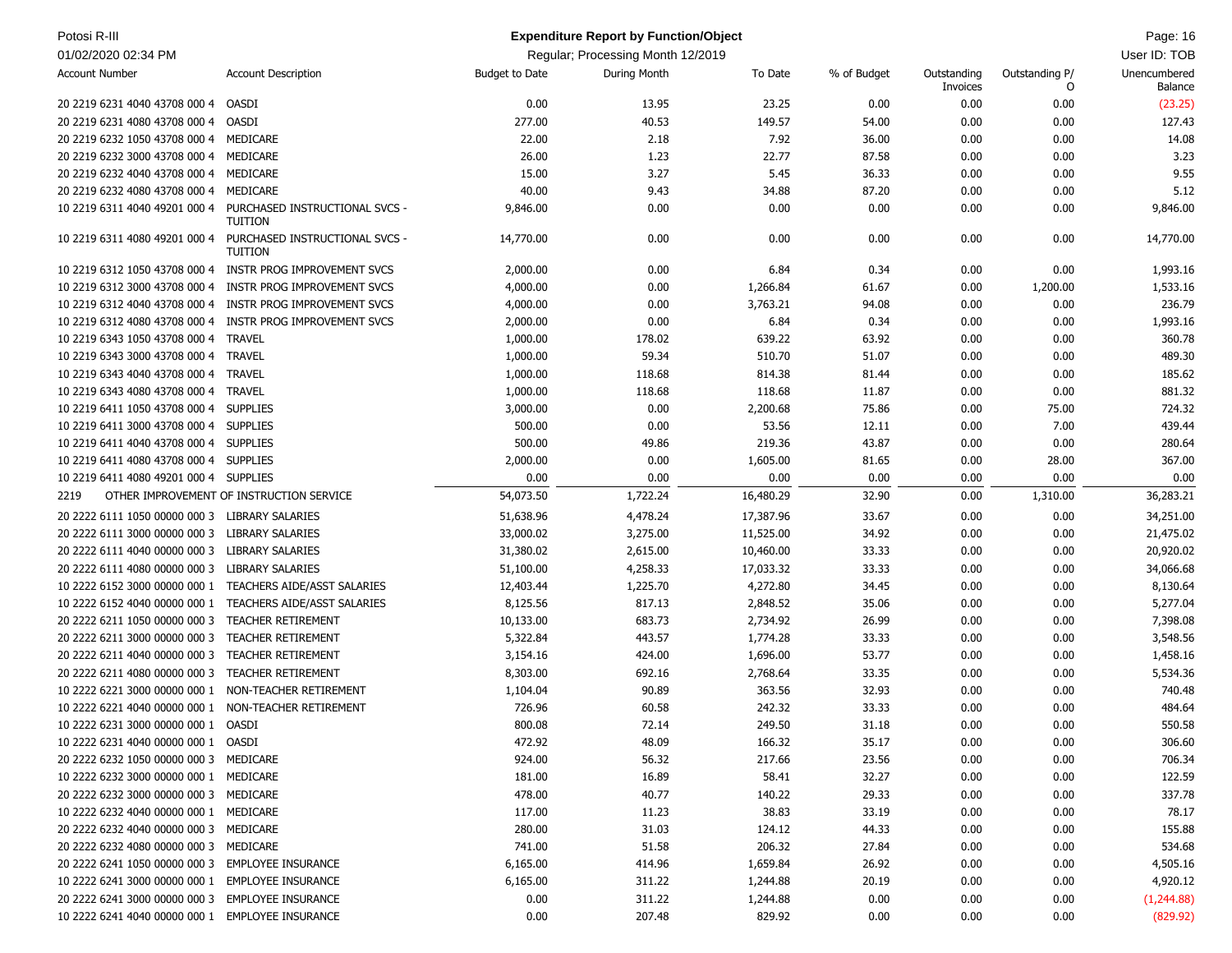| Potosi R-III                                                                                     |                                                            |                       | <b>Expenditure Report by Function/Object</b> |                    |             |                         |                     | Page: 17                |
|--------------------------------------------------------------------------------------------------|------------------------------------------------------------|-----------------------|----------------------------------------------|--------------------|-------------|-------------------------|---------------------|-------------------------|
| 01/02/2020 02:34 PM                                                                              |                                                            |                       | Regular; Processing Month 12/2019            |                    |             |                         |                     | User ID: TOB            |
| <b>Account Number</b>                                                                            | <b>Account Description</b>                                 | <b>Budget to Date</b> | During Month                                 | To Date            | % of Budget | Outstanding<br>Invoices | Outstanding P/<br>0 | Unencumbered<br>Balance |
| 20 2222 6241 4040 00000 000 3                                                                    | EMPLOYEE INSURANCE                                         | 6,165.00              | 311.22                                       | 1,244.88           | 20.19       | 0.00                    | 0.00                | 4,920.12                |
| 20 2222 6241 4080 00000 000 3                                                                    | <b>EMPLOYEE INSURANCE</b>                                  | 6,165.00              | 518.70                                       | 2,074.80           | 33.65       | 0.00                    | 0.00                | 4,090.20                |
| 20 2222 6261 1050 00000 000 3                                                                    | <b>WORKERS COMP INSURANCE</b>                              | 361.00                | 0.00                                         | 0.00               | 0.00        | 0.00                    | 0.00                | 361.00                  |
| 10 2222 6261 3000 00000 000 1                                                                    | <b>WORKERS COMP INSURANCE</b>                              | 116.00                | 0.00                                         | 0.00               | 0.00        | 0.00                    | 0.00                | 116.00                  |
| 20 2222 6261 4040 00000 000 3                                                                    | <b>WORKERS COMP INSURANCE</b>                              | 296.00                | 0.00                                         | 0.00               | 0.00        | 0.00                    | 0.00                | 296.00                  |
| 20 2222 6261 4080 00000 000 3                                                                    | <b>WORKERS COMP INSURANCE</b>                              | 289.00                | 0.00                                         | 0.00               | 0.00        | 0.00                    | 0.00                | 289.00                  |
| 10 2222 6332 1050 00000 000 1                                                                    | <b>REPAIR &amp; MAINTENANCE</b>                            | 1,000.00              | 0.00                                         | 1,000.00           | 100.00      | 0.00                    | 0.00                | 0.00                    |
| 10 2222 6332 3000 00000 000 1                                                                    | <b>REPAIR &amp; MAINTENANCE</b>                            | 1,300.00              | 0.00                                         | 1,000.00           | 76.92       | 0.00                    | 0.00                | 300.00                  |
| 10 2222 6332 4040 00000 000 1                                                                    | <b>REPAIR &amp; MAINTENANCE</b>                            | 1,200.00              | 0.00                                         | 1,000.00           | 83.33       | 0.00                    | 0.00                | 200.00                  |
| 10 2222 6332 4080 00000 000 1                                                                    | <b>REPAIR &amp; MAINTENANCE</b>                            | 1,000.00              | 0.00                                         | 1,000.00           | 100.00      | 0.00                    | 0.00                | 0.00                    |
| 10 2222 6343 4040 00000 000 1                                                                    | <b>TRAVEL</b>                                              | 100.00                | 0.00                                         | 0.00               | 0.00        | 0.00                    | 0.00                | 100.00                  |
| 10 2222 6411 1050 00000 000 1 SUPPLIES                                                           |                                                            | 600.00                | 0.00                                         | 0.00               | 0.00        | 0.00                    | 0.00                | 600.00                  |
| 10 2222 6411 3000 00000 000 1 SUPPLIES                                                           |                                                            | 500.00                | 0.00                                         | 0.00               | 0.00        | 0.00                    | 0.00                | 500.00                  |
| 10 2222 6411 4040 00000 000 1 SUPPLIES                                                           |                                                            | 500.00                | 0.00                                         | 0.00               | 0.00        | 0.00                    | 0.00                | 500.00                  |
| 10 2222 6411 4080 00000 000 1 SUPPLIES                                                           |                                                            | 2,000.00              | 0.00                                         | 802.67             | 40.13       | 0.00                    | 0.00                | 1,197.33                |
| 10 2222 6441 1050 00000 000 1 LIBRARY BOOKS                                                      |                                                            | 11,000.00             | 180.00                                       | 2,614.45           | 43.32       | 0.00                    | 2,150.50            | 6,235.05                |
| 10 2222 6441 3000 00000 000 1 LIBRARY BOOKS                                                      |                                                            | 8,000.00              | 0.00                                         | 2,913.60           | 88.10       | 0.00                    | 4,134.30            | 952.10                  |
| 10 2222 6441 4040 00000 000 1                                                                    | <b>LIBRARY BOOKS</b>                                       | 8,500.00              | 0.00                                         | 314.49             | 3.70        | 0.00                    | 0.00                | 8,185.51                |
| 10 2222 6441 4080 00000 000 1 LIBRARY BOOKS                                                      |                                                            | 7,500.00              | 4,723.93                                     | 4,723.93           | 75.47       | 0.00                    | 936.04              | 1,840.03                |
| <b>LIBRARY SERVICES</b><br>2222                                                                  |                                                            | 289,308.00            | 26,371.11                                    | 97,977.04          | 36.36       | 0.00                    | 7,220.84            | 184,110.12              |
| 10 2311 6171 9510 00000 000 1                                                                    | RETIREMENT/SICK LEAVE PAY                                  | 5,000.00              | 0.00                                         | 150.00             | 3.00        | 0.00                    | 0.00                | 4,850.00                |
| 10 2311 6231 9510 00000 000 1                                                                    | OASDI                                                      | 310.00                | 0.00                                         | 9.30               | 3.00        | 0.00                    | 0.00                | 300.70                  |
| 10 2311 6232 9510 00000 000 1 MEDICARE                                                           |                                                            | 73.00                 | 0.00                                         | 2.18               | 2.99        | 0.00                    | 0.00                | 70.82                   |
|                                                                                                  | 10 2311 6271 9510 00000 000 1 UNEMPLOYMENT COMPENSATION    | 20,000.00             | 0.00                                         | 29.91              | 0.15        | 0.00                    | 0.00                | 19,970.09               |
|                                                                                                  | 10 2311 6291 9510 00000 000 1 OTHER EMPLOYER PROVIDED SVCS | 5,000.00              | 0.00                                         | 5,055.67           | 101.11      | 0.00                    | 0.00                | (55.67)                 |
| 10 2311 6314 9510 00000 000 1 STAFF SERVICES                                                     |                                                            | 2,000.00              | 251.00                                       | 1,468.77           | 73.44       | 0.00                    | 0.00                | 531.23                  |
| 10 2311 6315 9510 00000 000 1 AUDIT SERVICES                                                     |                                                            | 6,500.00              | 0.00                                         | 0.00               | 0.00        | 0.00                    | 0.00                | 6,500.00                |
|                                                                                                  | <b>LEGAL SERVICES</b>                                      |                       | 9,755.00                                     | 24,837.50          | 62.09       | 0.00                    | 0.00                |                         |
| 10 2311 6317 9510 00000 000 1<br>10 2311 6318 9510 00000 000 1                                   | <b>ELECTION SERVICES</b>                                   | 40,000.00             |                                              |                    | 0.00        |                         |                     | 15,162.50               |
| 10 2311 6319 9510 00000 000 1                                                                    | OTHER PROFESSIONAL SVCS                                    | 7,000.00<br>300.00    | 0.00<br>0.00                                 | 0.00<br>309.25     | 103.08      | 0.00<br>0.00            | 0.00<br>0.00        | 7,000.00<br>(9.25)      |
| 10 2311 6332 9510 00000 000 1                                                                    |                                                            |                       |                                              |                    |             |                         |                     |                         |
| 10 2311 6343 9510 00000 000 1                                                                    | <b>REPAIR &amp; MAINTENANCE</b>                            | 3,000.00              | 20.00<br>0.00                                | 129.75<br>1,267.71 | 4.33        | 0.00                    | 0.00<br>0.00        | 2,870.25<br>732.29      |
|                                                                                                  | <b>TRAVEL</b>                                              | 2,000.00              |                                              |                    | 63.39       | 0.00                    |                     |                         |
| 10 2311 6352 9510 00000 000 1 LIABILITY INSURANCE                                                |                                                            | 45,000.00             | 34,190.00<br>0.00                            | 34,190.00          | 75.98       | 0.00                    | 0.00                | 10,810.00               |
| 10 2311 6353 9510 00000 000 1 FIDELITY BOND PREMIUM<br>10 2311 6362 9510 00000 000 1 ADVERTISING |                                                            | 200.00                |                                              | 0.00               | 0.00        | 0.00                    | 0.00                | 200.00                  |
|                                                                                                  |                                                            | 10,000.00             | 250.00                                       | 6,422.81           | 64.23       | 0.00                    | 0.00                | 3,577.19                |
| 10 2311 6371 9510 00000 000 1 DUES & MEMBERSHIPS                                                 |                                                            | 15,000.00             | 0.00                                         | 12,512.00          | 83.41       | 0.00                    | 0.00                | 2,488.00                |
| 10 2311 6411 9510 00000 000 1 SUPPLIES                                                           |                                                            | 50,000.00             | 21,700.95                                    | 43,875.09          | 90.85       | 0.00                    | 1,552.29            | 4,572.62                |
| <b>BOARD OF EDUCATION</b><br>2311                                                                |                                                            | 211,383.00            | 66,166.95                                    | 130,259.94         | 62.36       | 0.00                    | 1,552.29            | 79,570.77               |
| 20 2321 6112 1000 00000 000 3 ADMINISTRATOR SALARIES                                             |                                                            | 396,063.00            | 32,086.52                                    | 197,944.12         | 49.98       | 0.00                    | 0.00                | 198,118.88              |
| 20 2321 6141 1000 00000 000 3 RETIREMENT/SICK LEAVE PAY                                          |                                                            | 5,000.00              | 0.00                                         | 0.00               | 0.00        | 0.00                    | 0.00                | 5,000.00                |
| 10 2321 6151 1000 00000 000 1 SECRETARY SALARIES                                                 |                                                            | 222,072.00            | 19,905.92                                    | 112,422.40         | 50.62       | 0.00                    | 0.00                | 109,649.60              |
| 20 2321 6211 1000 00000 000 3 TEACHER RETIREMENT                                                 |                                                            | 61,361.00             | 4,777.11                                     | 33,571.14          | 54.71       | 0.00                    | 0.00                | 27,789.86               |
| 10 2321 6221 1000 00000 000 1 NON-TEACHER RETIREMENT                                             |                                                            | 16,926.00             | 1,410.89                                     | 8,465.34           | 50.01       | 0.00                    | 0.00                | 8,460.66                |
| 10 2321 6231 1000 00000 000 1 OASDI                                                              |                                                            | 13,768.00             | 1,030.43                                     | 5,748.95           | 41.76       | 0.00                    | 0.00                | 8,019.05                |
| 10 2321 6232 1000 00000 000 1 MEDICARE                                                           |                                                            | 3,220.00              | 241.01                                       | 1,344.54           | 41.76       | 0.00                    | 0.00                | 1,875.46                |
| 20 2321 6232 1000 00000 000 3 MEDICARE                                                           |                                                            | 5,743.00              | 457.74                                       | 2,800.44           | 48.76       | 0.00                    | 0.00                | 2,942.56                |
| 10 2321 6241 1000 00000 000 1 EMPLOYEE INSURANCE                                                 |                                                            | 24,660.00             | 2,074.80                                     | 12,448.80          | 50.48       | 0.00                    | 0.00                | 12,211.20               |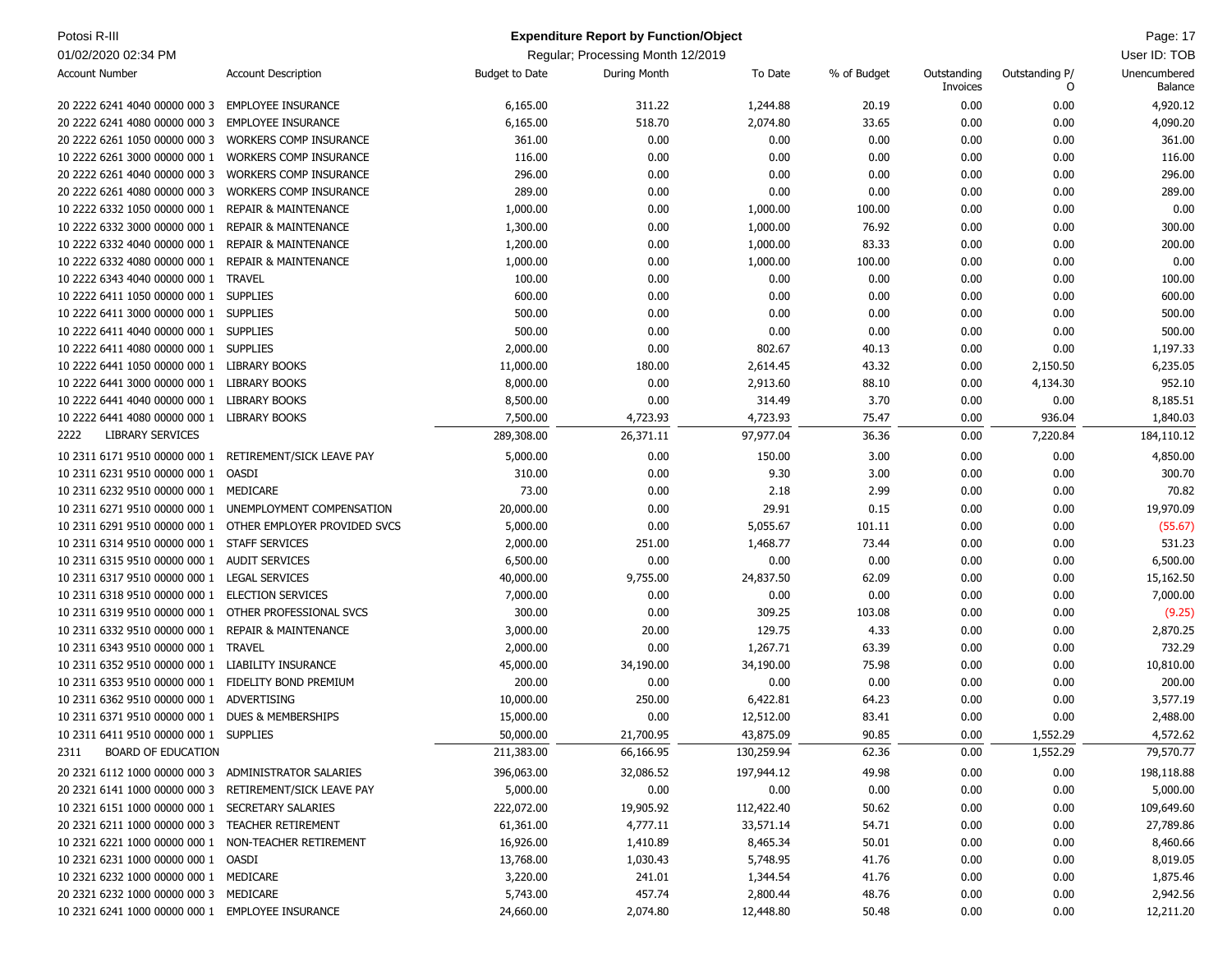| Potosi R-III                                            |                                                                              |                       | <b>Expenditure Report by Function/Object</b> |            |             |                         |                     | Page: 18                |
|---------------------------------------------------------|------------------------------------------------------------------------------|-----------------------|----------------------------------------------|------------|-------------|-------------------------|---------------------|-------------------------|
| 01/02/2020 02:34 PM                                     |                                                                              |                       | Regular; Processing Month 12/2019            |            |             |                         |                     | User ID: TOB            |
| <b>Account Number</b>                                   | <b>Account Description</b>                                                   | <b>Budget to Date</b> | During Month                                 | To Date    | % of Budget | Outstanding<br>Invoices | Outstanding P/<br>0 | Unencumbered<br>Balance |
| 20 2321 6241 1000 00000 000 3                           | <b>EMPLOYEE INSURANCE</b>                                                    | 27,119.00             | 2,691.16                                     | 13,736.09  | 50.65       | 0.00                    | 0.00                | 13,382.91               |
| 10 2321 6261 1000 00000 000 1                           | <b>WORKERS COMP INSURANCE</b>                                                | 1,257.00              | 1,257.00                                     | 1,257.00   | 100.00      | 0.00                    | 0.00                | 0.00                    |
| 20 2321 6261 1000 00000 000 3                           | <b>WORKERS COMP INSURANCE</b>                                                | 2,242.00              | 2,242.00                                     | 2,242.00   | 100.00      | 0.00                    | 0.00                | 0.00                    |
| 10 2321 6332 1000 00000 000 1 REPAIR & MAINTENANCE      |                                                                              | 1,500.00              | 21.09                                        | 126.54     | 8.44        | 0.00                    | 0.00                | 1,373.46                |
| 10 2321 6343 1000 00000 000 1                           | <b>TRAVEL</b>                                                                | 20,000.00             | 1,077.26                                     | 8,165.22   | 41.88       | 0.00                    | 210.24              | 11,624.54               |
| 10 2321 6343 1000 43706 000 4                           | <b>TRAVEL</b>                                                                | 0.00                  | 0.00                                         | 37.02      | 0.00        | 0.00                    | 0.00                | (37.02)                 |
| 10 2321 6361 1000 00000 000 1                           | COMMUNICATION                                                                | 4,500.00              | 476.85                                       | 1,025.97   | 22.80       | 0.00                    | 0.00                | 3,474.03                |
| 10 2321 6371 1000 00000 000 1                           | <b>DUES &amp; MEMBERSHIPS</b>                                                | 4,000.00              | 0.00                                         | 5,588.30   | 139.71      | 0.00                    | 0.00                | (1,588.30)              |
| 10 2321 6411 1000 00000 000 1 SUPPLIES                  |                                                                              | 10,000.00             | 884.87                                       | 5,693.83   | 56.94       | 0.00                    | 0.00                | 4,306.17                |
| 40 2321 6541 1000 00000 000 1 REGULAR EQUIPMENT         |                                                                              | 3,000.00              | 0.00                                         | 0.00       | 0.00        | 0.00                    | 0.00                | 3,000.00                |
| OFFICE OF THE SUPERINTENDENT<br>2321                    |                                                                              | 822,431.00            | 70,634.65                                    | 412,617.70 | 50.20       | 0.00                    | 210.24              | 409,603.06              |
|                                                         | 20 2329 6111 1000 12210 000 3 OTHER CERTIFICATED SALARIES                    | 57,381.00             | 4,781.75                                     | 19,127.00  | 33.33       | 0.00                    | 0.00                | 38,254.00               |
| 20 2329 6112 1000 12210 000 3                           | ADMINISTRATOR SALARIES                                                       | 87,631.00             | 7,652.58                                     | 44,165.48  | 50.40       | 0.00                    | 0.00                | 43,465.52               |
| 10 2329 6151 1000 12210 000 1                           | SECRETARY SALARIES                                                           | 34,247.00             | 3,203.92                                     | 11,765.68  | 34.36       | 0.00                    | 0.00                | 22,481.32               |
| 20 2329 6211 1000 12210 000 3                           | <b>TEACHER RETIREMENT</b>                                                    | 22,815.00             | 1,901.64                                     | 9,873.72   | 43.28       | 0.00                    | 0.00                | 12,941.28               |
| 10 2329 6221 1000 12210 000 1                           | NON-TEACHER RETIREMENT                                                       | 2,772.00              | 231.12                                       | 924.48     | 33.35       | 0.00                    | 0.00                | 1,847.52                |
| 10 2329 6231 1000 12210 000 1                           | <b>OASDI</b>                                                                 | 2,123.00              | 185.76                                       | 677.94     | 31.93       | 0.00                    | 0.00                | 1,445.06                |
| 10 2329 6232 1000 12210 000 1                           | MEDICARE                                                                     | 497.00                | 43.45                                        | 158.56     | 31.90       | 0.00                    | 0.00                | 338.44                  |
| 20 2329 6232 1000 12210 000 3                           | MEDICARE                                                                     | 2,103.00              | 167.54                                       | 862.51     | 41.01       | 0.00                    | 0.00                | 1,240.49                |
| 10 2329 6241 1000 12210 000 1                           | <b>EMPLOYEE INSURANCE</b>                                                    | 6,165.00              | 518.70                                       | 2,074.80   | 33.65       | 0.00                    | 0.00                | 4,090.20                |
| 20 2329 6241 1000 12210 000 3                           | <b>EMPLOYEE INSURANCE</b>                                                    | 12,330.00             | 1,037.40                                     | 5,187.00   | 42.07       | 0.00                    | 0.00                | 7,143.00                |
| 10 2329 6261 1000 12210 000 1                           | <b>WORKERS COMP INSURANCE</b>                                                | 196.00                | 0.00                                         | 0.00       | 0.00        | 0.00                    | 0.00                | 196.00                  |
| 10 2329 6332 1000 12210 000 1                           | <b>REPAIR &amp; MAINTENANCE</b>                                              | 750.00                | 16.18                                        | 97.08      | 12.94       | 0.00                    | 0.00                | 652.92                  |
| 10 2329 6343 1000 12210 000 1                           | <b>TRAVEL</b>                                                                | 4,000.00              | 69.71                                        | 642.70     | 16.07       | 0.00                    | 0.00                | 3,357.30                |
| 10 2329 6361 1000 12210 000 1                           | COMMUNICATION                                                                | 1,500.00              | 0.00                                         | 0.00       | 0.00        | 0.00                    | 0.00                | 1,500.00                |
| 10 2329 6411 1000 12210 000 1 SUPPLIES                  |                                                                              | 0.00                  | 0.00                                         | 653.68     | 0.00        | 0.00                    | 0.00                | (653.68)                |
| SPECIAL EDUCATION & RELATED SVCS<br>2329                |                                                                              | 234,510.00            | 19,809.75                                    | 96,210.63  | 41.03       | 0.00                    | 0.00                | 138,299.37              |
| 10 2331 6151 0000 00900 000 1 TECHNOLOGY SALARIES       |                                                                              | 126,110.00            | 8,327.54                                     | 57,877.09  | 45.89       | 0.00                    | 0.00                | 68,232.91               |
| 10 2331 6221 0000 00900 000 1 NON-TEACHER RETIREMENT    |                                                                              | 9,920.00              | 593.93                                       | 4,417.13   | 44.53       | 0.00                    | 0.00                | 5,502.87                |
| 10 2331 6231 0000 00900 000 1                           | OASDI                                                                        | 7,819.00              | 469.77                                       | 3,294.04   | 42.13       | 0.00                    | 0.00                | 4,524.96                |
| 10 2331 6232 0000 00900 000 1 MEDICARE                  |                                                                              | 1,829.00              | 109.87                                       | 770.36     | 42.12       | 0.00                    | 0.00                | 1,058.64                |
| 10 2331 6241 0000 00900 000 1 EMPLOYEE INSURANCE        |                                                                              | 18,495.00             | 1,037.40                                     | 7,265.30   | 39.28       | 0.00                    | 0.00                | 11,229.70               |
| 10 2331 6261 0000 00900 000 1 WORKERS COMP INSURANCE    |                                                                              | 714.00                | 0.00                                         | 0.00       | 0.00        | 0.00                    | 0.00                | 714.00                  |
|                                                         | 10 2331 6316 0000 00900 000 1 DATA PROCESSING & TECH SVCS                    | 10,000.00             | 0.00                                         | 162.00     | 1.62        | 0.00                    | 0.00                | 9,838.00                |
| 10 2331 6337 0000 00900 000 1 TECHNOLOGY REPAIR & MAINT |                                                                              | 10,000.00             | 637.50                                       | 2,938.75   | 29.39       | 0.00                    | 0.00                | 7,061.25                |
|                                                         | 10 2331 6338 0000 00900 000 1 RENTALS OF COMPUTERS & RELATED<br><b>EQUIP</b> | 2,000.00              | 0.00                                         | 0.00       | 0.00        | 0.00                    | 0.00                | 2,000.00                |
| 10 2331 6343 0000 00900 000 1 TRAVEL                    |                                                                              | 2,500.00              | 194.40                                       | 1,216.65   | 48.67       | 0.00                    | 0.00                | 1,283.35                |
| 10 2331 6361 0000 00900 000 1                           | COMMUNICATION                                                                | 1,000.00              | 0.00                                         | 0.00       | 0.00        | 0.00                    | 0.00                | 1,000.00                |
| 10 2331 6412 0000 00900 000 1 TECHNOLOGY SUPPLIES       |                                                                              | 2,000.00              | 0.00                                         | 414.14     | 20.71       | 0.00                    | 0.00                | 1,585.86                |
| 40 2331 6541 0000 00900 000 1 REGULAR EQUIPMENT         |                                                                              | 0.00                  | 0.00                                         | 0.00       | 0.00        | 0.00                    | 0.00                | 0.00                    |
|                                                         | 40 2331 6543 0000 00900 000 1 TECHNOLOGY RELATED HARDWARE                    | 15,000.00             | 0.00                                         | 0.00       | 0.00        | 0.00                    | 0.00                | 15,000.00               |
| ADMINISTRATIVE TECHNOLOGY SERVICES<br>2331              |                                                                              | 207,387.00            | 11,370.41                                    | 78,355.46  | 37.78       | 0.00                    | 0.00                | 129,031.54              |
| 20 2411 6112 1050 00000 000 3 ADMINISTRATOR SALARIES    |                                                                              | 205,110.00            | 17,442.46                                    | 93,478.97  | 45.58       | 0.00                    | 0.00                | 111,631.03              |
| 20 2411 6112 3000 00000 000 3 ADMINISTRATOR SALARIES    |                                                                              | 160,029.00            | 14,035.67                                    | 74,450.10  | 46.52       | 0.00                    | 0.00                | 85,578.90               |
| 20 2411 6112 4040 00000 000 3                           | ADMINISTRATOR SALARIES                                                       | 153,648.00            | 13,154.00                                    | 64,370.00  | 41.89       | 0.00                    | 0.00                | 89,278.00               |
| 20 2411 6112 4080 00000 000 3 ADMINISTRATOR SALARIES    |                                                                              | 153,690.00            | 13,507.50                                    | 64,737.50  | 42.12       | 0.00                    | 0.00                | 88,952.50               |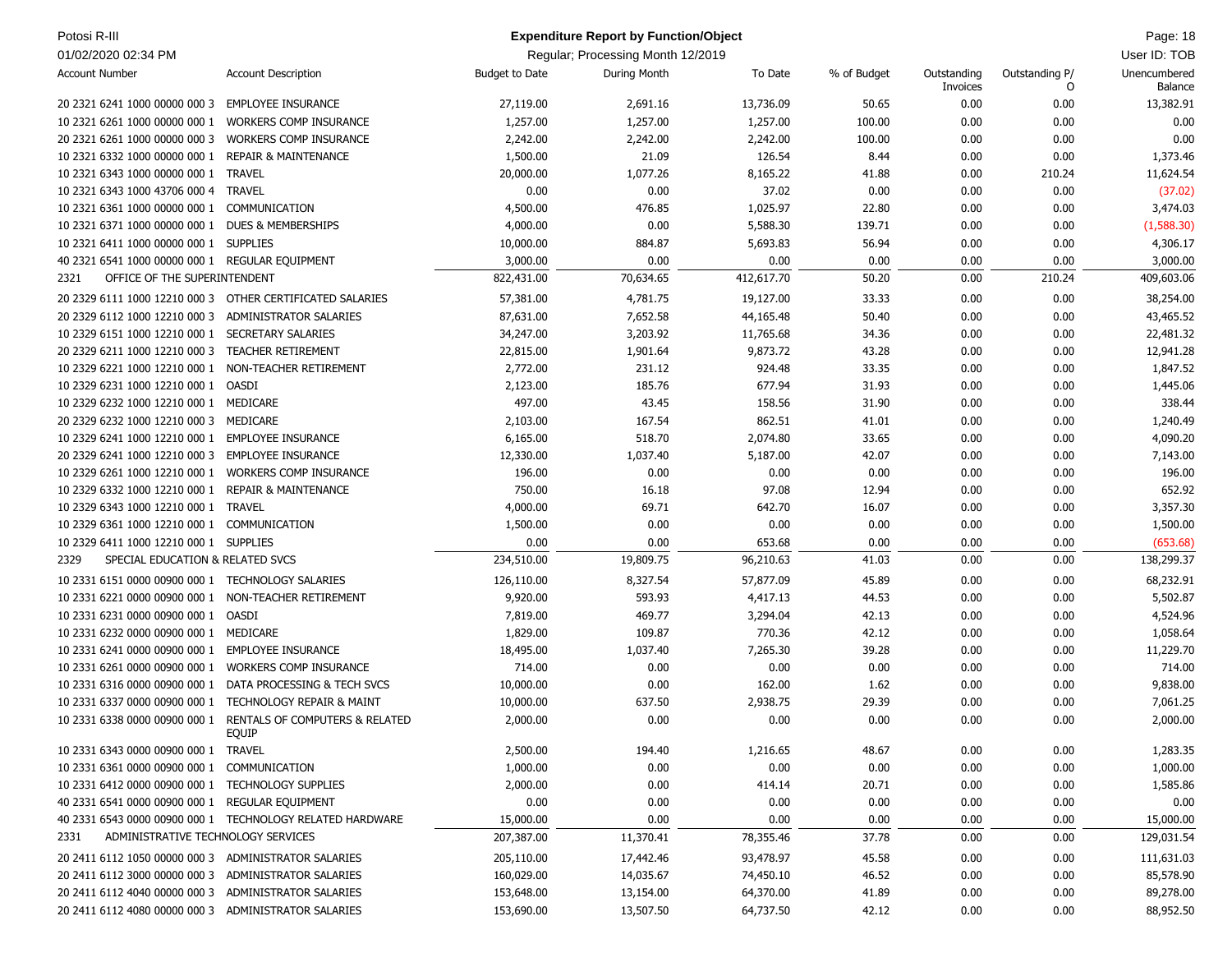| Potosi R-III                                          |                               |                       | <b>Expenditure Report by Function/Object</b> |                     |                |                         |                     | Page: 19                |
|-------------------------------------------------------|-------------------------------|-----------------------|----------------------------------------------|---------------------|----------------|-------------------------|---------------------|-------------------------|
| 01/02/2020 02:34 PM                                   |                               |                       | Regular; Processing Month 12/2019            |                     |                |                         |                     | User ID: TOB            |
| <b>Account Number</b>                                 | <b>Account Description</b>    | <b>Budget to Date</b> | During Month                                 | To Date             | % of Budget    | Outstanding<br>Invoices | Outstanding P/<br>0 | Unencumbered<br>Balance |
| 10 2411 6151 1050 00000 000 1                         | <b>SECRETARY SALARIES</b>     | 98,468.00             | 9,605.67                                     | 43,231.02           | 43.90          | 0.00                    | 0.00                | 55,236.98               |
| 10 2411 6151 3000 00000 000 1                         | SECRETARY SALARIES            | 60,830.00             | 5,769.17                                     | 26,477.52           | 43.53          | 0.00                    | 0.00                | 34,352.48               |
| 10 2411 6151 4040 00000 000 1                         | <b>SECRETARY SALARIES</b>     | 32,120.00             | 3,376.67                                     | 11,406.68           | 35.51          | 0.00                    | 0.00                | 20,713.32               |
| 10 2411 6151 4080 00000 000 1                         | SECRETARY SALARIES            | 91,212.00             | 7,893.91                                     | 33,991.55           | 37.27          | 0.00                    | 0.00                | 57,220.45               |
| 20 2411 6211 1050 00000 000 3                         | TEACHER RETIREMENT            | 33,595.00             | 2,665.16                                     | 14,362.78           | 42.75          | 0.00                    | 0.00                | 19,232.22               |
| 20 2411 6211 3000 00000 000 3                         | TEACHER RETIREMENT            | 24,098.00             | 2,083.08                                     | 11,515.51           | 47.79          | 0.00                    | 0.00                | 12,582.49               |
| 20 2411 6211 4040 00000 000 3                         | <b>TEACHER RETIREMENT</b>     | 24,073.00             | 2,005.99                                     | 10,029.95           | 41.66          | 0.00                    | 0.00                | 14,043.05               |
| 20 2411 6211 4080 00000 000 3                         | <b>TEACHER RETIREMENT</b>     | 24,073.00             | 1,931.79                                     | 9,658.95            | 40.12          | 0.00                    | 0.00                | 14,414.05               |
| 10 2411 6221 1050 00000 000 1                         | NON-TEACHER RETIREMENT        | 8,532.00              | 704.27                                       | 3,576.42            | 41.92          | 0.00                    | 0.00                | 4,955.58                |
| 10 2411 6221 3000 00000 000 1                         | NON-TEACHER RETIREMENT        | 5,012.00              | 418.43                                       | 2,121.76            | 42.33          | 0.00                    | 0.00                | 2,890.24                |
| 10 2411 6221 4040 00000 000 1                         | NON-TEACHER RETIREMENT        | 2,601.00              | 218.96                                       | 875.84              | 33.67          | 0.00                    | 0.00                | 1,725.16                |
| 10 2411 6221 4080 00000 000 1                         | NON-TEACHER RETIREMENT        | 7,765.00              | 575.51                                       | 2,772.21            | 35.70          | 0.00                    | 0.00                | 4,992.79                |
| 10 2411 6231 1050 00000 000 1                         | OASDI                         | 6,183.00              | 570.94                                       | 2,561.96            | 41.44          | 0.00                    | 0.00                | 3,621.04                |
| 10 2411 6231 3000 00000 000 1 OASDI                   |                               | 3,766.00              | 339.56                                       | 1,545.33            | 41.03          | 0.00                    | 0.00                | 2,220.67                |
| 10 2411 6231 4040 00000 000 1                         | OASDI                         | 1,968.00              | 201.46                                       | 675.64              | 34.33          | 0.00                    | 0.00                | 1,292.36                |
| 10 2411 6231 4080 00000 000 1 OASDI                   |                               | 5,871.00              | 443.36                                       | 1,992.74            | 33.94          | 0.00                    | 0.00                | 3,878.26                |
| 10 2411 6232 1050 00000 000 1 MEDICARE                |                               | 1,446.00              | 133.56                                       | 599.25              | 41.44          | 0.00                    | 0.00                | 846.75                  |
| 20 2411 6232 1050 00000 000 3                         | MEDICARE                      | 3,136.00              | 236.44                                       | 1,274.68            | 40.65          | 0.00                    | 0.00                | 1,861.32                |
| 10 2411 6232 3000 00000 000 1 MEDICARE                |                               | 881.00                | 79.43                                        | 361.41              | 41.02          | 0.00                    | 0.00                | 519.59                  |
| 20 2411 6232 3000 00000 000 3                         | MEDICARE                      | 2,320.00              | 174.82                                       | 932.40              | 40.19          | 0.00                    | 0.00                | 1,387.60                |
| 10 2411 6232 4040 00000 000 1 MEDICARE                |                               | 460.00                | 47.13                                        | 158.04              | 34.36          | 0.00                    | 0.00                | 301.96                  |
| 20 2411 6232 4040 00000 000 3                         | MEDICARE                      | 2,228.00              | 174.57                                       | 852.44              | 38.26          | 0.00                    | 0.00                | 1,375.56                |
| 10 2411 6232 4080 00000 000 1 MEDICARE                |                               | 1,373.00              | 103.70                                       | 466.03              | 33.94          | 0.00                    | 0.00                | 906.97                  |
| 20 2411 6232 4080 00000 000 3                         | MEDICARE                      |                       | 194.59                                       |                     |                |                         |                     |                         |
| 10 2411 6241 1050 00000 000 1                         | <b>EMPLOYEE INSURANCE</b>     | 2,229.00<br>24,660.00 | 2,074.80                                     | 932.31<br>10,374.00 | 41.83<br>42.07 | 0.00<br>0.00            | 0.00<br>0.00        | 1,296.69<br>14,286.00   |
|                                                       | <b>EMPLOYEE INSURANCE</b>     |                       |                                              |                     |                |                         |                     |                         |
| 20 2411 6241 1050 00000 000 3                         | <b>EMPLOYEE INSURANCE</b>     | 15,413.00             | 1,296.75                                     | 5,965.05            | 38.70<br>42.07 | 0.00<br>0.00            | 0.00                | 9,447.95                |
| 10 2411 6241 3000 00000 000 1                         |                               | 12,330.00             | 1,037.40                                     | 5,187.00            |                |                         | 0.00                | 7,143.00                |
| 20 2411 6241 3000 00000 000 3                         | <b>EMPLOYEE INSURANCE</b>     | 6,165.00              | 1,037.40                                     | 5,705.70            | 92.55          | 0.00                    | 0.00                | 459.30                  |
| 10 2411 6241 4040 00000 000 1                         | <b>EMPLOYEE INSURANCE</b>     | 6,165.00              | 518.70                                       | 2,074.80            | 33.65          | 0.00                    | 0.00                | 4,090.20                |
| 20 2411 6241 4040 00000 000 3                         | <b>EMPLOYEE INSURANCE</b>     | 12,330.00             | 1,037.40                                     | 5,187.00            | 42.07          | 0.00                    | 0.00                | 7,143.00                |
| 10 2411 6241 4080 00000 000 1                         | <b>EMPLOYEE INSURANCE</b>     | 18,495.00             | 1,554.91                                     | 7,516.39            | 40.64          | 0.00                    | 0.00                | 10,978.61               |
| 20 2411 6241 4080 00000 000 3                         | <b>EMPLOYEE INSURANCE</b>     | 12,330.00             | 522.20                                       | 2,611.00            | 21.18          | 0.00                    | 0.00                | 9,719.00                |
| 10 2411 6261 1050 00000 000 1                         | <b>WORKERS COMP INSURANCE</b> | 564.00                | 0.00                                         | 0.00                | 0.00           | 0.00                    | 0.00                | 564.00                  |
| 20 2411 6261 1050 00000 000 3                         | <b>WORKERS COMP INSURANCE</b> | 1,224.00              | 1,224.00                                     | 1,224.00            | 100.00         | 0.00                    | 0.00                | 0.00                    |
| 10 2411 6261 3000 00000 000 1                         | <b>WORKERS COMP INSURANCE</b> | 344.00                | 0.00                                         | 0.00                | 0.00           | 0.00                    | 0.00                | 344.00                  |
| 20 2411 6261 3000 00000 000 3  WORKERS COMP INSURANCE |                               | 906.00                | 0.00                                         | 0.00                | 0.00           | 0.00                    | 0.00                | 906.00                  |
| 10 2411 6261 4040 00000 000 1 WORKERS COMP INSURANCE  |                               | 180.00                | 0.00                                         | 0.00                | 0.00           | 0.00                    | 0.00                | 180.00                  |
| 20 2411 6261 4040 00000 000 3 WORKERS COMP INSURANCE  |                               | 870.00                | 870.00                                       | 870.00              | 100.00         | 0.00                    | 0.00                | 0.00                    |
| 10 2411 6261 4080 00000 000 1 WORKERS COMP INSURANCE  |                               | 536.00                | 0.00                                         | 0.00                | 0.00           | 0.00                    | 0.00                | 536.00                  |
| 20 2411 6261 4080 00000 000 3 WORKERS COMP INSURANCE  |                               | 870.00                | 1,406.00                                     | 1,406.00            | 161.61         | 0.00                    | 0.00                | (536.00)                |
| 10 2411 6332 1050 00000 000 1 REPAIR & MAINTENANCE    |                               | 100.00                | 0.00                                         | 0.00                | 0.00           | 0.00                    | 0.00                | 100.00                  |
| 10 2411 6332 3000 00000 000 1 REPAIR & MAINTENANCE    |                               | 700.00                | 0.00                                         | 0.00                | 0.00           | 0.00                    | 0.00                | 700.00                  |
| 10 2411 6332 4040 00000 000 1 REPAIR & MAINTENANCE    |                               | 500.00                | 0.00                                         | 0.00                | 0.00           | 0.00                    | 0.00                | 500.00                  |
| 10 2411 6332 4080 00000 000 1 REPAIR & MAINTENANCE    |                               | 700.00                | 0.00                                         | 0.00                | 0.00           | 0.00                    | 0.00                | 700.00                  |
| 10 2411 6343 1050 00000 000 1 TRAVEL                  |                               | 3,000.00              | 325.80                                       | 659.74              | 21.99          | 0.00                    | 0.00                | 2,340.26                |
| 10 2411 6343 3000 00000 000 1 TRAVEL                  |                               | 1,500.00              | 0.00                                         | 1,123.52            | 74.90          | 0.00                    | 0.00                | 376.48                  |
| 10 2411 6343 4040 00000 000 1 TRAVEL                  |                               | 700.00                | 0.00                                         | 61.20               | 8.74           | 0.00                    | 0.00                | 638.80                  |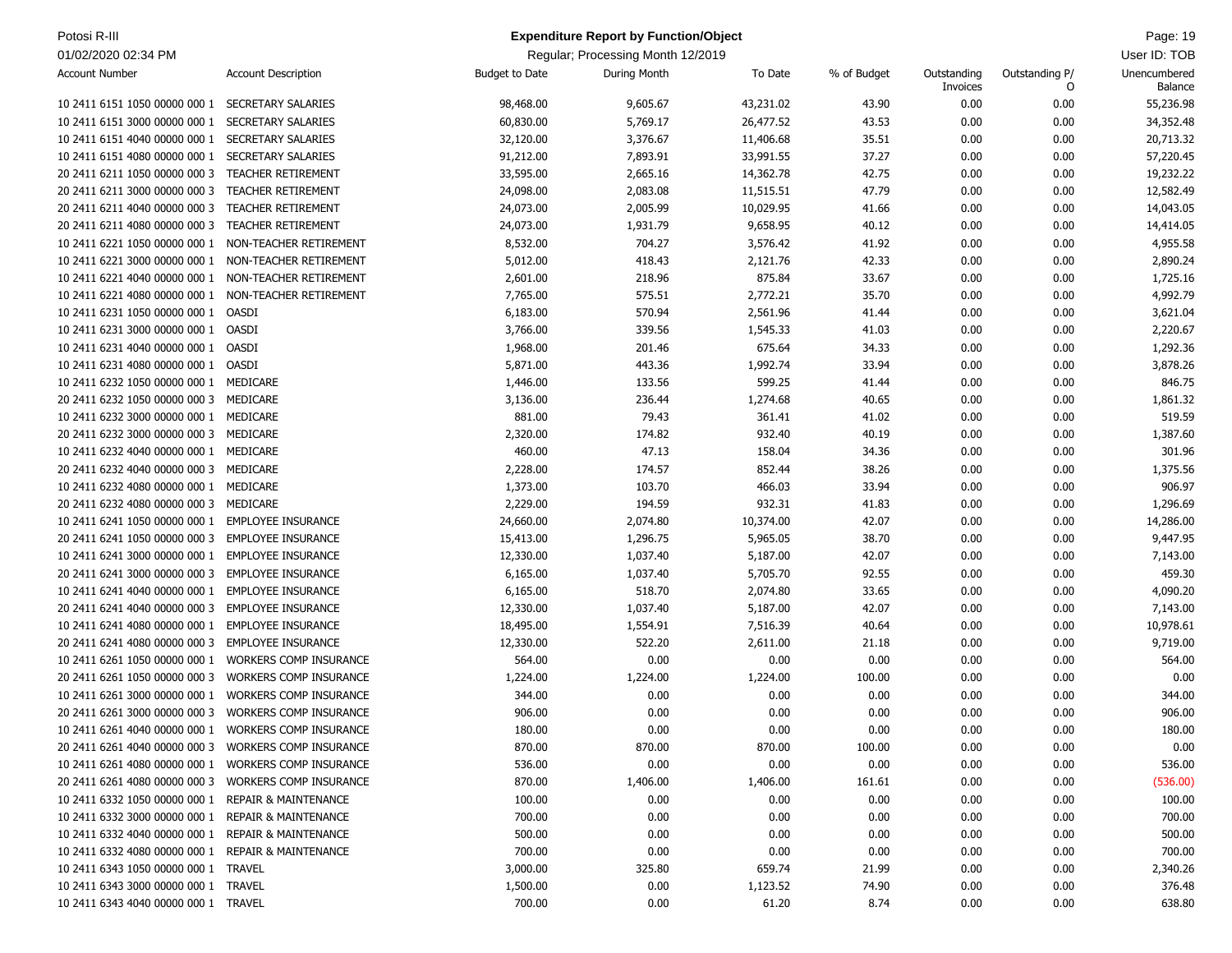| Potosi R-III                                          |                                                            |                       | <b>Expenditure Report by Function/Object</b> |              |             |                         |                     | Page: 20                |
|-------------------------------------------------------|------------------------------------------------------------|-----------------------|----------------------------------------------|--------------|-------------|-------------------------|---------------------|-------------------------|
| 01/02/2020 02:34 PM                                   |                                                            |                       | Regular; Processing Month 12/2019            |              |             |                         |                     | User ID: TOB            |
| <b>Account Number</b>                                 | <b>Account Description</b>                                 | <b>Budget to Date</b> | During Month                                 | To Date      | % of Budget | Outstanding<br>Invoices | Outstanding P/<br>0 | Unencumbered<br>Balance |
| 10 2411 6343 4080 00000 000 1                         | <b>TRAVEL</b>                                              | 1,000.00              | 0.00                                         | 1,200.00     | 120.00      | 0.00                    | 0.00                | (200.00)                |
| 10 2411 6361 1050 00000 000 1                         | COMMUNICATION                                              | 1,200.00              | 0.00                                         | (56.48)      | (4.71)      | 0.00                    | 0.00                | 1,256.48                |
| 10 2411 6361 3000 00000 000 1                         | COMMUNICATION                                              | 600.00                | 0.00                                         | (37.52)      | (6.25)      | 0.00                    | 0.00                | 637.52                  |
| 10 2411 6361 4040 00000 000 1                         | COMMUNICATION                                              | 250.00                | 0.00                                         | 0.00         | 0.00        | 0.00                    | 0.00                | 250.00                  |
| 10 2411 6361 4080 00000 000 1                         | COMMUNICATION                                              | 250.00                | 0.00                                         | 0.00         | 0.00        | 0.00                    | 0.00                | 250.00                  |
| 10 2411 6371 1050 00000 000 1                         | DUES & MEMBERSHIPS                                         | 1,000.00              | 0.00                                         | 1,377.00     | 137.70      | 0.00                    | 0.00                | (377.00)                |
| 10 2411 6371 3000 00000 000 1 DUES & MEMBERSHIPS      |                                                            | 1,000.00              | 0.00                                         | 558.00       | 55.80       | 0.00                    | 0.00                | 442.00                  |
| 10 2411 6371 4040 00000 000 1                         | DUES & MEMBERSHIPS                                         | 400.00                | 0.00                                         | 0.00         | 0.00        | 0.00                    | 0.00                | 400.00                  |
| 10 2411 6371 4080 00000 000 1                         | DUES & MEMBERSHIPS                                         | 800.00                | 0.00                                         | 305.00       | 38.13       | 0.00                    | 0.00                | 495.00                  |
| 10 2411 6411 1050 00000 000 1 SUPPLIES                |                                                            | 5,000.00              | 88.58                                        | 3,978.10     | 80.03       | 0.00                    | 23.48               | 998.42                  |
| 10 2411 6411 3000 00000 000 1 SUPPLIES                |                                                            | 2,000.00              | 607.79                                       | 1,251.61     | 62.58       | 0.00                    | 0.00                | 748.39                  |
| 10 2411 6411 4040 00000 000 1 SUPPLIES                |                                                            | 1,400.00              | 0.00                                         | 68.38        | 4.88        | 0.00                    | 0.00                | 1,331.62                |
| 10 2411 6411 4080 00000 000 1 SUPPLIES                |                                                            | 3,000.00              | 0.00                                         | 1,075.49     | 35.85       | 0.00                    | 0.00                | 1,924.51                |
| OFFICE OF THE PRINCIPAL<br>2411                       |                                                            | 1,255,199.00          | 111,689.53                                   | 539,093.97   | 42.95       | 0.00                    | 23.48               | 716,081.55              |
|                                                       | 10 2541 6151 9360 00000 000 1 JANITOR/MAINTENANCE SALARIES | 861,793.00            | 74,864.59                                    | 438,401.42   | 50.87       | 0.00                    | 0.00                | 423,391.58              |
| 10 2541 6161 9360 00000 000 1                         | <b>SUB SALARIES</b>                                        | 70,000.00             | 6,742.53                                     | 60,223.20    | 86.03       | 0.00                    | 0.00                | 9,776.80                |
| 10 2541 6221 9360 00000 000 1 NON-TEACHER RETIREMENT  |                                                            | 68,423.00             | 5,328.66                                     | 33,252.79    | 48.60       | 0.00                    | 0.00                | 35,170.21               |
| 10 2541 6231 9360 00000 000 1 OASDI                   |                                                            | 57,771.00             | 4,839.60                                     | 29,585.93    | 51.21       | 0.00                    | 0.00                | 28,185.07               |
| 10 2541 6232 9360 00000 000 1                         | MEDICARE                                                   | 13,301.00             | 1,131.97                                     | 6,919.42     | 52.02       | 0.00                    | 0.00                | 6,381.58                |
| 10 2541 6241 9360 00000 000 1                         | <b>EMPLOYEE INSURANCE</b>                                  | 135,630.00            | 10,896.20                                    | 67,455.50    | 49.73       | 0.00                    | 0.00                | 68,174.50               |
| 10 2541 6261 9360 00000 000 1                         | <b>WORKERS COMP INSURANCE</b>                              | 35,404.00             | 17,264.00                                    | 17,264.00    | 48.76       | 0.00                    | 0.00                | 18,140.00               |
| 10 2541 6319 9360 00000 000 1                         | OTHER PROFESSIONAL SVCS                                    | 200.00                | 0.00                                         | 0.00         | 0.00        | 0.00                    | 0.00                | 200.00                  |
| 10 2541 6332 9360 00000 000 1                         | <b>REPAIR &amp; MAINTENANCE</b>                            | 55,000.00             | 2,880.23                                     | 28,669.87    | 52.13       | 0.00                    | 0.00                | 26,330.13               |
| 10 2541 6334 9360 00000 000 1 RENTALS OF EQUIPMENT    |                                                            | 5,000.00              | 0.00                                         | 363.50       | 7.27        | 0.00                    | 0.00                | 4,636.50                |
| 10 2541 6335 9360 00000 000 1                         | <b>WATER AND SEWAGE</b>                                    | 37,000.00             | 3,397.88                                     | 17,150.11    | 46.35       | 0.00                    | 0.00                | 19,849.89               |
| 10 2541 6336 9360 00000 000 1                         | <b>TRASH REMOVAL</b>                                       | 13,000.00             | 867.63                                       | 5,545.79     | 42.66       | 0.00                    | 0.00                | 7,454.21                |
| 10 2541 6339 9360 00000 000 1                         | OTHER PROPERTY SERVICES                                    | 4,000.00              | 280.00                                       | 3,398.00     | 84.95       | 0.00                    | 0.00                | 602.00                  |
| 10 2541 6343 9360 00000 000 1 TRAVEL                  |                                                            | 500.00                | 0.00                                         | 0.00         | 0.00        | 0.00                    | 0.00                | 500.00                  |
| 10 2541 6351 9360 00000 000 1                         | PROPERTY INSURANCE                                         | 85,000.00             | 84,657.00                                    | 84,657.00    | 99.60       | 0.00                    | 0.00                | 343.00                  |
| 10 2541 6352 9360 00000 000 1                         | LIABILITY INSURANCE                                        | 70,000.00             | 71,113.00                                    | 71,113.00    | 101.59      | 0.00                    | 0.00                | (1, 113.00)             |
| 10 2541 6361 9360 00000 000 1 COMMUNICATION           |                                                            | 27,000.00             | 2,096.45                                     | 12,487.43    | 46.25       | 0.00                    | 0.00                | 14,512.57               |
| 10 2541 6411 9360 00000 000 1 SUPPLIES                |                                                            | 95,000.00             | 1,862.58                                     | 39,269.07    | 41.34       | 0.00                    | 0.00                | 55,730.93               |
| 10 2541 6481 9360 00000 000 1 ELECTRIC                |                                                            | 340,000.00            | 21,010.87                                    | 168,544.04   | 49.57       | 0.00                    | 0.00                | 171,455.96              |
| 10 2541 6482 9360 00000 000 1 NATURAL GAS             |                                                            | 95,000.00             | 3,874.54                                     | 9,705.40     | 10.22       | 0.00                    | 0.00                | 85,294.60               |
| 40 2541 6541 9360 00000 000 1 REGULAR EQUIPMENT       |                                                            | 7,500.00              | 0.00                                         | 0.00         | 0.00        | 0.00                    | 0.00                | 7,500.00                |
| 2541<br>OPERATION & MTNC OF PLANT                     |                                                            | 2,076,522.00          | 313,107.73                                   | 1,094,005.47 | 52.68       | 0.00                    | 0.00                | 982,516.53              |
| 10 2542 6411 9360 00000 000 1 SUPPLIES                |                                                            | 80,000.00             | 6,625.43                                     | 47,980.94    | 60.30       | 0.00                    | 258.47              | 31,760.59               |
| 40 2542 6541 9360 00000 000 1 REGULAR EQUIPMENT       |                                                            | 5,000.00              | 6,895.00                                     | 6,895.00     | 137.90      | 0.00                    | 0.00                | (1,895.00)              |
| 2542<br>JANITORIAL SERVICES                           |                                                            | 85,000.00             | 13,520.43                                    | 54,875.94    | 64.86       | 0.00                    | 258.47              | 29,865.59               |
| 10 2543 6411 9360 00000 000 1 SUPPLIES                |                                                            | 3,000.00              | 0.00                                         | 0.00         | 0.00        | 0.00                    | 0.00                | 3,000.00                |
| 40 2543 6531 9360 00000 000 1 SITE IMPROVEMENTS       |                                                            | 6,000.00              | 0.00                                         | 0.00         | 0.00        | 0.00                    | 0.00                | 6,000.00                |
| CARE & UPKEEP OF GROUNDS<br>2543                      |                                                            | 9,000.00              | 0.00                                         | 0.00         | 0.00        | 0.00                    | 0.00                | 9,000.00                |
| 10 2546 6151 9360 00000 000 1 RESOURCE OFFICER SALARY |                                                            | 45,700.00             | 4,158.33                                     | 20,505.40    | 44.87       | 0.00                    | 0.00                | 25,194.60               |
| 10 2546 6221 9360 00000 000 1 NON-TEACHER RETIREMENT  |                                                            | 3,558.00              | 296.59                                       | 1,559.36     | 43.83       | 0.00                    | 0.00                | 1,998.64                |
| 10 2546 6231 9360 00000 000 1 OASDI                   |                                                            | 2,833.00              | 250.66                                       | 1,235.55     | 43.61       | 0.00                    | 0.00                | 1,597.45                |
| 10 2546 6232 9360 00000 000 1 MEDICARE                |                                                            | 663.00                | 58.63                                        | 288.97       | 43.59       | 0.00                    | 0.00                | 374.03                  |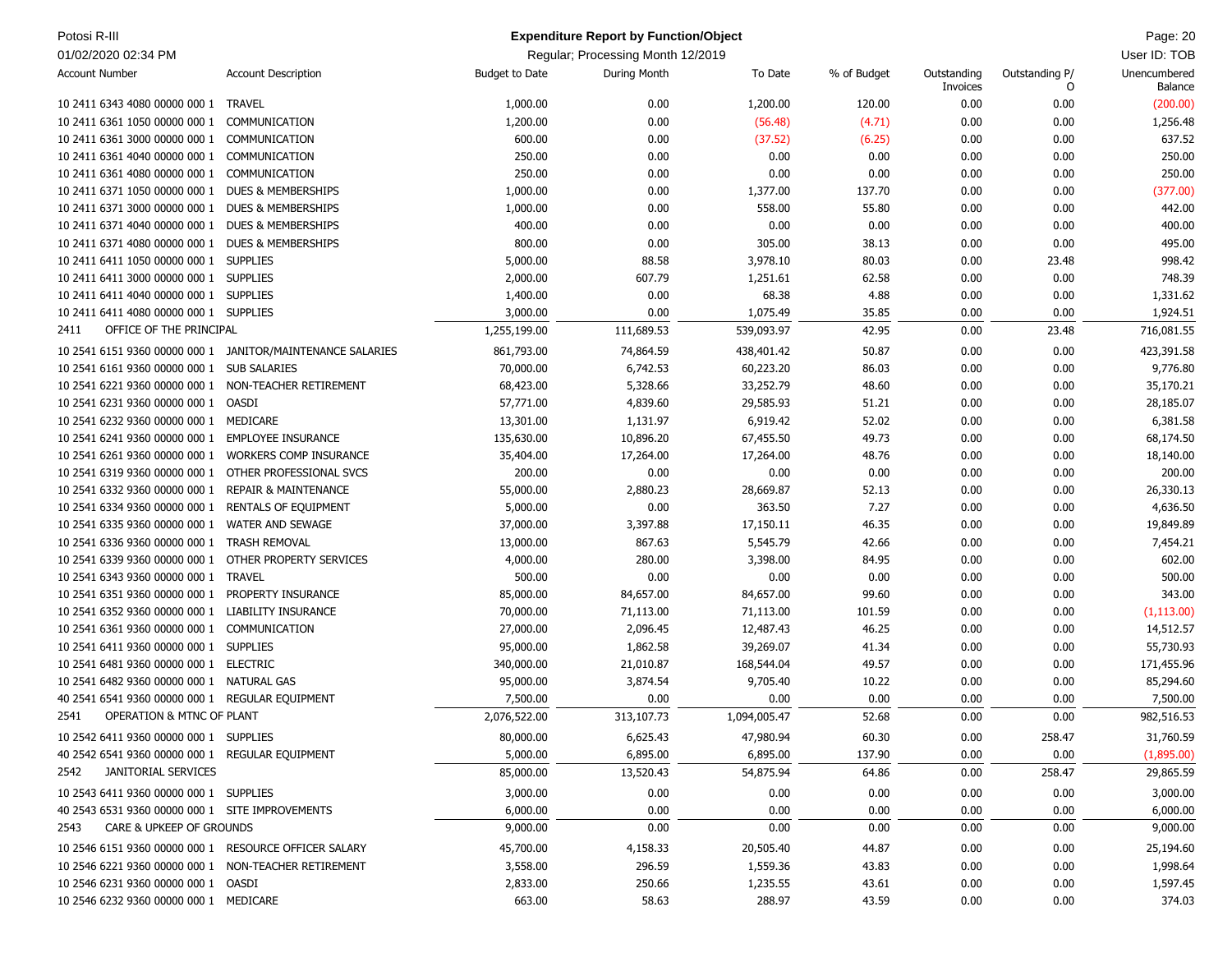| Potosi R-III                                             |                                                                |                       | <b>Expenditure Report by Function/Object</b> |            |             |                         |                     | Page: 21                       |
|----------------------------------------------------------|----------------------------------------------------------------|-----------------------|----------------------------------------------|------------|-------------|-------------------------|---------------------|--------------------------------|
| 01/02/2020 02:34 PM                                      |                                                                |                       | Regular; Processing Month 12/2019            |            |             |                         |                     | User ID: TOB                   |
| <b>Account Number</b>                                    | <b>Account Description</b>                                     | <b>Budget to Date</b> | During Month                                 | To Date    | % of Budget | Outstanding<br>Invoices | Outstanding P/<br>O | Unencumbered<br><b>Balance</b> |
| 10 2546 6241 9360 00000 000 1 EMPLOYEE INSURANCE         |                                                                | 6,165.00              | 518.70                                       | 2,593.50   | 42.07       | 0.00                    | 0.00                | 3,571.50                       |
| 10 2546 6312 9360 00000 000 1                            | INSTR PROG IMPROVEMENT SVCS                                    | 5,000.00              | 0.00                                         | 0.00       | 0.00        | 0.00                    | 0.00                | 5,000.00                       |
| 10 2546 6411 9360 00000 000 1 SUPPLIES                   |                                                                | 3,500.00              | 0.00                                         | 1,314.84   | 37.57       | 0.00                    | 0.00                | 2,185.16                       |
| SECURITY SERVICES<br>2546                                |                                                                | 67,419.00             | 5,282.91                                     | 27,497.62  | 40.79       | 0.00                    | 0.00                | 39,921.38                      |
| 10 2552 6131 9370 00000 000 1                            | SUPPLEMENTAL SALARIES                                          | 40,000.00             | 7,218.26                                     | 38,742.68  | 96.86       | 0.00                    | 0.00                | 1,257.32                       |
| 10 2552 6151 9370 00000 000 1                            | TRANSPORTATION SALARIES                                        | 580,809.00            | 53,962.18                                    | 219,097.30 | 37.72       | 0.00                    | 0.00                | 361,711.70                     |
| 10 2552 6151 9370 99900 000 1                            | <b>BUS DRIVER SALARIES - SUMMER</b><br><b>SCHOOL</b>           | 10,000.00             | 0.00                                         | 126.68     | 1.27        | 0.00                    | 0.00                | 9,873.32                       |
| 10 2552 6153 9370 00000 000 1 SUB SALARIES               |                                                                | 80,000.00             | 9,735.84                                     | 40,598.65  | 50.75       | 0.00                    | 0.00                | 39,401.35                      |
| 10 2552 6221 9370 00000 000 1                            | NON-TEACHER RETIREMENT                                         | 54,692.00             | 2,791.94                                     | 13,009.23  | 23.79       | 0.00                    | 0.00                | 41,682.77                      |
| 10 2552 6231 9370 00000 000 1                            | OASDI                                                          | 43,472.00             | 4,150.92                                     | 17,460.81  | 40.17       | 0.00                    | 0.00                | 26,011.19                      |
| 10 2552 6231 9370 99900 000 1                            | OASDI                                                          | 620.00                | 0.00                                         | 7.85       | 1.27        | 0.00                    | 0.00                | 612.15                         |
| 10 2552 6232 9370 00000 000 1                            | MEDICARE                                                       | 10,167.00             | 970.90                                       | 4,083.79   | 40.17       | 0.00                    | 0.00                | 6,083.21                       |
| 10 2552 6232 9370 99900 000 1                            | MEDICARE                                                       | 145.00                | 0.00                                         | 1.84       | 1.27        | 0.00                    | 0.00                | 143.16                         |
| 10 2552 6241 9370 00000 000 1                            | <b>EMPLOYEE INSURANCE</b>                                      | 166,455.00            | 12,890.20                                    | 57,011.35  | 34.25       | 0.00                    | 0.00                | 109,443.65                     |
| 10 2552 6261 9370 00000 000 1                            | <b>WORKERS COMP INSURANCE</b>                                  | 29,289.00             | 14,454.00                                    | 14,454.00  | 49.35       | 0.00                    | 0.00                | 14,835.00                      |
| 10 2552 6319 9370 00000 000 1                            | OTHER PROFESSIONAL SVCS                                        | 10,000.00             | 646.95                                       | 5,282.37   | 52.82       | 0.00                    | 0.00                | 4,717.63                       |
| 10 2552 6332 9370 00000 000 1                            | <b>REPAIR &amp; MAINTENANCE</b>                                | 25,000.00             | 3.07                                         | 10,177.54  | 40.71       | 0.00                    | 0.00                | 14,822.46                      |
| 10 2552 6335 9370 00000 000 1                            | <b>WATER AND SEWAGE</b>                                        | 1,500.00              | 74.39                                        | 226.14     | 15.08       | 0.00                    | 0.00                | 1,273.86                       |
| 10 2552 6336 9370 00000 000 1                            | <b>TRASH REMOVAL</b>                                           | 5,000.00              | 374.66                                       | 2,010.94   | 40.22       | 0.00                    | 0.00                | 2,989.06                       |
| 10 2552 6343 9370 00000 000 1                            | <b>TRAVEL</b>                                                  | 1,000.00              | 0.00                                         | 65.82      | 6.58        | 0.00                    | 0.00                | 934.18                         |
| 10 2552 6351 9370 00000 000 1                            | PROPERTY INSURANCE                                             | 30,000.00             | 20,516.00                                    | 20,516.00  | 68.39       | 0.00                    | 0.00                | 9,484.00                       |
| 10 2552 6361 9370 00000 000 1                            | COMMUNICATION                                                  | 300.00                | 0.00                                         | 0.00       | 0.00        | 0.00                    | 0.00                | 300.00                         |
| 10 2552 6371 9370 00000 000 1                            | <b>DUES &amp; MEMBERSHIPS</b>                                  | 200.00                | 0.00                                         | 0.00       | 0.00        | 0.00                    | 0.00                | 200.00                         |
| 10 2552 6411 9370 00000 000 1 SUPPLIES                   |                                                                | 85,000.00             | 2,801.45                                     | 64,245.21  | 76.09       | 0.00                    | 428.12              | 20,326.67                      |
| 10 2552 6481 9370 00000 000 1 ELECTRIC                   |                                                                | 5,000.00              | 351.82                                       | 2,298.81   | 45.98       | 0.00                    | 0.00                | 2,701.19                       |
| 10 2552 6482 9370 00000 000 1                            | <b>NATURAL GAS</b>                                             | 5,000.00              | 45.06                                        | 155.06     | 3.10        | 0.00                    | 0.00                | 4,844.94                       |
| 10 2552 6486 9370 00000 000 1                            | GASOLINE/DIESEL                                                | 130,000.00            | 10,756.58                                    | 50,778.43  | 39.06       | 0.00                    | 0.00                | 79,221.57                      |
| 40 2552 6541 9370 00000 000 1                            | <b>REGULAR EQUIPMENT</b>                                       | 5,000.00              | 0.00                                         | 0.00       | 0.00        | 0.00                    | 0.00                | 5,000.00                       |
| 40 2552 6541 9370 92019 000 1                            | REGULAR EQUIPMENT (BOND ISSUE)                                 | 55,000.00             | 0.00                                         | 46,481.71  | 84.51       | 0.00                    | 0.00                | 8,518.29                       |
| 40 2552 6552 9370 00000 000 3                            | PUPIL TRANSPORT VEHICLES - SCHOOL<br><b>BUSES</b>              | 279,848.00            | 0.00                                         | 279,847.10 | 100.00      | 0.00                    | 0.00                | 0.90                           |
| STUDENT TRANSPORTATION<br>2552                           |                                                                | 1,653,497.00          | 141,744.22                                   | 886,679.31 | 53.65       | 0.00                    | 428.12              | 766,389.57                     |
| 10 2554 6151 9370 12210 000 3                            | BUS DRIVER SALARIES - H/C                                      | 17,229.00             | 863.16                                       | 3,355.33   | 19.47       | 0.00                    | 0.00                | 13,873.67                      |
| 10 2554 6221 9370 12210 000 3                            | NON-TEACHER RETIREMENT                                         | 1,182.00              | 40.41                                        | 161.64     | 13.68       | 0.00                    | 0.00                | 1,020.36                       |
| 10 2554 6231 9370 12210 000 3                            | OASDI                                                          | 1,068.00              | 53.51                                        | 208.03     | 19.48       | 0.00                    | 0.00                | 859.97                         |
| 10 2554 6232 9370 12210 000 3 MEDICARE                   |                                                                | 250.00                | 12.51                                        | 48.65      | 19.46       | 0.00                    | 0.00                | 201.35                         |
| 10 2554 6241 9370 12210 000 3 EMPLOYEE INSURANCE         |                                                                | 0.00                  | 0.00                                         | 0.00       | 0.00        | 0.00                    | 0.00                | 0.00                           |
| 10 2554 6411 9370 12210 000 3 SUPPLIES                   |                                                                | 3,000.00              | 0.00                                         | 0.00       | 0.00        | 0.00                    | 0.00                | 3,000.00                       |
| 10 2554 6486 9370 12210 000 3 GASOLINE/DIESEL            |                                                                | 6,000.00              | 0.00                                         | 0.00       | 0.00        | 0.00                    | 0.00                | 6,000.00                       |
| DIST HANDICAPPED TRANSPORTATIO<br>2554                   |                                                                | 28,729.00             | 969.59                                       | 3,773.65   | 13.14       | 0.00                    | 0.00                | 24,955.35                      |
| 10 2559 6151 9370 12810 000 3 BUS DRIVER SALARIES - ECSE |                                                                | 21,189.00             | 1,892.10                                     | 6,379.08   | 30.11       | 0.00                    | 0.00                | 14,809.92                      |
| 10 2559 6221 9370 12810 000 3 NON-TEACHER RETIREMENT     |                                                                | 1,454.00              | 74.27                                        | 262.74     | 18.07       | 0.00                    | 0.00                | 1,191.26                       |
| 10 2559 6231 9370 12810 000 3 OASDI                      |                                                                | 1,314.00              | 112.97                                       | 384.71     | 29.28       | 0.00                    | 0.00                | 929.29                         |
| 10 2559 6232 9370 12810 000 3 MEDICARE                   |                                                                | 307.00                | 26.46                                        | 89.97      | 29.31       | 0.00                    | 0.00                | 217.03                         |
| 10 2559 6241 9370 12810 000 3 EMPLOYEE INSURANCE         |                                                                | 6,165.00              | 194.22                                       | 401.16     | 6.51        | 0.00                    | 0.00                | 5,763.84                       |
|                                                          | 10 2559 6334 9370 12810 000 3 RENTALS OF EQUIPMENT (BUS LEASE) | 43,242.00             | 0.00                                         | 23,351.85  | 54.00       | 0.00                    | 0.00                | 19,890.15                      |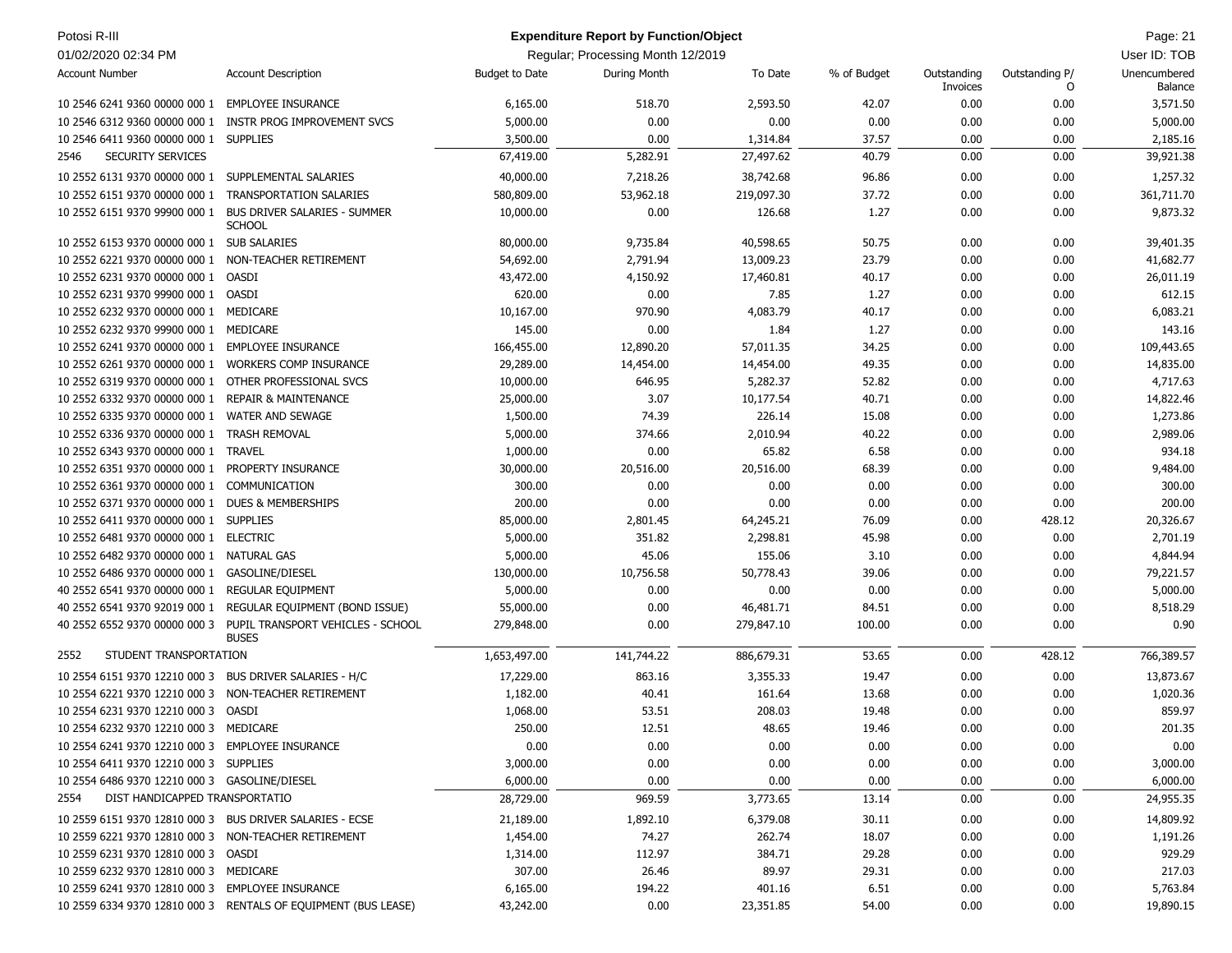| Potosi R-III                                             |                                                           |                       | <b>Expenditure Report by Function/Object</b> |            |             |                         |                     | Page: 22                |
|----------------------------------------------------------|-----------------------------------------------------------|-----------------------|----------------------------------------------|------------|-------------|-------------------------|---------------------|-------------------------|
| 01/02/2020 02:34 PM                                      |                                                           |                       | Regular: Processing Month 12/2019            |            |             |                         |                     | User ID: TOB            |
| <b>Account Number</b>                                    | <b>Account Description</b>                                | <b>Budget to Date</b> | During Month                                 | To Date    | % of Budget | Outstanding<br>Invoices | Outstanding P/<br>0 | Unencumbered<br>Balance |
| 10 2559 6411 9370 12810 000 3 SUPPLIES                   |                                                           | 3,000.00              | 0.00                                         | 0.00       | 0.00        | 0.00                    | 0.00                | 3,000.00                |
| 10 2559 6486 9370 12810 000 3 GASOLINE/DIESEL            |                                                           | 6,000.00              | 0.00                                         | 0.00       | 0.00        | 0.00                    | 0.00                | 6,000.00                |
| 2559                                                     | EARLY CHILDHOOD SPECIAL ED TRANSPORTATIO                  | 82,671.00             | 2,300.02                                     | 30,869.51  | 37.34       | 0.00                    | 0.00                | 51,801.49               |
| 10 2561 6151 9380 00000 000 1 COOK SALARIES              |                                                           | 398,463.00            | 70,487.12                                    | 171,753.55 | 43.10       | 0.00                    | 0.00                | 226,709.45              |
|                                                          | 10 2561 6151 9380 99900 000 1 COOK SALARIES SUMMER SCHOOL | 10,000.00             | 0.00                                         | 0.00       | 0.00        | 0.00                    | 0.00                | 10,000.00               |
| 10 2561 6153 9380 00000 000 1 SUB SALARIES               |                                                           | 25,000.00             | 5,131.20                                     | 15,626.40  | 62.51       | 0.00                    | 0.00                | 9,373.60                |
| 10 2561 6221 9380 00000 000 1 NON-TEACHER RETIREMENT     |                                                           | 34,787.00             | 5,675.61                                     | 14,585.80  | 41.93       | 0.00                    | 0.00                | 20,201.20               |
| 10 2561 6231 9380 00000 000 1 OASDI                      |                                                           | 26,875.00             | 4,512.23                                     | 11,167.47  | 41.55       | 0.00                    | 0.00                | 15,707.53               |
| 10 2561 6232 9380 00000 000 1 MEDICARE                   |                                                           | 6,285.00              | 1,055.39                                     | 2,611.82   | 41.56       | 0.00                    | 0.00                | 3,673.18                |
| 10 2561 6241 9380 00000 000 1                            | <b>EMPLOYEE INSURANCE</b>                                 | 98,640.00             | 18,695.76                                    | 47,776.80  | 48.44       | 0.00                    | 0.00                | 50,863.20               |
| 10 2561 6261 9380 00000 000 1                            | <b>WORKERS COMP INSURANCE</b>                             | 16,640.00             | 8,432.00                                     | 8,432.00   | 50.67       | 0.00                    | 0.00                | 8,208.00                |
| 10 2561 6332 9380 00000 000 1                            | <b>REPAIR &amp; MAINTENANCE</b>                           | 1,000.00              | 0.00                                         | 0.00       | 0.00        | 0.00                    | 0.00                | 1,000.00                |
| 10 2561 6336 9380 00000 000 1                            | <b>TRASH REMOVAL</b>                                      | 15,000.00             | 729.59                                       | 3,916.00   | 26.11       | 0.00                    | 0.00                | 11,084.00               |
| 10 2561 6339 9380 00000 000 1 OTHER PROPERTY SERVICES    |                                                           | 1,000.00              | 0.00                                         | 0.00       | 0.00        | 0.00                    | 0.00                | 1,000.00                |
| 10 2561 6343 9380 00000 000 1 TRAVEL                     |                                                           | 2,000.00              | 0.00                                         | 330.71     | 16.54       | 0.00                    | 0.00                | 1,669.29                |
| 10 2561 6361 9380 00000 000 1                            | COMMUNICATION                                             | 1,000.00              | 0.00                                         | 0.00       | 0.00        | 0.00                    | 0.00                | 1,000.00                |
| 10 2561 6471 9380 00000 000 1                            | <b>FOOD</b>                                               | 575,000.00            | 52,358.03                                    | 271,881.53 | 47.28       | 0.00                    | 0.00                | 303,118.47              |
| 10 2561 6491 9380 00000 000 1 OTHER SUPPLIES & MATERIALS |                                                           | 45,000.00             | 1,433.72                                     | 24,064.51  | 53.48       | 0.00                    | 0.00                | 20,935.49               |
| 40 2561 6541 9380 00000 000 1                            | <b>REGULAR EQUIPMENT</b>                                  | 10,000.00             | 0.00                                         | 13,986.63  | 139.87      | 0.00                    | 0.00                | (3,986.63)              |
| <b>FOOD SERVICE</b><br>2561                              |                                                           | 1,266,690.00          | 168,510.65                                   | 586,133.22 | 46.27       | 0.00                    | 0.00                | 680,556.78              |
| 10 2644 6343 1000 00000 000 1 TRAVEL                     |                                                           | 4,000.00              | 0.00                                         | 468.82     | 18.30       | 0.00                    | 263.23              | 3,267.95                |
| 2644<br><b>PDS</b>                                       |                                                           | 4,000.00              | 0.00                                         | 468.82     | 18.30       | 0.00                    | 263.23              | 3,267.95                |
| 10 3100 6411 1000 00000 000 1 SUPPLIES                   |                                                           | 2,000.00              | 0.00                                         | 0.00       | 0.00        | 0.00                    | 0.00                | 2,000.00                |
| DIRECTION OF COMMUITY SERVICES<br>3100                   |                                                           | 2,000.00              | 0.00                                         | 0.00       | 0.00        | 0.00                    | 0.00                | 2,000.00                |
| 10 3511 6161 4080 00000 000 3 P.A.T. PART-TIME SALARIES  |                                                           | 158,245.00            | 13,762.85                                    | 53,983.37  | 34.11       | 0.00                    | 0.00                | 104,261.63              |
| 10 3511 6221 4080 00000 000 3 NON-TEACHER RETIREMENT     |                                                           | 11,280.00             | 523.03                                       | 2,177.51   | 19.30       | 0.00                    | 0.00                | 9,102.49                |
| 10 3511 6231 4080 00000 000 3 OASDI                      |                                                           | 9,813.00              | 842.96                                       | 3,244.15   | 33.06       | 0.00                    | 0.00                | 6,568.85                |
| 10 3511 6232 4080 00000 000 3 MEDICARE                   |                                                           | 2,295.00              | 197.18                                       | 758.78     | 33.06       | 0.00                    | 0.00                | 1,536.22                |
| 10 3511 6241 4080 00000 000 3                            | <b>EMPLOYEE INSURANCE</b>                                 | 6,165.00              | 518.70                                       | 2,074.80   | 33.65       | 0.00                    | 0.00                | 4,090.20                |
| 10 3511 6261 4080 00000 000 3                            | <b>WORKERS COMP INSURANCE</b>                             | 355.00                | 355.00                                       | 355.00     | 100.00      | 0.00                    | 0.00                | 0.00                    |
| 10 3511 6332 4080 00000 000 3                            | <b>REPAIR &amp; MAINTENANCE</b>                           | 800.00                | 0.00                                         | 0.00       | 0.00        | 0.00                    | 0.00                | 800.00                  |
| 10 3511 6343 4080 00000 000 3                            | <b>TRAVEL</b>                                             | 8,000.00              | 592.22                                       | 3,117.52   | 38.97       | 0.00                    | 0.00                | 4,882.48                |
| 10 3511 6361 4080 00000 000 3                            | COMMUNICATION                                             | 1,500.00              | 0.00                                         | 700.00     | 46.67       | 0.00                    | 0.00                | 800.00                  |
| 10 3511 6411 4080 00000 000 3 SUPPLIES                   |                                                           | 3,500.00              | 251.63                                       | 2,047.37   | 59.80       | 0.00                    | 45.67               | 1,406.96                |
| PARENTS AS TEACHERS<br>3511                              |                                                           | 201,953.00            | 17,043.57                                    | 68,458.50  | 33.92       | 0.00                    | 45.67               | 133,448.83              |
|                                                          | 10 3512 6152 4080 00000 000 1 TEACHERS AIDE/ASST SALARIES | 15,162.00             | 1,613.50                                     | 5,404.00   | 35.64       | 0.00                    | 0.00                | 9,758.00                |
|                                                          | 20 3512 6152 4080 00000 000 3 TEACHERS AIDE/ASST SALARIES | 87,933.00             | 9,063.52                                     | 34,000.89  | 38.67       | 0.00                    | 0.00                | 53,932.11               |
| 20 3512 6211 4080 00000 000 3 TEACHER RETIREMENT         |                                                           | 8,394.00              | 924.35                                       | 3,755.12   | 44.74       | 0.00                    | 0.00                | 4,638.88                |
| 10 3512 6221 4080 00000 000 1 NON-TEACHER RETIREMENT     |                                                           | 1,463.00              | 122.02                                       | 488.08     | 33.36       | 0.00                    | 0.00                | 974.92                  |
| 10 3512 6231 4080 00000 000 1 OASDI                      |                                                           | 940.00                | 94.57                                        | 312.01     | 33.19       | 0.00                    | 0.00                | 627.99                  |
| 20 3512 6231 4080 00000 000 3 OASDI                      |                                                           | 5,452.00              | 536.52                                       | 2,006.36   | 36.80       | 0.00                    | 0.00                | 3,445.64                |
| 10 3512 6232 4080 00000 000 1 MEDICARE                   |                                                           | 220.00                | 22.12                                        | 72.97      | 33.17       | 0.00                    | 0.00                | 147.03                  |
| 20 3512 6232 4080 00000 000 3 MEDICARE                   |                                                           | 1,275.00              | 125.49                                       | 469.23     | 36.80       | 0.00                    | 0.00                | 805.77                  |
| 10 3512 6241 4080 00000 000 1 EMPLOYEE INSURANCE         |                                                           | 6,165.00              | 518.70                                       | 2,074.80   | 33.65       | 0.00                    | 0.00                | 4,090.20                |
| 20 3512 6241 4080 00000 000 3 EMPLOYEE INSURANCE         |                                                           | 12,330.00             | 1,556.10                                     | 6,224.40   | 50.48       | 0.00                    | 0.00                | 6,105.60                |
| 10 3512 6261 4080 00000 000 1 WORKERS COMP INSURANCE     |                                                           | 86.00                 | 86.00                                        | 86.00      | 100.00      | 0.00                    | 0.00                | 0.00                    |